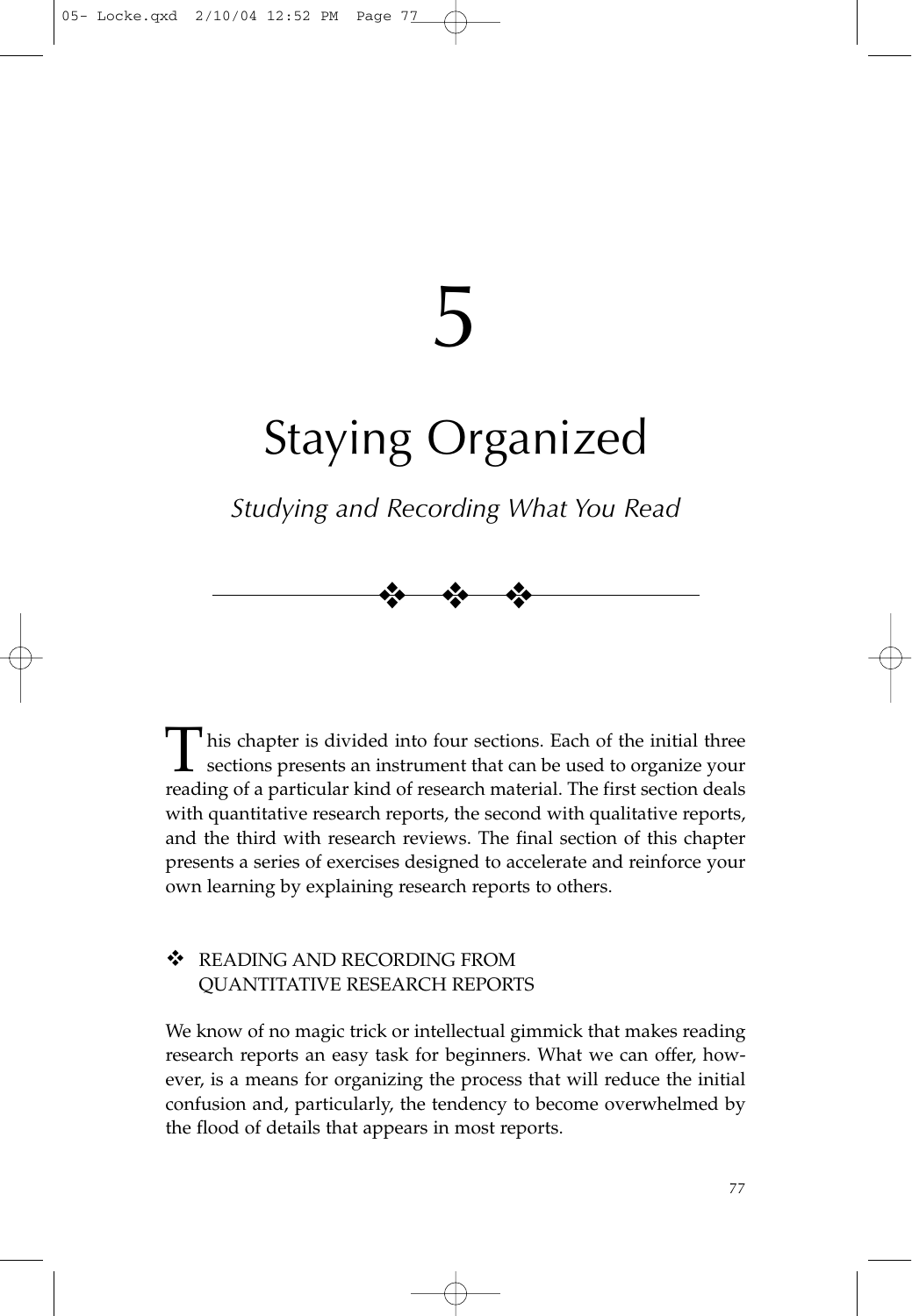In the process of mastering the skills needed to read research, the act of keeping a simple record of major points, in whatever order they appear in the report, seems to provide a reassuring sense that you are following the story. When that process also demands that you reduce those points to the essentials, using the least elaborate terms possible, your record also can become the perfect note card to support later recall and use.

Refined by years of use with novices of all kinds, the record form that appears on the following pages (Form 5.1) represents a work sheet for studying research reports. Some novices use it for the first few reports and then find the 12 steps so well retained that the paper-andpencil supplement to their reading is no longer needed. Others use the form only when they want to keep a permanent record of what they find. Still others develop a revised record that better suits their needs. Finally, some use the original form on all occasions when they want to go beyond skimming to the work of closely studying (and recording) the contents of a report.

One point in our experience with learners, however, is a constant: Virtually all novices find that filling out the form is a useful support during the period when they are gradually building confidence in their ability to extract information and good ideas. Most people are not used to reading any kind of text that is so dense with details. Sorting through the thickets of information to identify essential points in the history of a study is the very first skill to be mastered, and the 12-step form is a handy and reliable guide for that process. Put simply, we urge you to *just do it* (at least until you are confident that you no longer need to do so)!

If you have access to a copy machine with enlarging capability, simply make as many prints of the first page (six steps) as you need (reducing all margins to the smallest possible size to provide maximum space for recording). Then, print the second page (six more steps) on the reverse side. You might find that the double-sided sheets are less cumbersome to use and file, although some students prefer the singlesided format because it avoids the necessity of form-flipping while recording. In either case, the restricted space for writing is what will encourage economy of expression in your record.

Of course, typing your own master form for subsequent copying has the advantage of allowing modifications that meet your own needs. Alternatively, you might wish to transfer the 12 steps to a recording system that is more convenient (e.g., file cards or a notebook computer). For most of you, however, it will be best to delay any such modifications until you have had some experience with the original form provided here.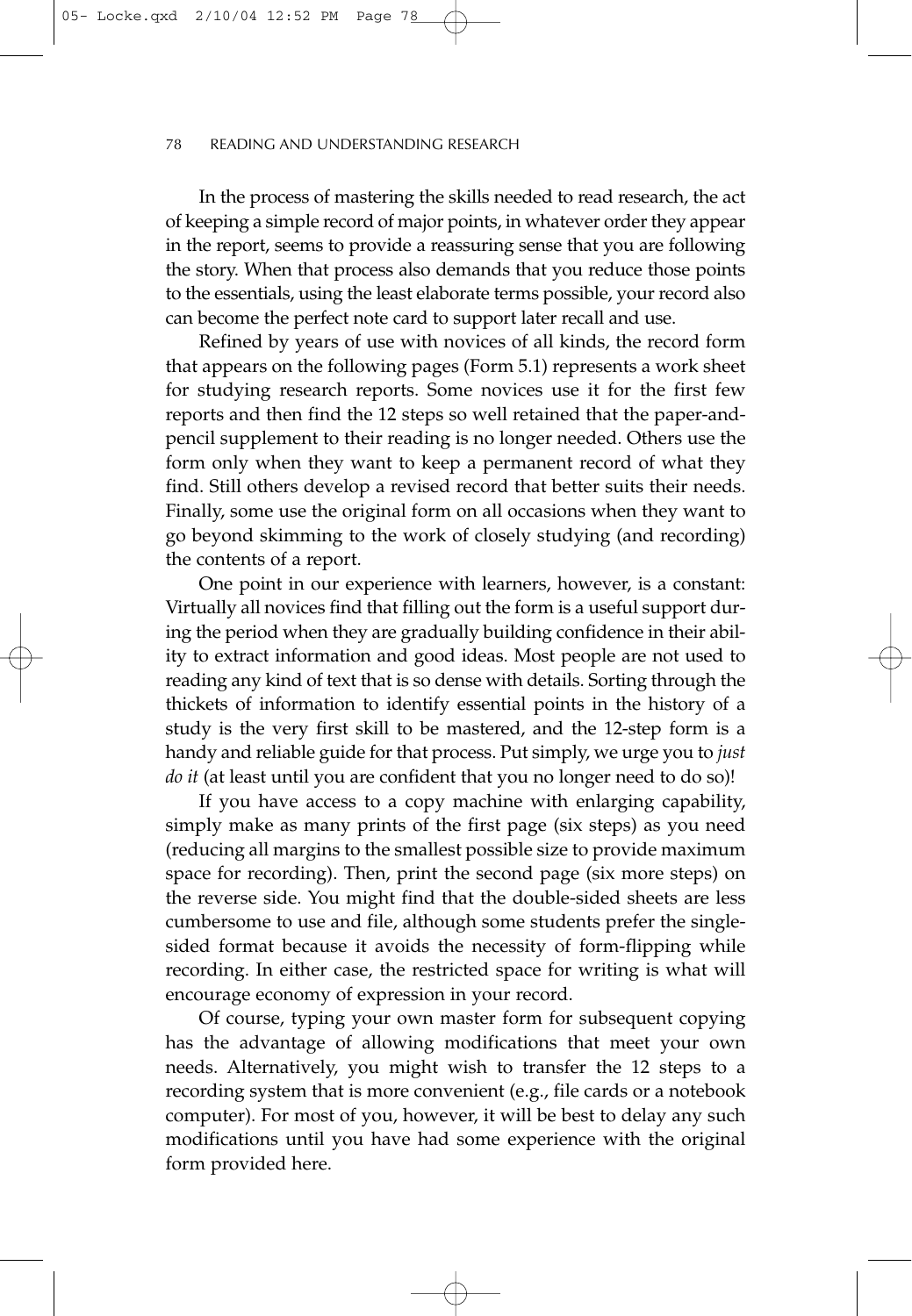Staying Organized——79

#### **Form 5.1** 12 Steps to Understanding a Quantitative Research Report

*Directions:* Record notes in only enough detail to support recall in the absence of the original document. Except for Step 1, use abbreviations, diagrams, shorthand, and a careful selection of no more than what is absolutely essential to the study. Work on this sheet alone (except for Step 6), and do not be tempted to run onto additional pages.

- 1. **CITATION.** What study report is this? Record a complete reference citation.
- 2. **PURPOSE AND GENERAL RATIONALE.** In broad terms, what was the purpose of the study, and how did the author(s) make a case for its general importance?
- 3. **FIT AND SPECIFIC RATIONALE**. How does the topic of the study fit into the existing research literature, and how is that provenance used to make a specific case for the investigation?
- 4. **PARTICIPANTS.** Describe who was studied (give number and characteristics) and how they were selected.
- 5. **CONTEXT.** Where did the study take place? Describe important characteristics.
- 6. **STEPS IN SEQUENCE.** In the order performed, what were the main procedural steps in the study? Describe or diagram in a flowchart, showing order and any important relationships among the steps.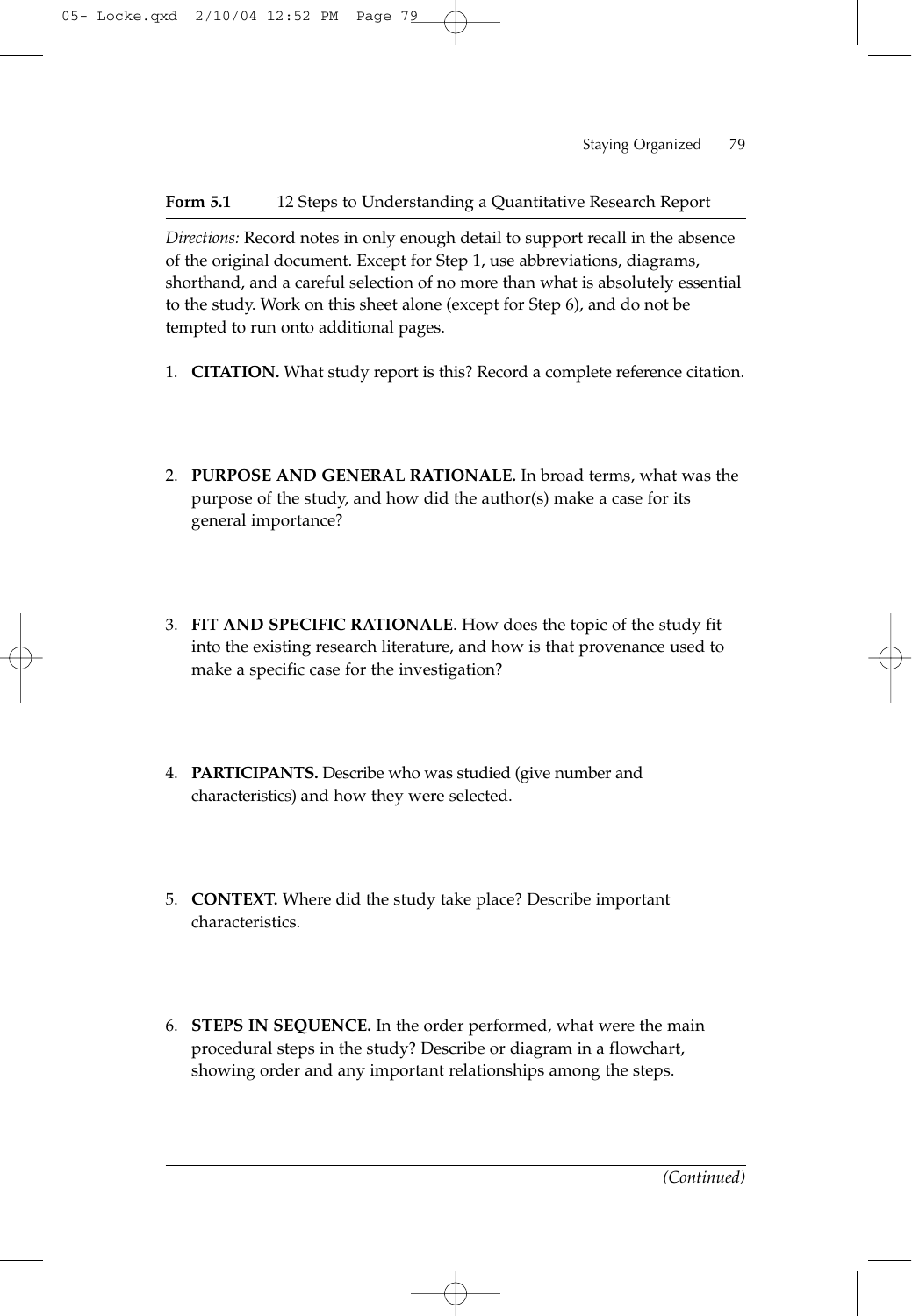# **Form 5.1** (Continued)

- 7. **DATA.** What constituted data (e.g., test scores, questionnaire responses, frequency counts), how was it collected, and what was the role of the investigator(s) in that process?
- 8. **ANALYSIS.** What form of data analysis was used, and what specific questions was it designed to answer? What (if any) statistical operations and computer programs were employed?
- 9. **RESULTS.** What did the author(s) identify as the primary results (products or findings produced by the analysis of data)?
- 10. **CONCLUSIONS.** What did the author(s) assert about how the results in Step 9 responded to the purpose(s) established in Step 2, and how did the events and experiences of the entire study contribute to that conclusion?
- 11. **CAUTIONS.** What cautions does the author(s) raise about the study itself or about interpreting the results? Add here any of your own reservations.
- 12. **DISCUSSION.** What interesting facts or ideas did you learn from reading the report? Include here anything that was of value, including: results, research designs and methods, references, instruments, history, useful arguments, or personal inspiration.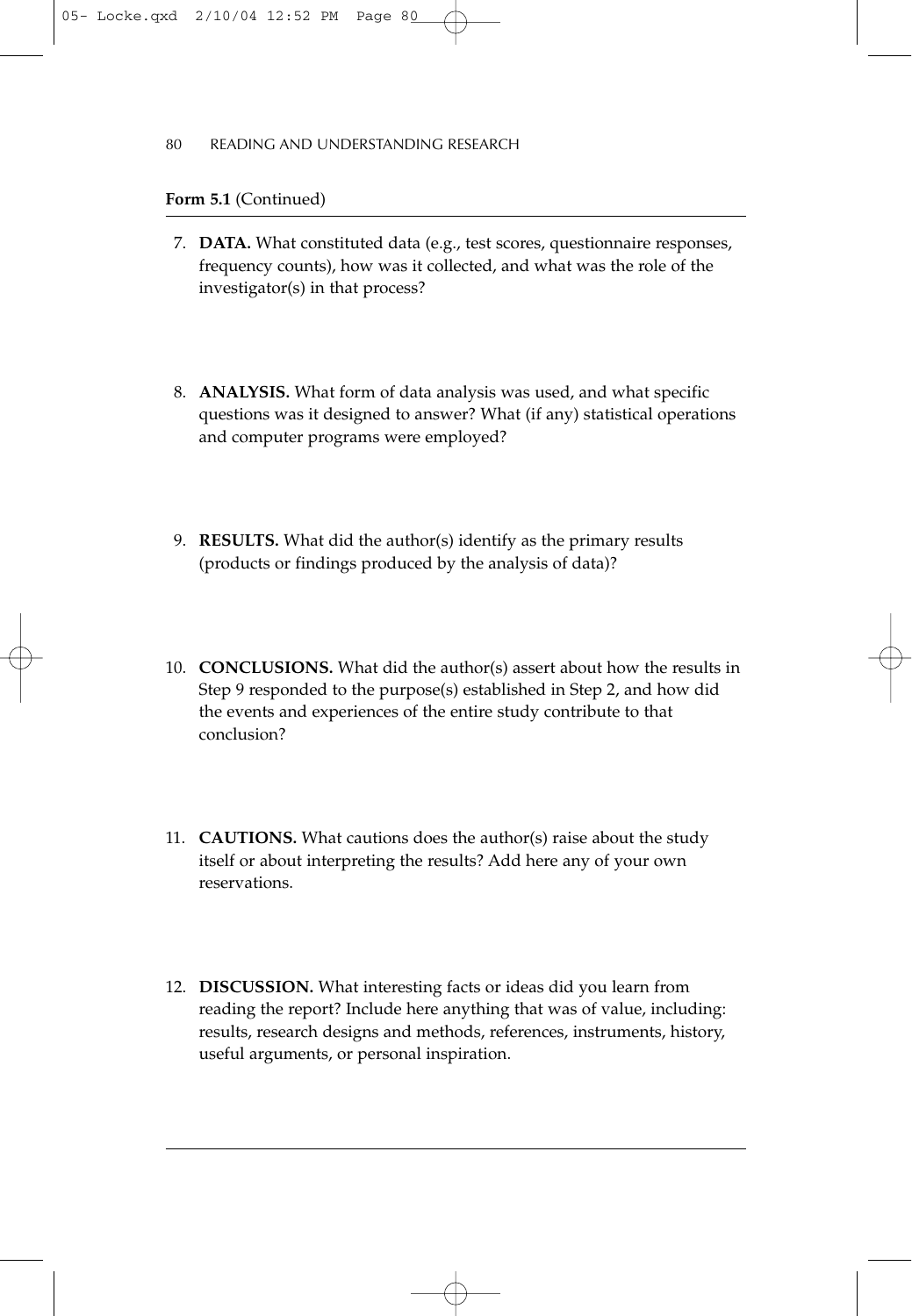We make no claim that the 12 steps included on our form cover all of the significant points in all possible kinds of reports. Most of what we ask you to record deals with essential information that commonly gets lost or jumbled when novices first begin to work their way through research reports. Several steps, however, were included for a different reason. We have found that making you pay attention to some purely routine things is good discipline—precisely because beginners too often are not inclined to do so. Recording a full reference citation, making a flowchart, and carefully noting your own response to a study, for example, fall in the category of routine good habits that will pay off down the line.

It is not necessary to fill out the steps in sequential order as you read. In fact, you will rarely find a study for which that is possible. At the least, you will be sketching in parts of the flowchart for Step 6 from the outset, and that step might not be completed to your satisfaction until all of the rest are finished.

A final word of advice here is the most important: When deciding what to write down in those small spaces on the form, *less is more!* The form is designed with the specific intent of *not* allowing you to record everything that might be relevant to the 12 questions. From the outset, we want you to practice the skill of determining what is vital to the study's history and what is simply an accessory to the story. In this case, do not sweat the details. You always can go back and add things later. If the 12-step form is to serve you well as you gain confidence in your ability to read, please do remember this point.

Because the instructions on the form are necessarily cryptic, we will now walk you through the items with some initial words of introduction, some advice, and some cautions. These, then, are the 12 steps to understanding a quantitative research report.

# **Doing the 12-Step**

*1. CITATION. What study report is this? Record a complete reference citation.* "Why," you might ask, "make such fuss over recording a full reference citation, in formal academic form no less, if I am just practicing with a report?" Here, we have the advantage over you, although we will try not to be smug about it. *Everyone* (and this might be one of the few absolutes in the research business) who works with reports eventually finds that he or she needs a reference, immediately, and in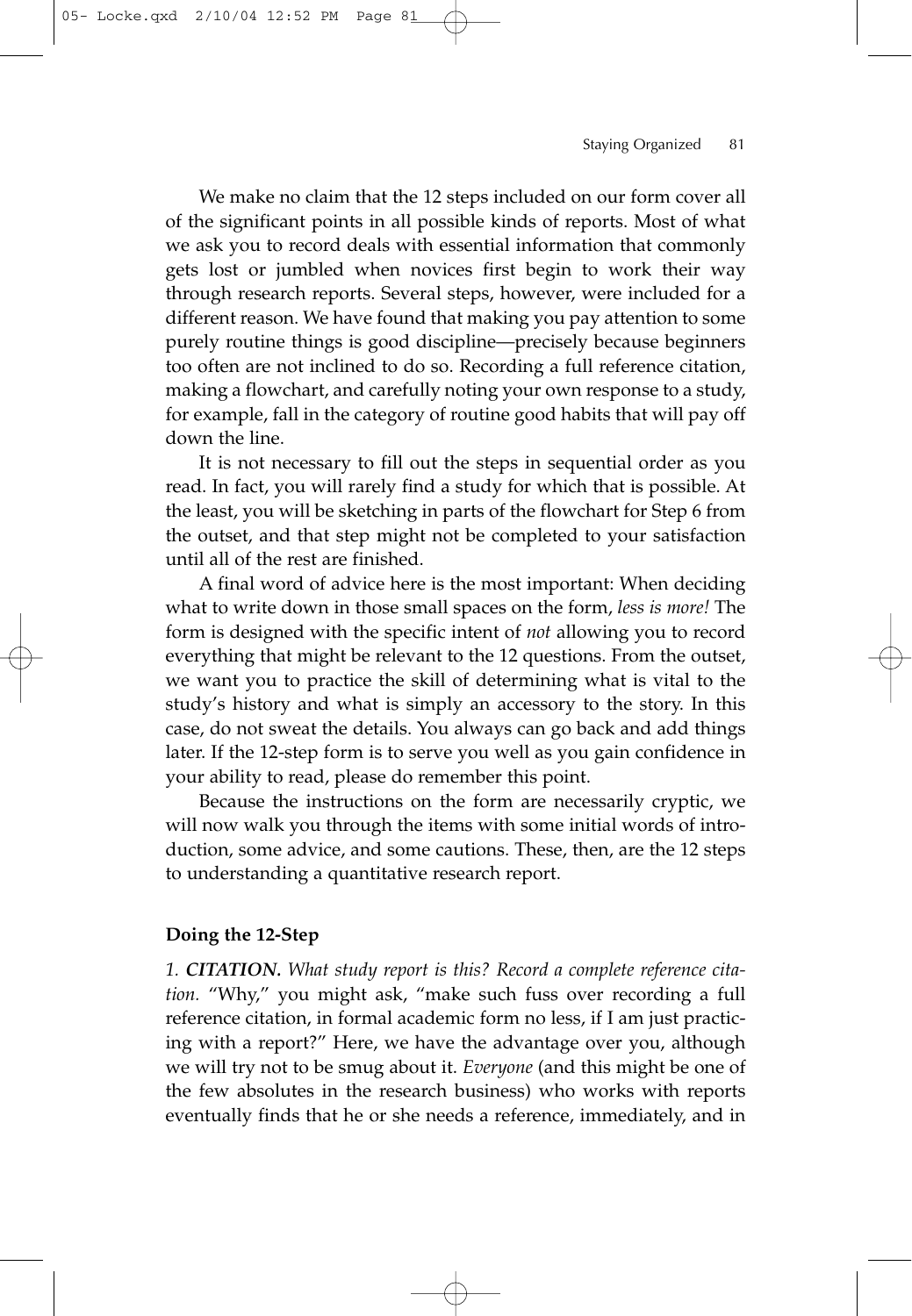full—and that he or she failed to take the few seconds necessary to jot it down when the report was in his or her hands.

It is likely that you will be no exception to that particular version of Murphy's Law. Off you will go to the library on (invariably) a stormy night to get a page number that you could (and should) have written down. At the time, no doubt, you could not imagine why you would ever need such a trivial detail as a page number, but now you do.

Those of you who are feeling smug about all this because you have the luxury of a computer link to the library, beware of another variant on Murphy's famous dictum. "When you really need to check a citation at cyberspeed, (a) the server will be down, (b) your password mysteriously will have become invalid, or (c) your search will produce nothing that even remotely resembles what you have in your notes." Thus, filling out Step 1 is at least cheap insurance against having to hear us say, "We told you so!"

If you are a student (undergraduate or graduate), the need for full citations will be all too obvious. For beginners outside the academic world, however, it is more difficult to imagine occasions when a formal reference might be demanded. For that purpose, experience is the best teacher.

It has been our experience, for example, that after you begin accumulating research-based information, you will encounter a surprising number of situations when it will be handy (or essential) to answer the question "How do you know?" with something more satisfying than "I just do!" Among the occasions when knowing the correct reference for a report might be to your advantage are exchanges with professional colleagues, employers, reporters, unions, committees, or parentteacher associations, or the preparation of reports, memoranda, and even letters to the editor.

You will discover quickly that it usually is more effective to say, "I found that information in xxxxx," rather than to use the more common vagaries such as, "research says . . . ," or "I read somewhere that . . . ." To play the showoff, or to try to overwhelm others with technical detail, is, of course, both bad form and poor social strategy. Moments come, however, when nothing serves like the facts in exact detail, and a report's full reference citation is the first fact to know if you want to make effective use of what it contains.

If you have a firm affiliation with a discipline or profession, it is well worth the time required to master at least the rudiments of the citation style used in journals serving that domain. If you do not have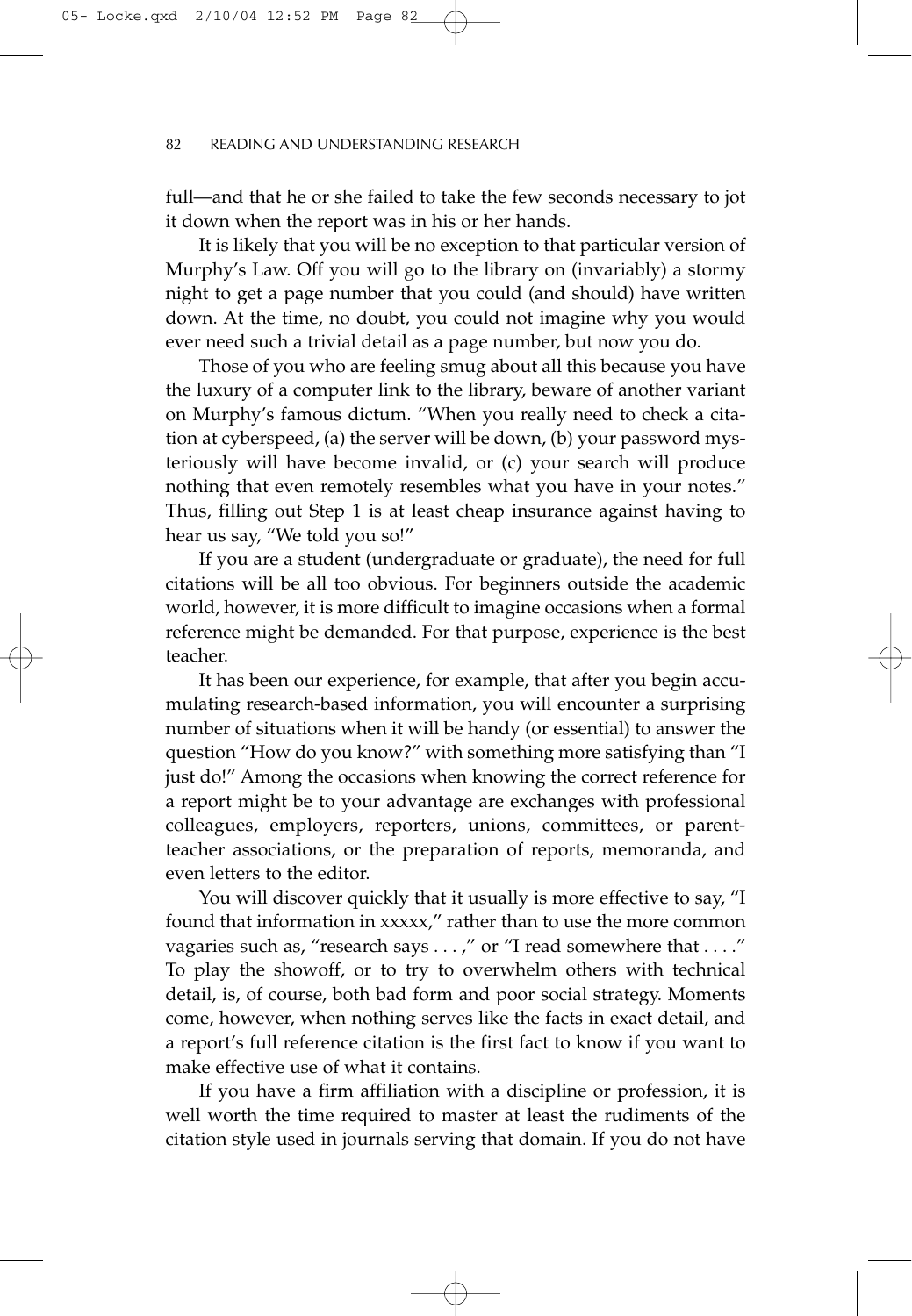a particular professional or disciplinary commitment, the citation system developed by the American Psychological Association (APA) (2001) provides a reasonably clear and convenient format for recording references. Alternatively, you can fill in Step 1 by using the style employed in the report's reference list.

Whatever format you elect to use, be sure to take the time required to make a complete and accurate record. Doing so will allow you to avoid a long, damp trip to the library on that stormy night or yet another hour given to uttering maledictions at your computer and all forms of electronic retrieval.

*2. PURPOSE AND GENERAL RATIONALE. In broad terms, what was the purpose of the study, and how did the author(s) make a case for its general importance?* This item occupies more space on the 12-step form not only because studies sometimes have multiple purposes, but because precisely how the purpose of a study is framed, and exactly how the component question(s) is posed, provide the motive force that drives all else. In the end, the most sophisticated methods in the world cannot make a study any better than the quality of the question that is asked. It follows, then, that if you can understand the investigator's purpose, you have a good basis for understanding subsequent decisions about study design, as well as methods of data collection and analysis.

When there are multiple purposes, nested experiments, or long lists of questions based on multiple comparisons within a large body of data, you might have to reduce what is recorded to an exemplar that captures both form (how purposes or questions are posed) and typical content. Please do not be compulsive and attempt to squeeze everything into the small space on the record form. That is pointless and a waste of your time. You already have a comprehensive account in the text of the report. What the form requires is that you understand the purpose of the study well enough to write a brief and accurate extract in the space for Step 2. To do so, you need to read with care and attend to small details—not write the Declaration of Independence on the head of a pin.

You might encounter a report in which the author(s) did not specify one or several questions as part of their preplanned design (a research plan often takes the form of what is called a *proposal*). In such cases, there should be at least a general statement of what the study is about that you can record. The author(s) will have formulated more explicit questions as data were accumulated, which means that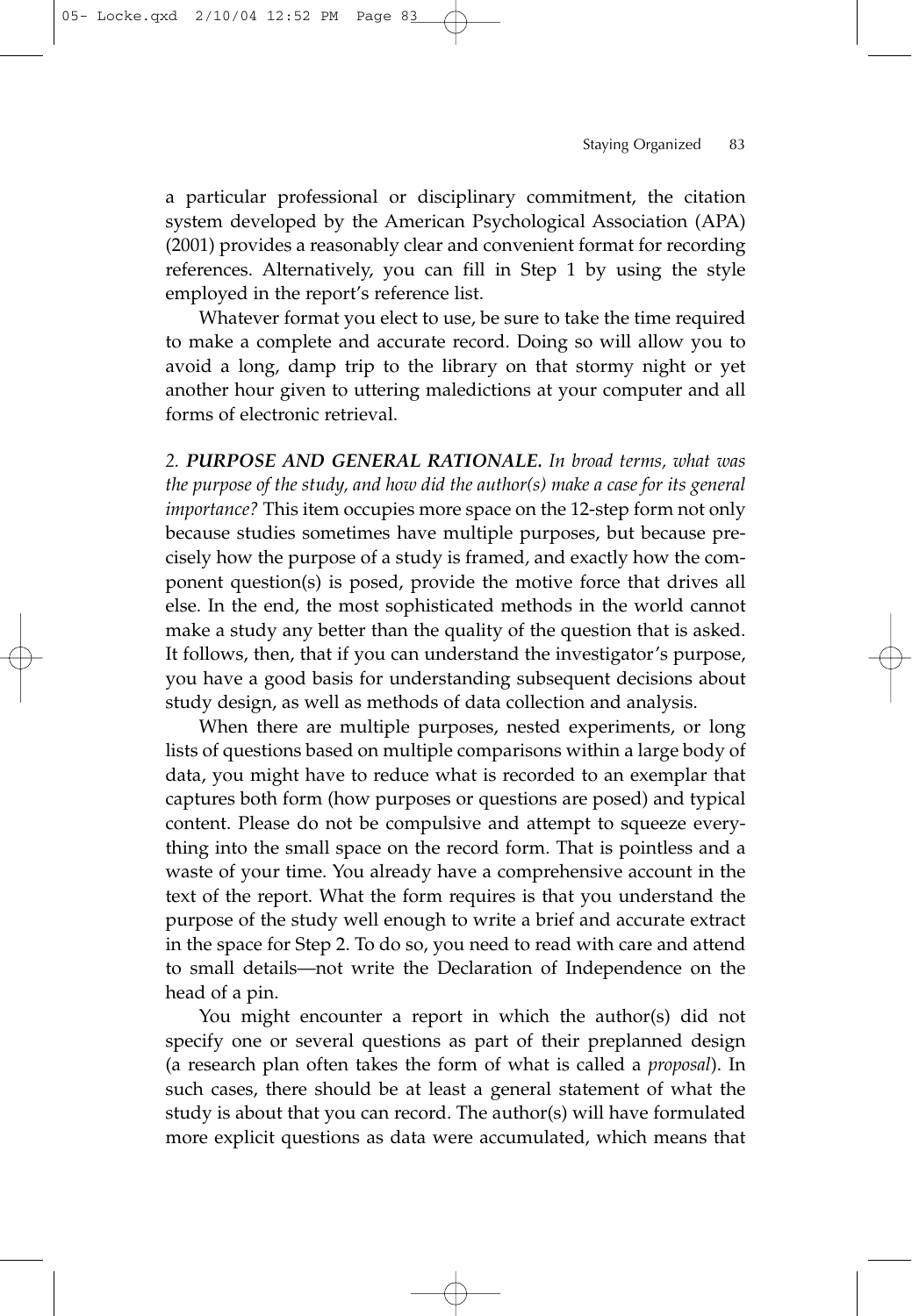you will have to return and complete Step 2 after reading the entire report.

*3. FIT AND SPECIFIC RATIONALE. How does the topic of the study fit into the existing research literature, and how is that provenance used to make a specific case for the investigation?* Here, the first place to look is the introductory discussion and, particularly, the section that rationalizes the research question(s) and study design in terms of existing literature. Unhappily (we think), not all investigators write reports in a completely linear way, and you might find that the initial explanation of how the present work fits into what we already know is left incomplete. Almost invariably, this means that the topic will be addressed again in the "Discussion" section that closes the report. Because it might be difficult to follow such divided explanations of how a particular question is situated in a body of knowledge, you might have to delay completion of Step 3 until after reading the entire report.

Among the things to look for in the report are references to previous studies that called for *replication* (as mentioned in Chapter 3, this term means repeating studies with new populations or with deliberate variations in methodology). The study at hand might have as its purpose the confirmation of an earlier finding through replication. Look also for an indication that some item of research-based knowledge remains incomplete, that a theory is in need of empirical testing, or for the assertion that there is a need in some area of professional application. Any (or several) of these might provide clues about the provenance of the research question within the existing literature.

The researcher believed that doing a study would produce something new, something that advanced knowledge or improved our world (or, quite frequently, both), or that would serve simply to scratch a personal itch. That reason lies in the relationship between what we already know, or can do, and what he or she proposed to discover. Your job here is to find that link and to describe it in a brief paraphrase. Do not attempt a miniature review of the literature here—just focus on what the study will add.

*4. PARTICIPANTS. Describe who was studied (give number and characteristics) and how they were selected.* When research is directed at objects or environments, descriptions of the relevant characteristics usually are straightforward (and easy to find in the report). When people are the target, however, what is relevant among their many characteristics may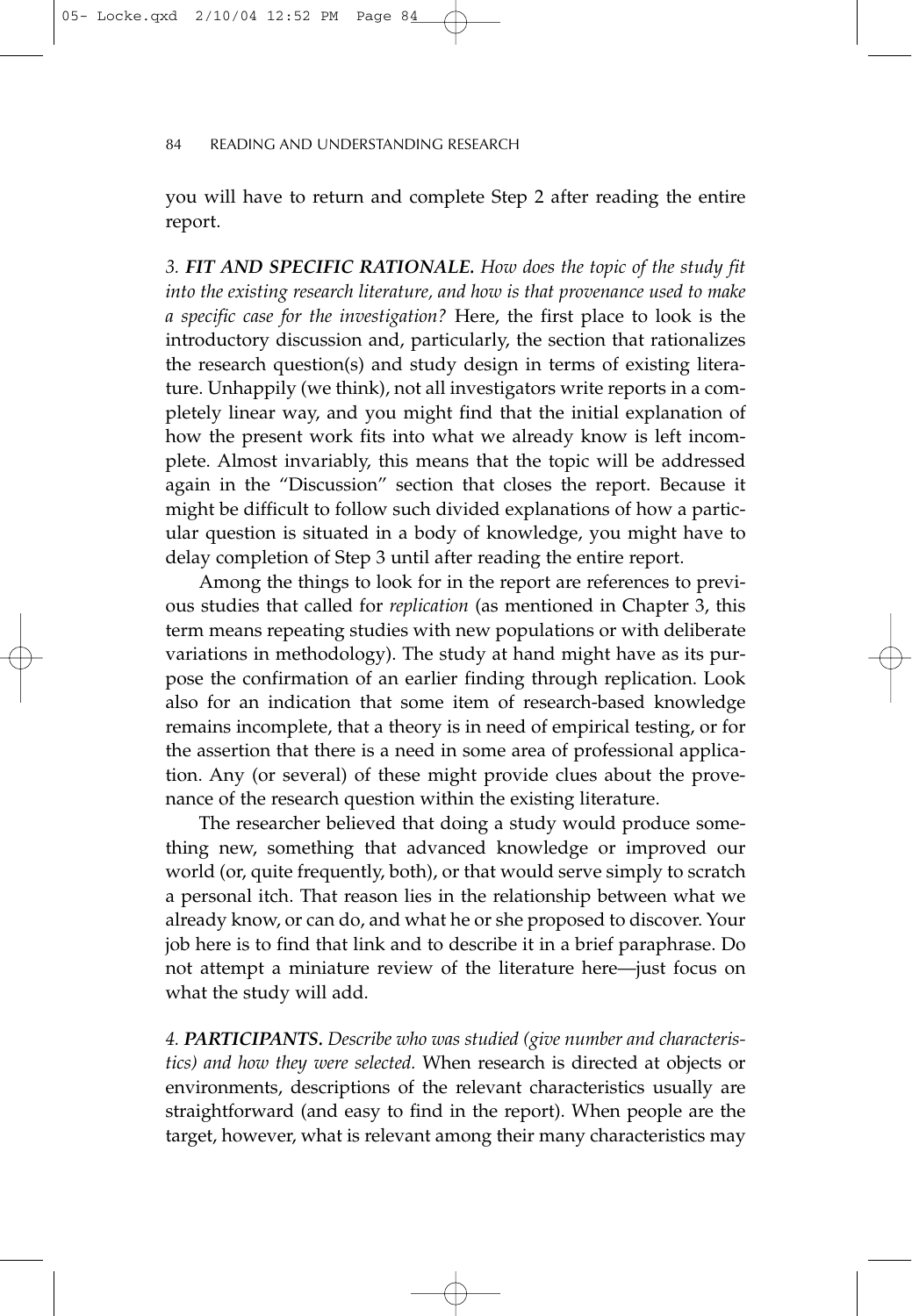be less obvious at the outset. Among the factors that commonly do matter in designing a study are number, age, gender, training or experience, intelligence or special abilities, social status, health, physical characteristics, family background, or affiliation with membership groups.

Here, you can record simply what the author(s) treats as important in selecting who or what to study. You can add detail as the study unfolds and your understanding improves concerning which characteristics truly matter.

*5. CONTEXT. Where did the study take place? Describe important characteristics.* The importance of the study context varies substantially, ranging from relatively inconsequential to critical. For the most part, the nature of the environment (physical or social) exerts its influence through conditions that exist where data are collected. A pleasant, air-conditioned, soundproofed testing room or laboratory space is a far different environment than a third-grade classroom three minutes before the bell rings for the end of the day on Halloween.

All sorts of contextual factors can influence the quality of data collected. For example, performing any physical task in the presence of peer observers takes on an entirely different meaning than when executed in solitude. The potential for environmental contamination of data extends to the entire data record, not just to test results or other empirical measures. Participants might not even provide the same basic demographic information ("What is your age?") or facts of personal history ("How often do you eat candy?") when answering the investigator's preliminary questions in their own home, in a university laboratory, at a community recreation center, or on a park bench.

In most reports, it is unlikely that the author(s) will offer a complete description of all potentially relevant aspects of the study context (restricted journal space demands such economy), but you can at least look for clues indicating that context was a matter of thoughtful concern—and perhaps the target of some efforts at control.

*6. STEPS IN SEQUENCE. In the order performed, what were the main procedural steps in the study? Describe or diagram in a flowchart, showing order and any important relationships among the steps.* Although we always urge our own students to limit their first efforts to the small space provided on the form, this is the one item for which a separate sheet might be required. If your 12-step form is printed on two sheets, it might be convenient to use a reverse side. Not only is more space sometimes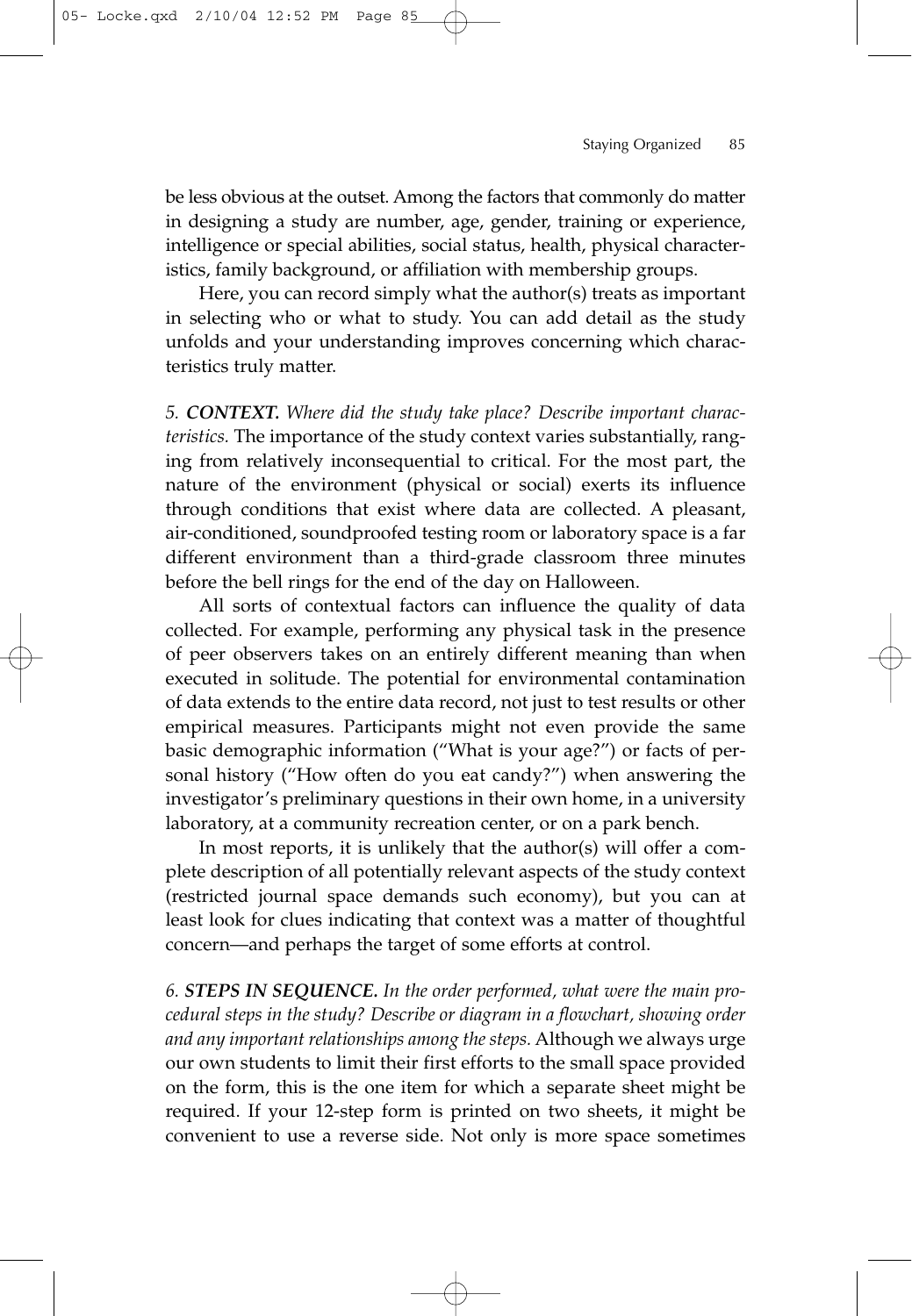required to maintain legibility, but false starts and experiments with alternative ways of laying out the diagram might consume space before you are satisfied with how you have mapped the history given in the report. We have already provided some rationale for using this step as part of the report-reading process, as well as some explanation of the mechanics involved in making a flowchart (see Chapter 4). Further examples can be found in Appendix B.

Describe what seem to be the most important things the investigator did in design, method, and analysis. To just list the headings from a report (Purpose, Research Question, Method, Data, Analysis, Results, Conclusions) is too general to be useful, but to duplicate all the specifics contained in Steps 1 through 5 and 7 through 10 is simply wasteful repetition. A flowchart is intended to deal with only the sequence of major methodological and analytical operations, not with the substance of questions, data, or discussion.

Imagine that, a year from now, you want to be able to glance at Step 6 and have it guide an accurate recall of the general nature of the study. Such a guide should function like a good road map, laying out a clear route from start to finish. A map that is cluttered with too many details often serves to hide the very thing it is designed to capture how to get somewhere (or, in this case, how the researcher got somewhere). Start simple, adding information only as your comprehension allows you to identify truly important landmarks.

*7. DATA. What constituted data (e.g., test scores, questionnaire responses, frequency counts), how was it collected, and what was the role of the investigator(s) in that process?* For beginners, this is the most deceptive step. It appears simple but requires that you make some often subtle distinctions among all the details in a report.

Whatever operations were performed for the purpose of gathering information about people or objects of interest in the study, some trace of what was detected must have been captured and recorded. A single unit of that trace is called a datum, and all of the traces together constitute the study's data. Please note, the word *data* is the plural form, as in "All of the data are . . . ." This usage is not consistently observed by all authors, but it does remain technically correct.

To illustrate, a standardized mathematics achievement test allows us to observe how a student responds to the question " $12 \times 12 =$ ?" The answer will be scored as right or wrong, and that indicator will influence the overall score, which sums up performance over a set of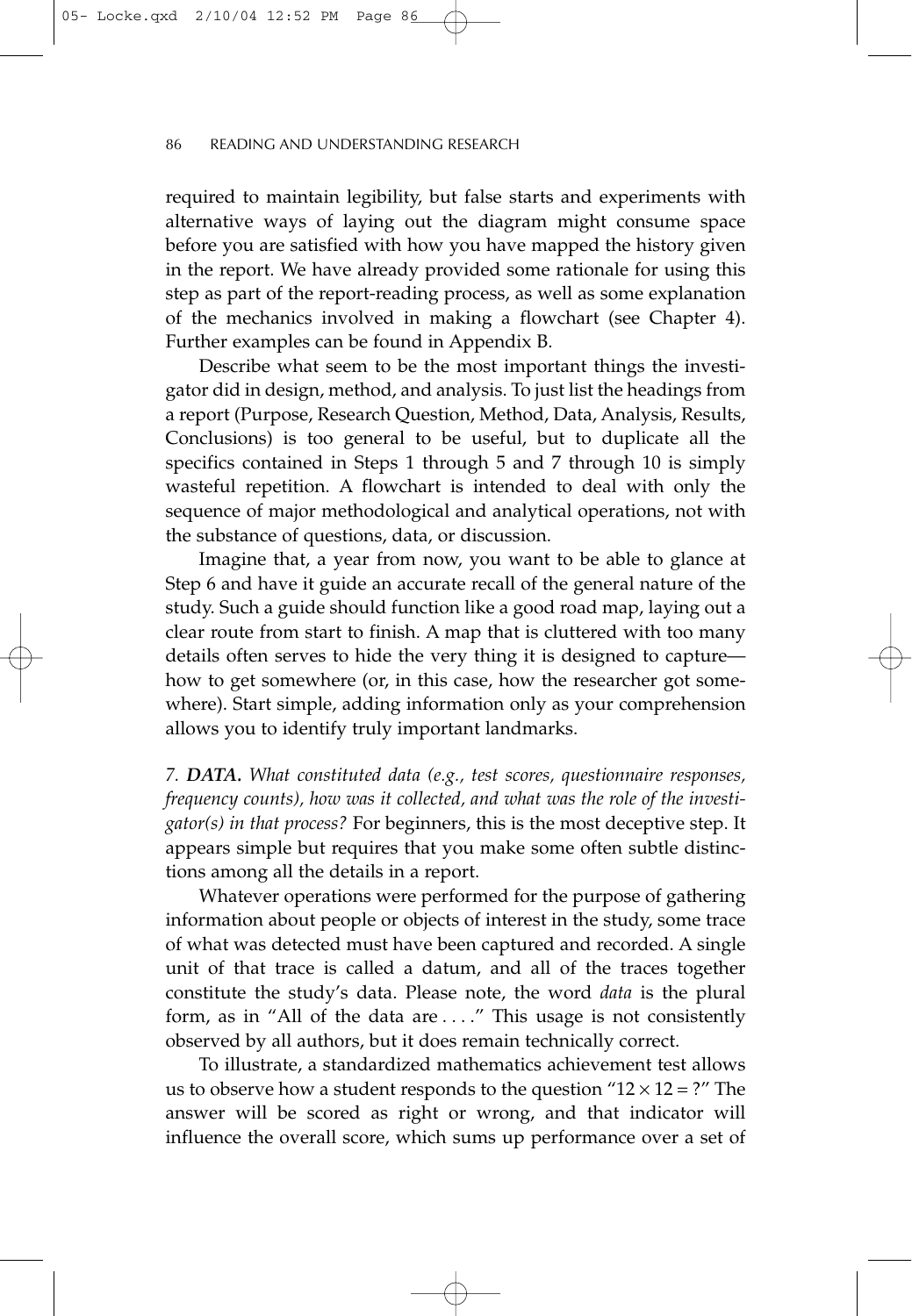such questions. That summed test score, in turn, will be one bit of datum in a study, and the test scores of all students who participated will then be the data (sometimes referred to as the *data set* or *database*) for the study.

The same logic applies to responses on a questionnaire, the transcript of an interview, the count of foul shots made by a basketball team during the season, the amount of cholesterol in a sample of blood, the time taken by a 60-year-old female to respond to a buzzer, or the salaries of social workers in cities with populations of more than 100,000. All are data, the recorded traces of what the investigator could see, hear, taste, touch, or smell—the processes of empirical observation (scientists generally do not restrict the meaning of the word *observation* simply to seeing, as is the case in ordinary usage).

As recorded, these traces would be called *raw data,* meaning words, numbers, or graphics that have not yet been transformed by any subsequent process (for convenient storage or as a step in analysis). Raw data must often be grouped, summed, refined, and sometimes translated in form (as in typing a transcript from a tape-recorded interview) before they can be inspected for how they reflect on a research question.

To fill in this step, you need to puzzle out what constituted data for the study. That requires you to distinguish the nature of the data from the means of observation, recording, and analysis. Do not attempt to record actual data, just describe what form (or forms) it took. After a bit of practice, this will become a simple task.

Finally, make it a practice to notice the part played by the researcher(s) in the process of collecting data. Sometimes they are merely managers of the process, maintaining a distance from their data sources and allowing intermediaries to perform the actual collection tasks. In other instances, they have a far more intimate relationship with both the participants and the collection process—even to the extent of actually being the instrument by which data are recorded, as in the case of taking notes when interviewing a subject. Keep in mind that the position of the researcher might matter. For example, when the investigator is removed from data collection, you must always ask, "How thoroughly can he or she monitor the degree to which the intermediary (a research assistant, for example) observes the protocol for acquiring data?" In the other direction, when researchers record their own data, you should always ask, "How confident am I that in the recording process the researcher did not (or could not) allow personal expectations to influence what he or she saw—or wrote down?"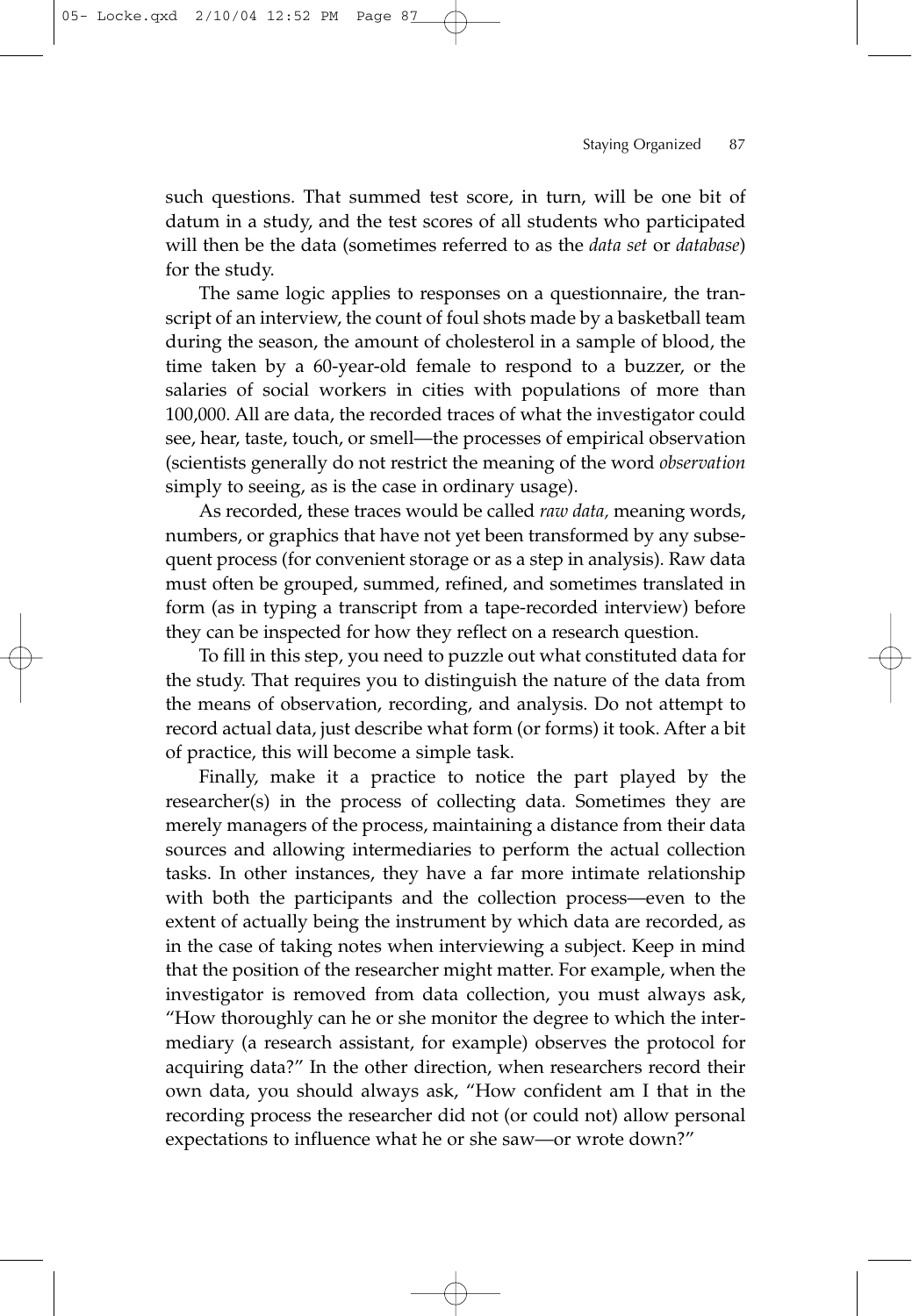*8. ANALYSIS. What form of data analysis was used, and what specific questions was it designed to answer? What (if any) statistical operations and computer programs were employed?* Some data speak for themselves and require little processing to provide an answer to the research question. For example, consider an experimental study of two methods used to maintain patients' compliance with a regimen of prescribed medication. If all 30 patients in Group A have the desired level of medication in blood drawn during the study, and all 30 patients in Group B have circulating levels below the criterion, it is unlikely that any further processing of the data is required to demonstrate that A works (very well) and B does not. (Of course, questions having to do with why this is the case would require analysis of other data, such as self-medication records or interview transcripts.)

Most data, however, must undergo some kind of manipulation to clarify what they might mean. The process of manipulating and inspecting data is called *analysis*. For example, one tool for the analysis of data, *descriptive statistics,* allows us to determine what is typical for a group of scores, and another analytic tool, *mean difference statistics,* permits us to determine (given certain assumptions) how likely it is that what is typical performance for one group truly is different from what is typical for another group.

To illustrate, in a study that employed both methods of analysis, we might take the raw scores of individuals, sum them, and then divide by the number of cases. That, as you probably know, would produce a single number called the average (in technical language, the *mean* of scores in the data set), a descriptive statistic.

In turn, a further analysis using a mean difference statistic could process the data by using the means (and other products of descriptive analysis) to examine the difference between the scores of the two groups. That examination would answer the question, "How probable is it that a difference of that size, between groups like those, could happen just by accident?" If such a chance event was very unlikely, we might be willing to assume that the difference truly was caused by whatever factor we were studying.

As you can see from that illustration, statistical analysis is a handy tool for helping the researcher understand what raw numerical data mean. Some kinds of statistics do involve higher mathematics and use of probability theory. In the end, however, if you understand the general purpose of a statistic, no matter how complex its operation, you know enough to comprehend the story laid out in the report.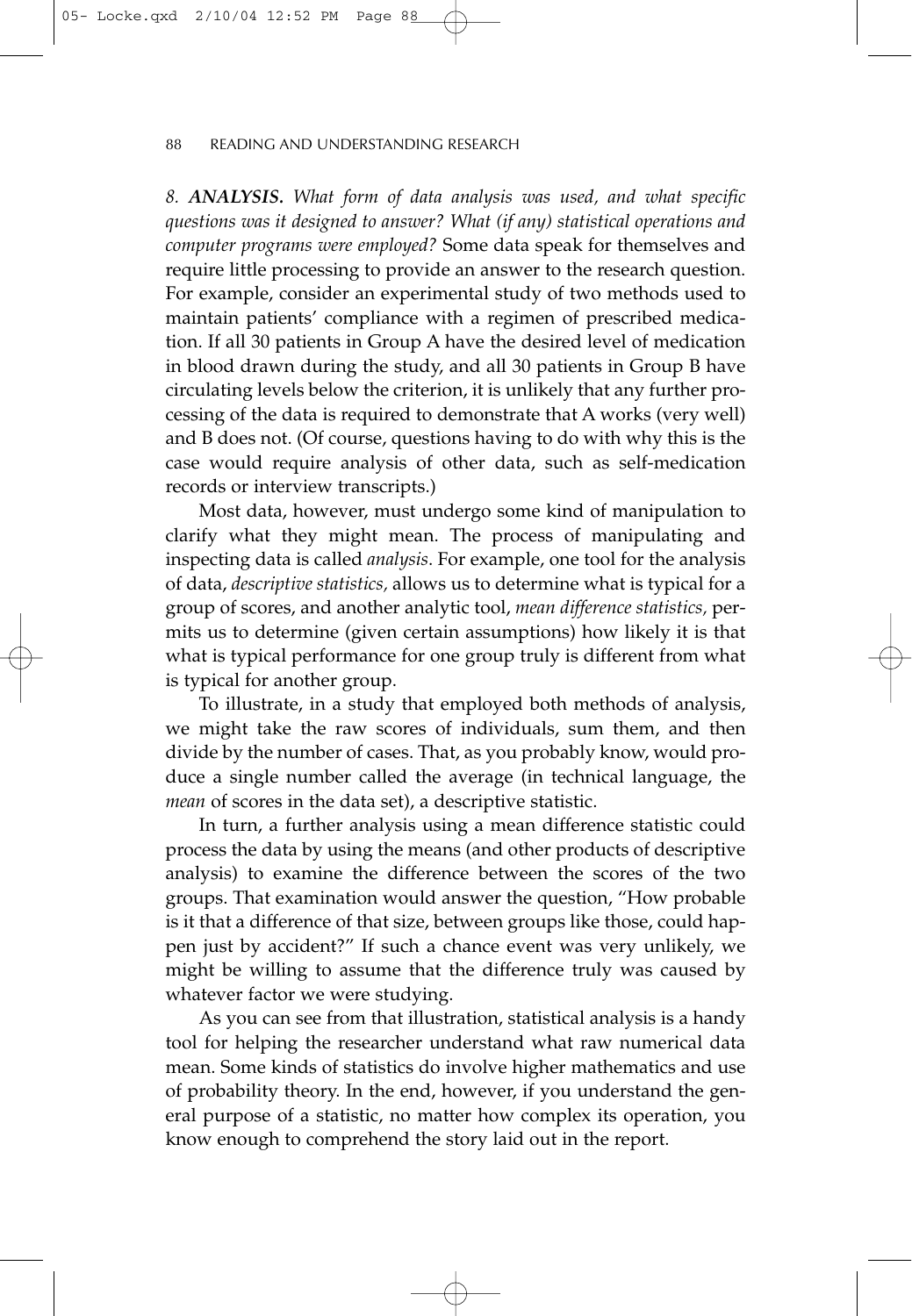The statistical manipulations of the data constitute the analysis, whereas the outcomes of the manipulations are the findings of a study. When the findings are used to respond to research questions, the author(s) formulates answers to the original inquiry—the purpose of the study. Those answers are often set forth as *conclusions* in the report (see Step 10 of this 12-step process).

Not all data are numerical, of course, and that point is addressed in Chapters 6 and 8 (in which attention is given to qualitative research). Whatever form they take, however, data must confront the same demands: they must be recorded accurately, organized efficiently, and analyzed carefully.

To illustrate that commonality, let us leave quantitative research for a moment and look at an example that deals with qualitative research. Consider a study in which 100 pages of type transcribed from audiotapes of 10 focus group meetings are the raw data. How do you find out what those data mean if the original research question was "Why do working women plan to vote for our candidate in the coming election?" If you want to obtain an answer that reliably reflects the opinions of the people interviewed, the 100 pages of raw data have to be reduced for efficient handling and then analyzed.

The first step might be to identify all instances of expression of beliefs relevant to the question. A second step would then be to develop some form of category system to sort those expressions into clusters of similar belief. The third step would be to inspect the content of all the categories very closely to determine exactly what rule is operating to include or exclude beliefs from each. With that clarification, categories could then be refined by merging some and dividing others. Finally, if some of the categories contain contributions from most or all of the participants, the words from several quotations within each might be woven together to create descriptions of "typical reasons given by employed women who plan to vote for the candidate."

That is just one of the many kinds of analysis that might be used to process qualitative data in the form of text. Likewise, there are literally hundreds of formats for statistical analysis of numerical data in quantitative studies. For Step 8 on this form, the task is to identify what the report says the author(s) did to process and analyze the data (a single operation or a series of steps).

At first, you might be recording names for operations that you do not fully understand. Do not let that bother you. With practice, you will begin to recognize what different kinds of analysis are intended to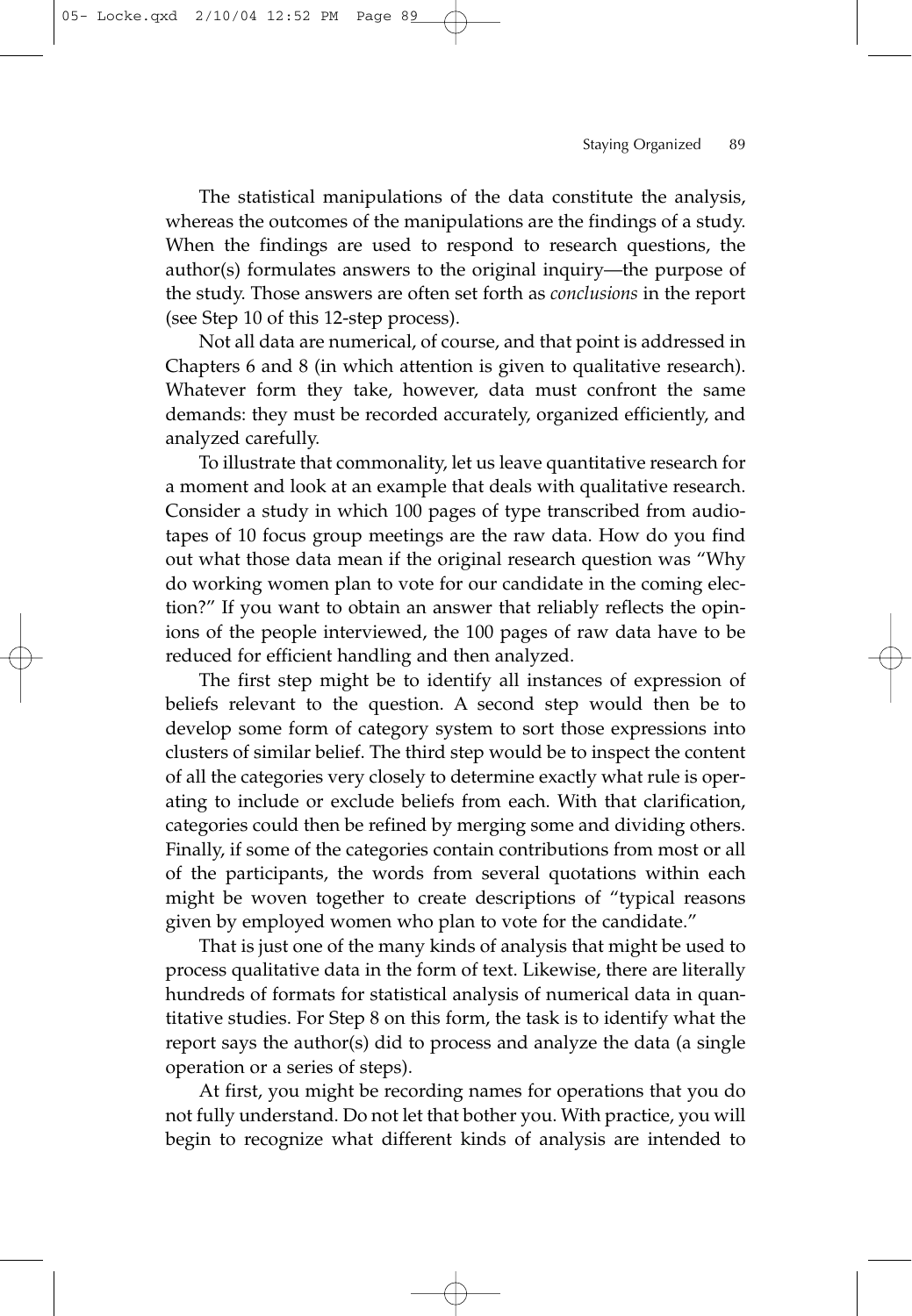accomplish, even if the details of their calculation remain beyond your comprehension. As a beginning step, try to identify what the analysis is called (as a procedure) and, in broad terms, what purpose it appears to serve.

*9. RESULTS. What did the author(s) identify as the primary results (products or findings produced by the analysis of data)?* The results are the findings from the analysis of data. If you asked the question "Do people who drink coffee run faster than those who do not?", and a study of imbibers and abstainers shows that the former run the 100-meter dash an average of 2 seconds faster than the latter, you have a result from your analysis and, within the limits of your study design, an answer to your question. There might be (and probably are) many reasons why it could be an incorrect answer, but that is another story for another book. Results are what you get when the observations have been made and the data analyzed.

As you will see in the next step, for the purpose of the 12-step form, you should not regard results and conclusions as the same thing (even though they are inseparably related). The results are findings bare of any comment, elaboration, caution, or tie to the structure of existing knowledge. They are, quite simply, what the data say about the question. Nothing more, and nothing less. If the result is a simple one, a yes or no, or a few numbers, search it out and write it down in the space provided. If there are results from several different analyses, or if the findings require long description, write down a summary generalization and go on to the next step. The idea here is to confirm that you know what the results look like and where they can be found in the report.

*10. CONCLUSIONS. What did the author(s) assert about how the results in Step 9 responded to the purpose(s) established in Step 2, and how did the events and experiences of the entire study contribute to that conclusion?* A conclusion is a distinctly human product. It is not the output of some mechanical operation, such as data analysis. A computer can generate a result, but only a researcher can reach a conclusion. As an investigator, the researcher considers all that has happened, forms conclusions about what he or she believes has been learned, and attempts to communicate them to readers.

At the point of writing about conclusions, the results from data analysis (the findings) are the central source of testimony, but they are not the only resource at the disposal of the author(s). The entire process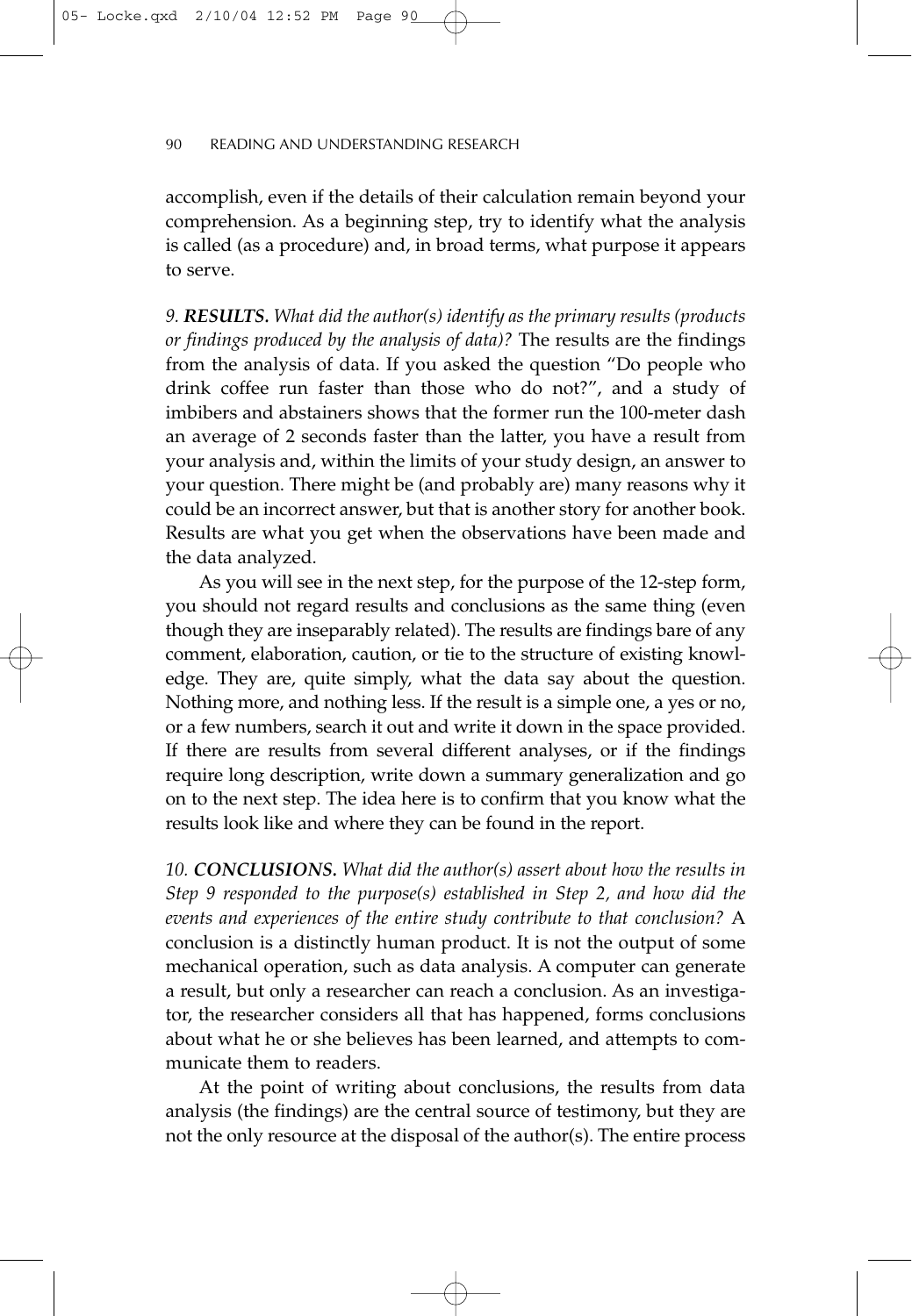of inquiry, from formulating the question through the last steps of data analysis, is part of the total experience from which the researcher can learn.

In that sense, the scholarship of discovery is best understood as a process rather than an outcome. Results are the necessary foundation for what is concluded, but, taken alone and without the context of the whole journey of discovery, they frequently are insufficient as a source of new knowledge.

Research-based knowledge, whether in the form of laws, theories, facts, information, or informed speculation, is always situated in a context. The products of research are human understandings that are specific to a particular time, place, set of operations, display of results, and, ultimately, view of the world. *Knowledge does not exist in a vacuum.*

In articulating conclusions—the act of asserting what has been learned—the author(s) steps back from the immediate detail of data and the analysis to reflect on what they mean within the larger context. This need have nothing to do with grand and sweeping generalizations. Most often, it involves returning to the author's (or authors') sense of what is already known to ask: "How does this fit in? What small change might it make in how we understand ourselves or the world?"

Also, in forging conclusions, the author(s) is obliged to consider what has been learned by the *entire* experience of doing the study, not just the results that came out of the data analysis. In so doing, the researcher situates the results in the full historical context of the study.

As a consequence of thinking about results in those wider contexts, if there is a section in the report identified as "Conclusions" or "Discussion," the author(s) might do more than simply assert that the finding answers the research question. If conclusions involve what the author(s) now thinks about the original question, the methods selected for doing the study, and everything the data have to teach, there often is a great deal more to discuss.

Some authors, for example, begin their final appraisal of what was learned by reminding the reader of the limitations imposed by the nature of the study. In some cases, their first conclusion is that the study should be replicated (i.e., be repeated by another investigator using the same methods to produce a new data set). Accordingly, when conclusions are stated, they will be posed in tentative phrasing and made contingent on confirmation through further evidence. In reports, it is also not uncommon to find experienced researchers describing rival hypotheses that might account for what was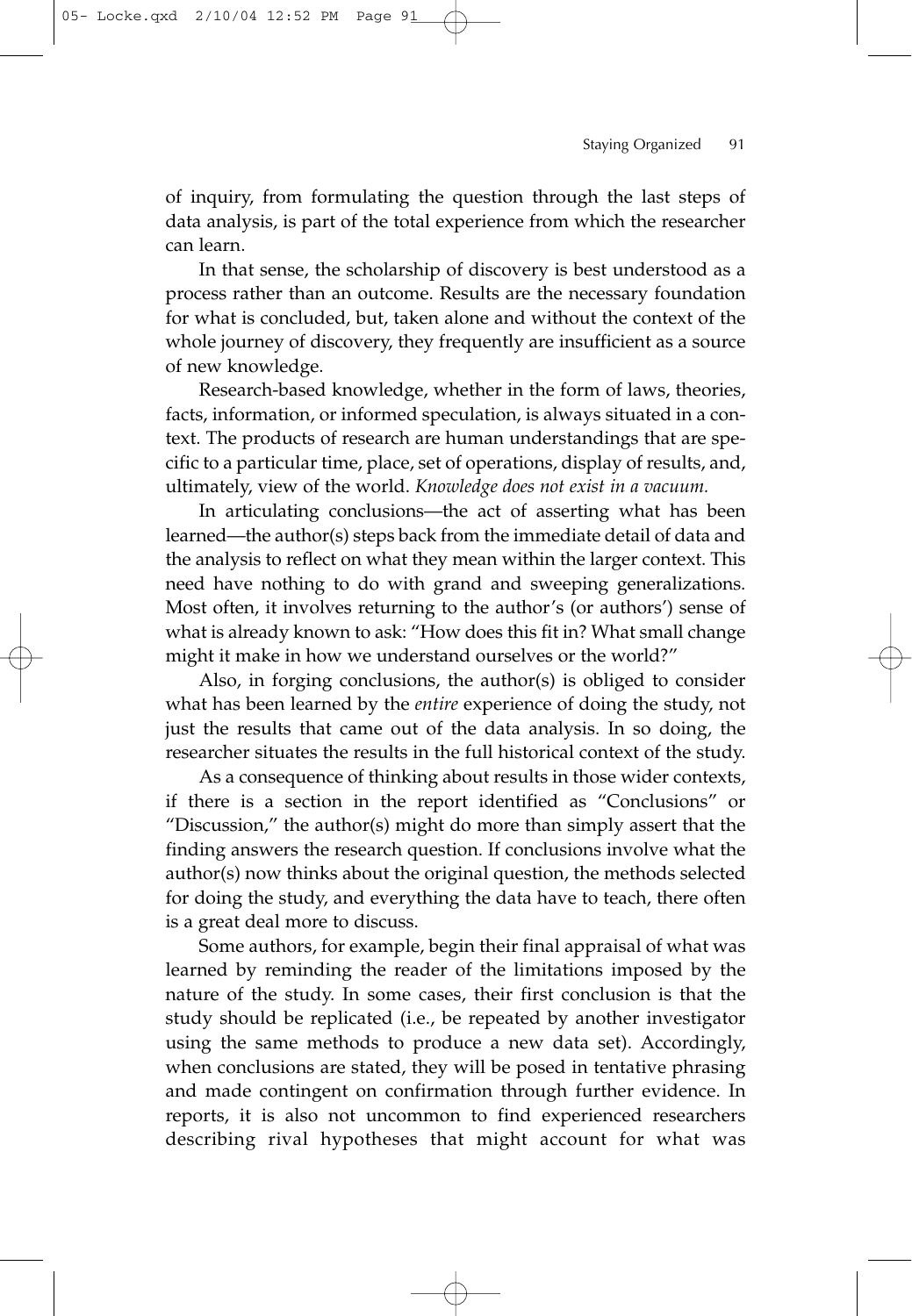observed, in ways that are different from the accounting they have offered in the report.

What all of this elaboration indicates is that researchers normally are very cautious about drawing conclusions, and with good reason. Conducting a study is likely to teach any investigator just how complicated the world really is and why data rarely tell a simple, univocal story.

With that in mind, your task here is to search the final sections of the report for the author's (or authors') most general statement of what was learned. On occasion, it takes the form of a personal statement revealing how the investigator now situates the findings in the context of existing knowledge. If the study puts knowledge even a small and uncertain step ahead of where it was at the outset, that assessment should be there, whether formally labeled as a conclusion or not.

Lest you be frustrated by the absence of a clearly stated conclusion about how the findings respond to the research question, we remind you, again, that there might be other important things that can be concluded at the end of a study. Among the most common of these are reappraisal of how the research question was asked, discovery that the machinery of the study did not work as predicted, or the realization that the data simply did not yield results that were sufficiently decisive to allow any reliable conclusion about what they mean. Offered as well-supported, thoughtful observations, those too are conclusions and should not be ignored in your brief summary for Step 10.

*11. CAUTIONS. What cautions does the author(s) raise about the study itself or about interpreting the results? Add here any of our own reservations.* The cautions of the author(s) are usually easy to find. If the work has been well executed, and if the conclusions are supported by the data in unambiguous ways, researchers feel no obligation for excessive modesty; they say what they think has been achieved. A conservative view about what constitutes reliable knowledge, however, is the hallmark of an experienced scholar. By sharing their reservations in the report, researchers honor the long tradition of careful science.

Even in the reports of novice investigators, it is not uncommon to find explanations of why the conclusions should be held as tentative or contingent on further study. In many cases, the reason for such reservations lies not in the discovery of some technical flaw in methodology but in concern about how well the results might *generalize* (be applicable) to members of a wider population. If, for example, the targets of observation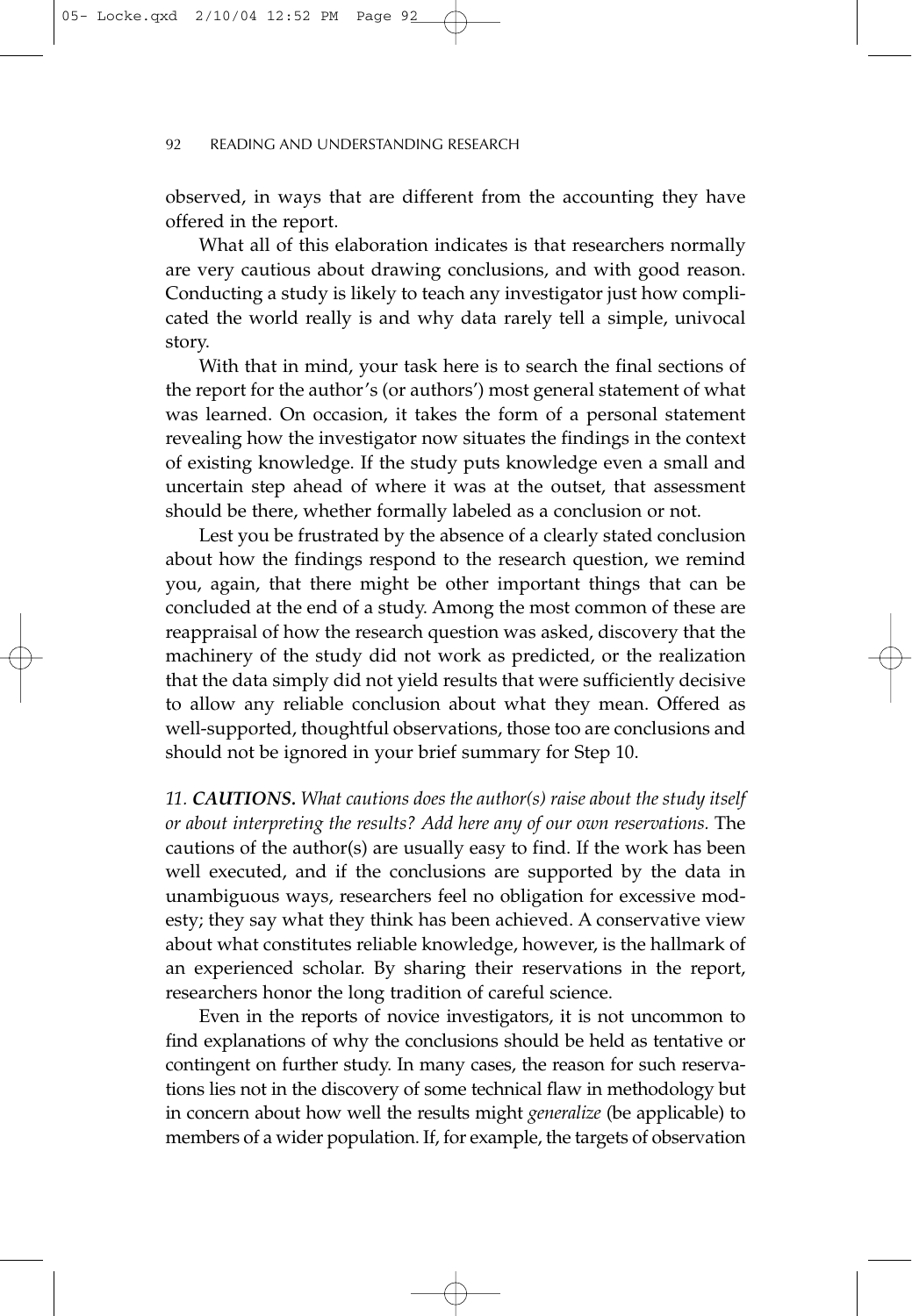in the study were different in important ways from those with whom many of the readers will be concerned, that is a serious limitation.

What reservations do you have about the design and execution of the study and the assertions made by the author(s)? To think about such problems does not constitute an attack on the study (or the author[s]); it is a way of joining in the conversation about scholarship. That long and lively dialogue is always critical, cautious, and even skeptical. Active researchers know the rules of that conversation, and, by publishing accounts of their studies, they are explicitly inviting you to join in the thoughtful assessment of what can and cannot be learned from their efforts. It is your responsibility as the reader to be respectfully skeptical—and Step 11 is the place to exercise that duty.

*12. DISCUSSION. What interesting facts or ideas did you learn from reading the report? Include here anything that was of value, including: results, research designs and methods, references, instruments, history, useful arguments, or personal inspiration.* This is personal space in which there are no right or wrong responses. Anything goes here, and we can attest that people learn (and value) the most amazing things from reading research reports. Step 12 provides constant testimony to the diversity of what people bring to the role of research consumer. Your own experience, values, concerns, and personal history determine what is written in this space.

Over the years, our students have used this last step to confirm that research yields much more than dry facts. New names for familiar things, useful constructs, unexpected connections between ideas, good references for other purposes, artful ways to draw graphs, confirmation of long-held hunches, elegant exercises in logic, and entertaining discourse about how things work are among the discoveries. Sometimes the treasures located are more distinctly personal, as in finding weapons for arguing with significant others, encouragement to try a new course of action in professional practice, and, of course (always popular among students), evidence that smart people like researchers can do really dumb things and not appear to realize it! All of these valuables and more are among the gems that people retrieve from reading research reports. We hope that in Step 12 you further add to the zesty disarray of this collection by discovering interesting information and good ideas. More particularly, we hope you find valuable things that never could have been anticipated by the authors of your studies—or by us.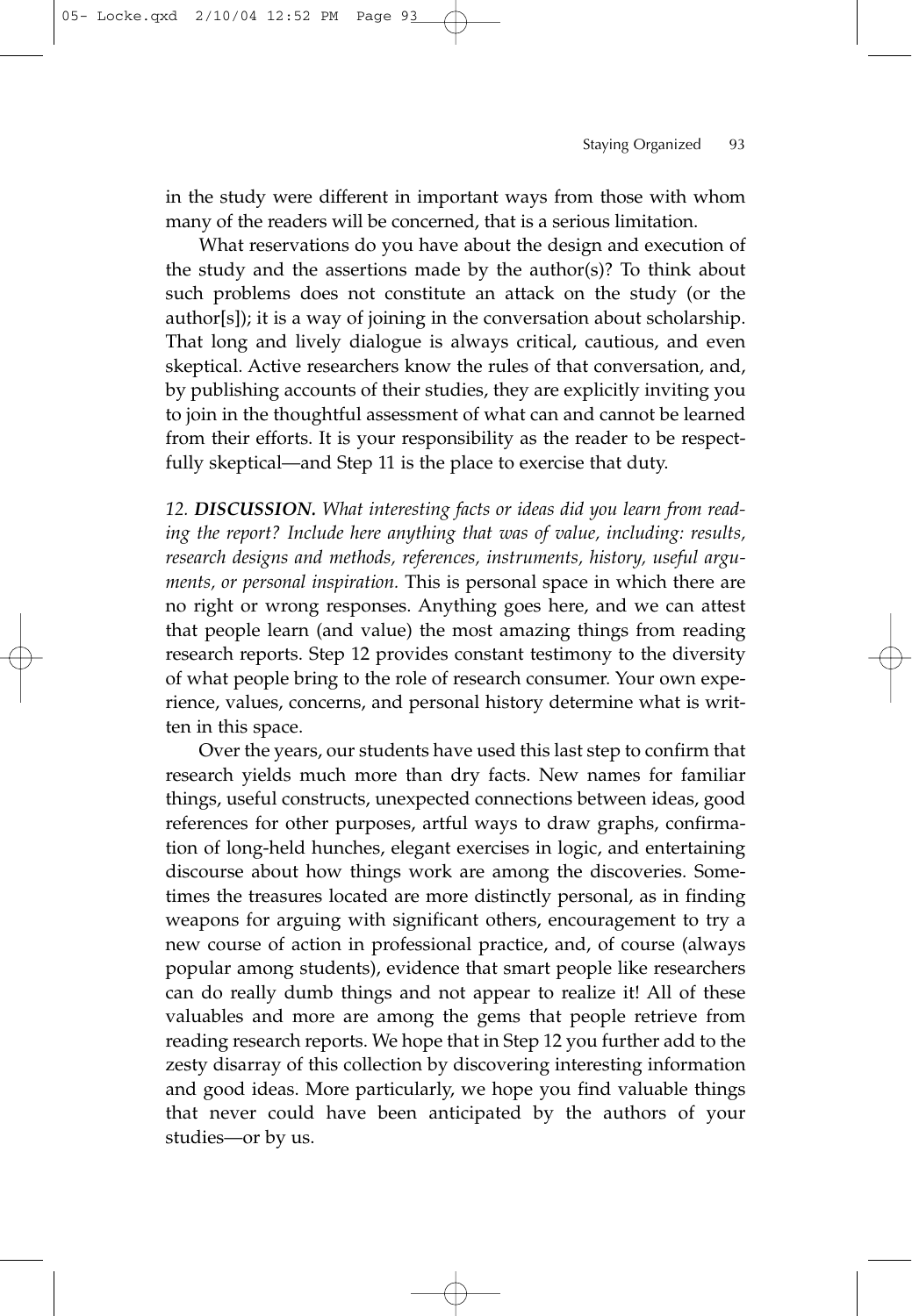# ❖ READING AND RECORDING FROM QUALITATIVE RESEARCH REPORTS

It would have been possible to prepare study and reading guides for different kinds of research. For example, we could have designed forms that specifically reflected the characteristics of an experiment, a mail survey, or even a research review employing meta-analysis. We have not done so for two simple reasons. First, such proliferation of forms (and the needed guidance for their use) would unreasonably lengthen this text. Second, such close attention to the technical differences among forms of inquiry would have undercut one of our most important messages for novice readers of research*—mastering what is common among different research strategies is more fundamental (and vastly more empowering for the novice) than learning what is unique.*

Despite these concerns, we have made one exception to our decision to limit attention to what is generic in research. We think that qualitative research reports demand special attention in this guide for four simple and, to us, persuasive reasons. First, although there are many kinds of quantitative research (in this context, they are often collectively called *positivist* research to reflect their common philosophic roots), they do indeed share important elements—the ones used to construct the 12-step form presented in the previous section. Qualitative research, however, starts with different philosophic assumptions. Although some of the items in our quantitative guide would work perfectly well despite those differences, others would not. More important, we think that the use of a generic 12-step form might mislead you, making it more difficult to understand the important distinctions between the two research traditions.

Second, because qualitative research is relatively new as a way of thinking about inquiry, the tasks of reading and understanding qualitative research reports are often as unfamiliar to research teachers, advisors, textbook authors, and scholars as they are to the beginning readers who constitute the primary audience for this book. To the extent that teachers and advisors might wish to adopt this text for use, it makes good sense for us to share material that has helped students in our own classes venture into this vast and sometimes puzzling research domain.

Third, we expect that some of you are using this text to engage in do-it-yourself education about research. Within some obvious limits, we think that is both a reasonable undertaking and a laudable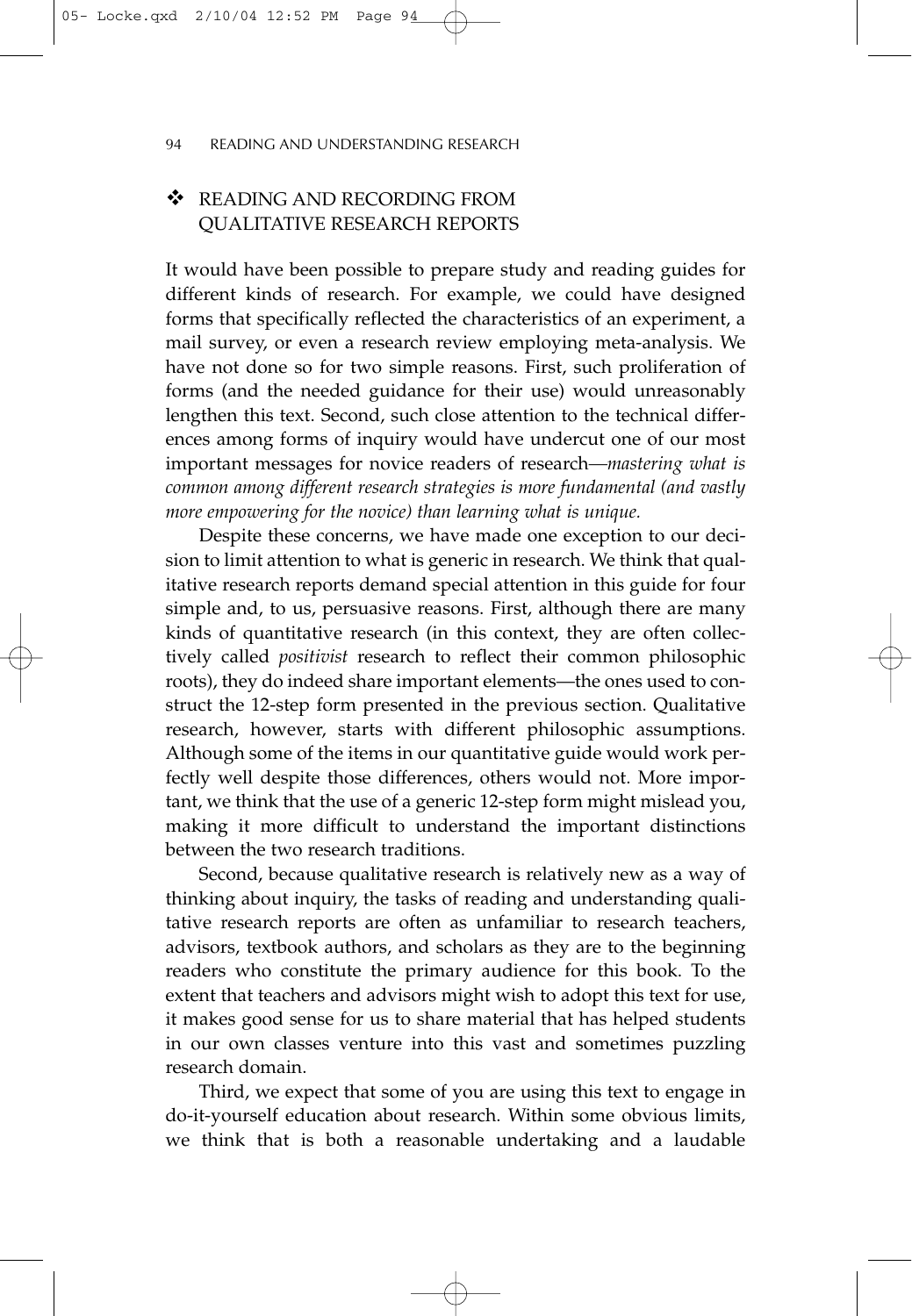ambition, and we want to support your efforts. What follows, then, is also intended to be a supplement to a good introductory textbook on qualitative research (see Appendix A for suggested titles) when it is used outside the supportive environment of a formal research class.

Fourth, and finally, unlike most of the reports and reviews that recount studies based on the assumptions of quantitative science, the text of reports based on a qualitative view of the world tend (at first encounter) to seem remarkably accessible—more like good storytelling or journalism. Such relatively easy reading, being more the rule than the exception in qualitative reports, makes it difficult to remember that, as the reader, you must bring clear expectations about what should be in the report. Put another way, it is difficult to know how to exercise the "respectful skepticism" we have recommended in the face of what often seems comfortably familiar or even self-evident.

For that reason, in Chapter 8 we give close attention to the problem of how to read qualitative research reports with a critical eye. Here, however, we can begin that process by helping you understand some basic distinctions between quantitative and qualitative approaches to inquiry and by identifying the elements most commonly encountered in a qualitative report.

## **Identifying Qualitative Research Reports**

Qualitative research includes a large family of loosely related inquiry traditions rooted in both the social sciences (anthropology, sociology, psychology) and the liberal arts (philosophy, history, literature). Each approach differs from the others in terms of such factors as the role of the investigator, the phenomenon studied, and the means of analysis employed. The members of the qualitative family are united at a deeper level, however, by a shared view of the nature of the social world that distinguishes them from conceptions of social research that have been shaped by conventional forms of natural science.

The unique qualitative vantage point on the nature of social reality is described in Chapter 6 as part of the discussion of different types of research. At this point, however, you need a simple, quick, and reasonably reliable way to distinguish between reports of quantitative research and reports of studies that fall within the qualitative rubric. Here are some rules of thumb that help in making that identification. Because of the complexity (and general untidiness) that characterizes social research, as well as the considerable overlap between the two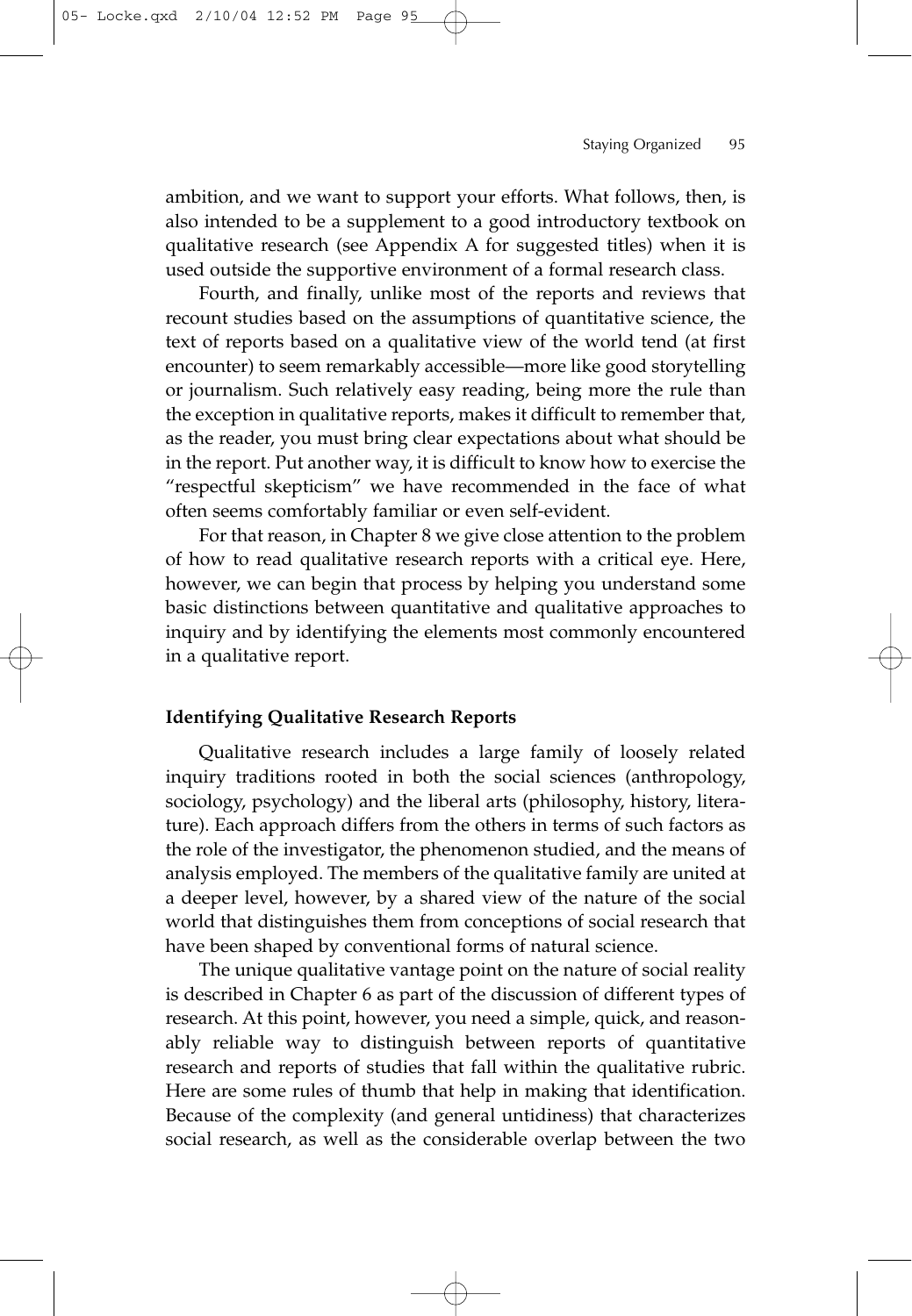paradigms for inquiry, the rules come with no guarantee for unerring accuracy. A rule of thumb allows you to be right—most of the time.

*Rule 1. If the author(s) says the study is qualitative, it probably is.* Such a characterization should appear in the title, the abstract, or somewhere in the introductory section of the report. If the study or the methodology is called qualitative, you can be fairly certain that it is. Quantitative researchers, of course, rarely identify their work as quantitative in nature; because that is the dominant paradigm for reports in most journals, the study simply is assumed to be quantitative unless otherwise specified.

The problem with the simplicity of Rule 1 is that the specific label for a particular subspecies of qualitative research might be employed in the report—with the more inclusive term, *qualitative,* being omitted entirely. When you encounter that circumstance, it is handy to have some familiarity with the names assigned to (or commonly associated with) alternative research traditions in the qualitative domain. A list of such labels is found in Exhibit 5.1. Although the listing is far from exhaustive (and new types of qualitative research continue to appear), if the author(s) of a report uses any of these terms to characterize the study, their own perspective as the investigator, the methodology used, or the form of analysis employed, you can be reasonably confident that you should use 12 Steps to Understanding a Qualitative Research Report (see page 100).

Please do not be distressed by the fact that you might have no idea what the words in Exhibit 5.1 mean or what sort of research each label denotes. In Chapter 6, we describe and illustrate several of the qualitative research traditions and indicate where you can find concise definitions of the remainder. You can be assured that all of the terms in Exhibit 5.1 indicate studies or study components that belong under the qualitative umbrella. For the moment, all we want to accomplish is for you to make that simple dichotomous identification—determining that a report is either quantitative or qualitative.

*Rule 2. If the results are reported primarily or exclusively in terms of statistical analyses of numerical data, the study probably is quantitative; if the results are reported primarily or exclusively in terms of words, it is a safe bet that the report is of qualitative research.* Of course, numbers are sometimes cited in reports of qualitative research, and investigators sometimes use interviews and record the words of their participants when engaged in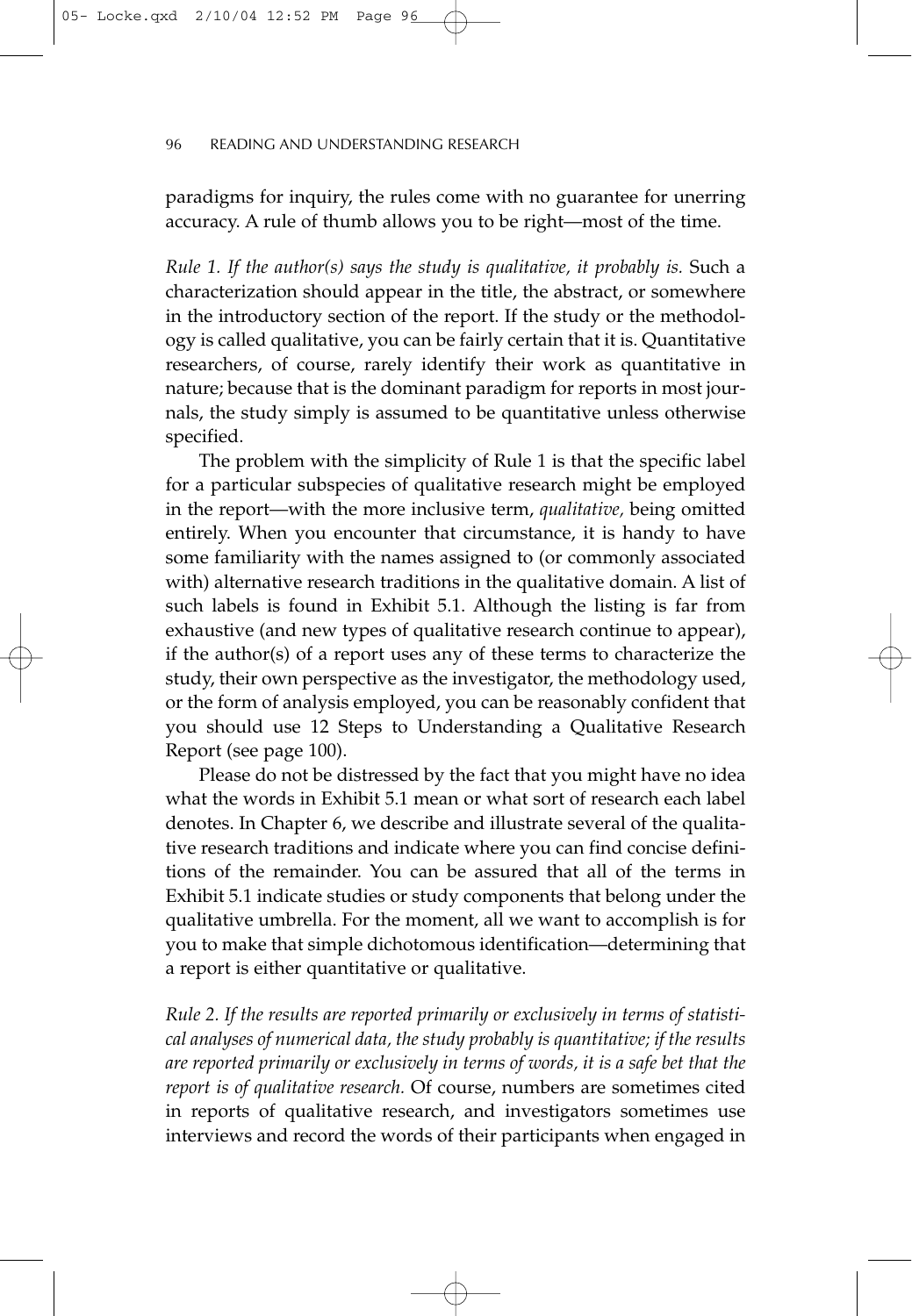| Exhibit 5.1 | Labels and Descriptors for Identifying Qualitative Research |
|-------------|-------------------------------------------------------------|
|             | Reports*                                                    |

- **Interpretive**
- Critical
- Phenomenological
- Ethnographic
- Participant observation
- Unobtrusive observation
- Fieldwork
- Naturalistic
- Cultural study
- Ecological analysis
- Feminist
- Marxist
- Hermeneutic
- Narrative analysis
- Life history
- Symbolic interactionist
- Foucauldian
- **Emancipatory**
- Postpositivist
- Postmodern
- Constructivist
- Deconstructivist
- Constant comparative
- Grounded theory

\*Note: Some of the terms represent major research traditions, others indicate philosophic perspectives, and yet others are terms associated with particular forms of data collection or analysis.

quantitative research. The operative distinction here is "primarily or exclusively." Rule 2 really deals with alternative ways of thinking about the world, not with whether some numbers or words appear as data in the report.

*Rule 3. If the author(s) reports drawing a random (or otherwise "representative") sample of participants for the study, and then writes conclusions as though what is true of the participants probably is true of the population from which they were drawn, you almost certainly have a quantitative study.* For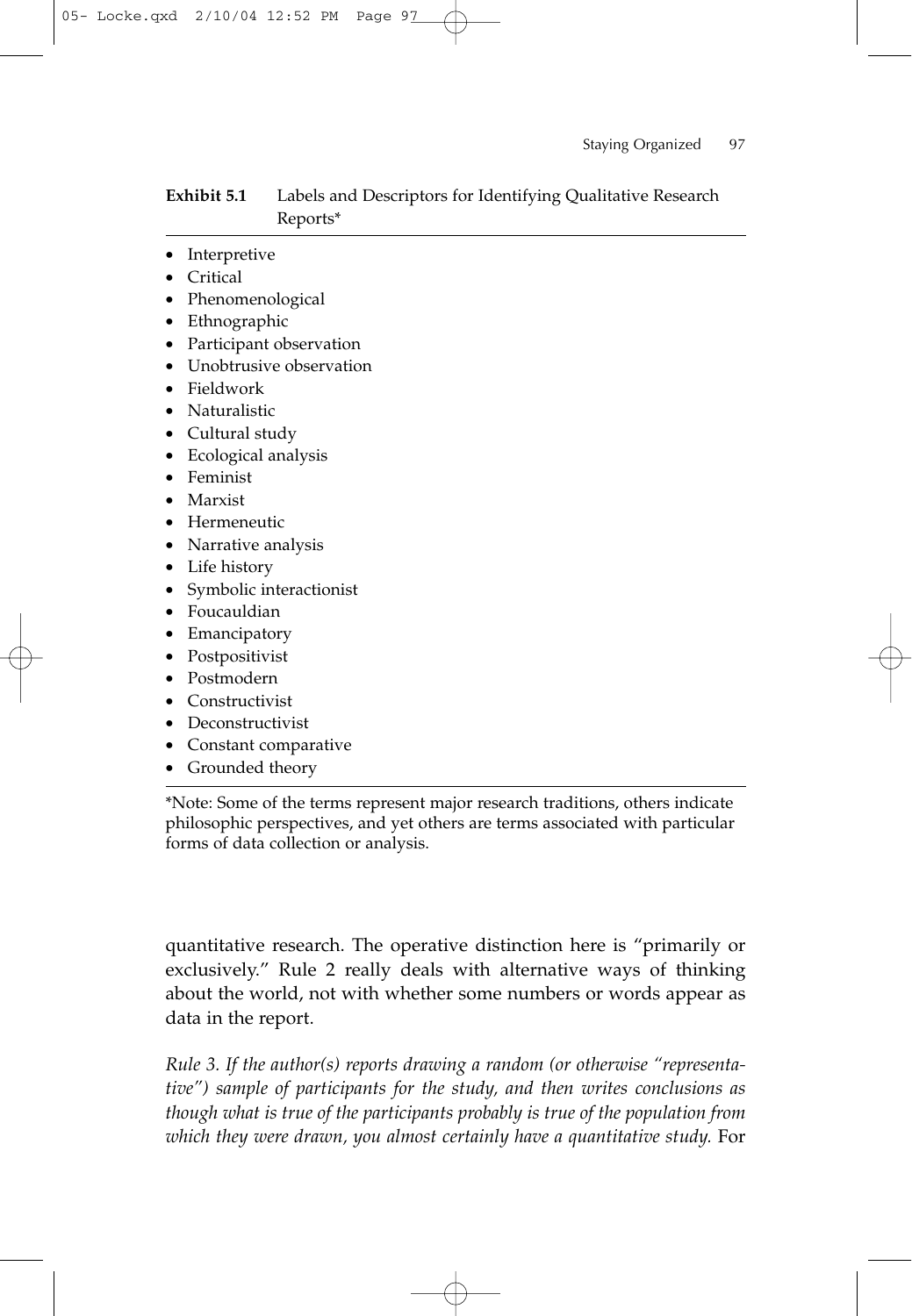the most part, researchers in the qualitative tradition focus on the participants in the study and leave inferences about other people to the reader. Accordingly, it is unusual for any form of random sampling to be used in a qualitative study. A related characteristic is that studies with very large numbers of participants (more than 50) are likely to be quantitative. Smaller sample sizes can be employed in either type of study.

*Rule 4. If the investigator shows much concern about being aware of and carefully managing his or her own subjectivity (e.g., beliefs, values, perspectives, biases, past experiences), the study is probably qualitative.* If the investigator reports procedures that are designed to ensure his or her objectivity (complete separation from participants or, at the least, tight control over opportunities to influence data or the results of analyses), the study probably is quantitative. In qualitative research, the investigator is often the actual instrument for data collection and analysis (and in doing so might be required to have prolonged, intimate, and sometimes serendipitous association with participants); therefore, awareness of what she or he brings to the study is a matter of central importance. For quantitative researchers, the control exerted by both adherence to tight and prescriptive protocols (scripted routines and procedures) and the use of unambiguous numeric data (the product of precise measurement) make it highly unlikely that the author(s) will feel any need to deal with details of personal subjectivity as part of the study report.

*Rule 5. If the report uses data primarily or exclusively to describe how the participants understand what is happening in a social setting, it is probably a qualitative study. If data are used primarily or exclusively to construct an external understanding (usually the investigator's) of what is happening in a social setting, it is probably a quantitative study.* The origins of this distinction are complex, but, put in simple terms: Qualitative researchers think of reality as a subjective entity that exists only in people's minds. For the quantitative investigator, reality exists as a phenomenon "out there," something quite distinct from the subjective states (beliefs or understandings) of participants. The quantitative view holds that with proper scientific methods, reality can be directly observed or experienced as a value-free fact. Thus, invisible entities such as minds, meanings, and understandings are not a common focus for quantitative social science.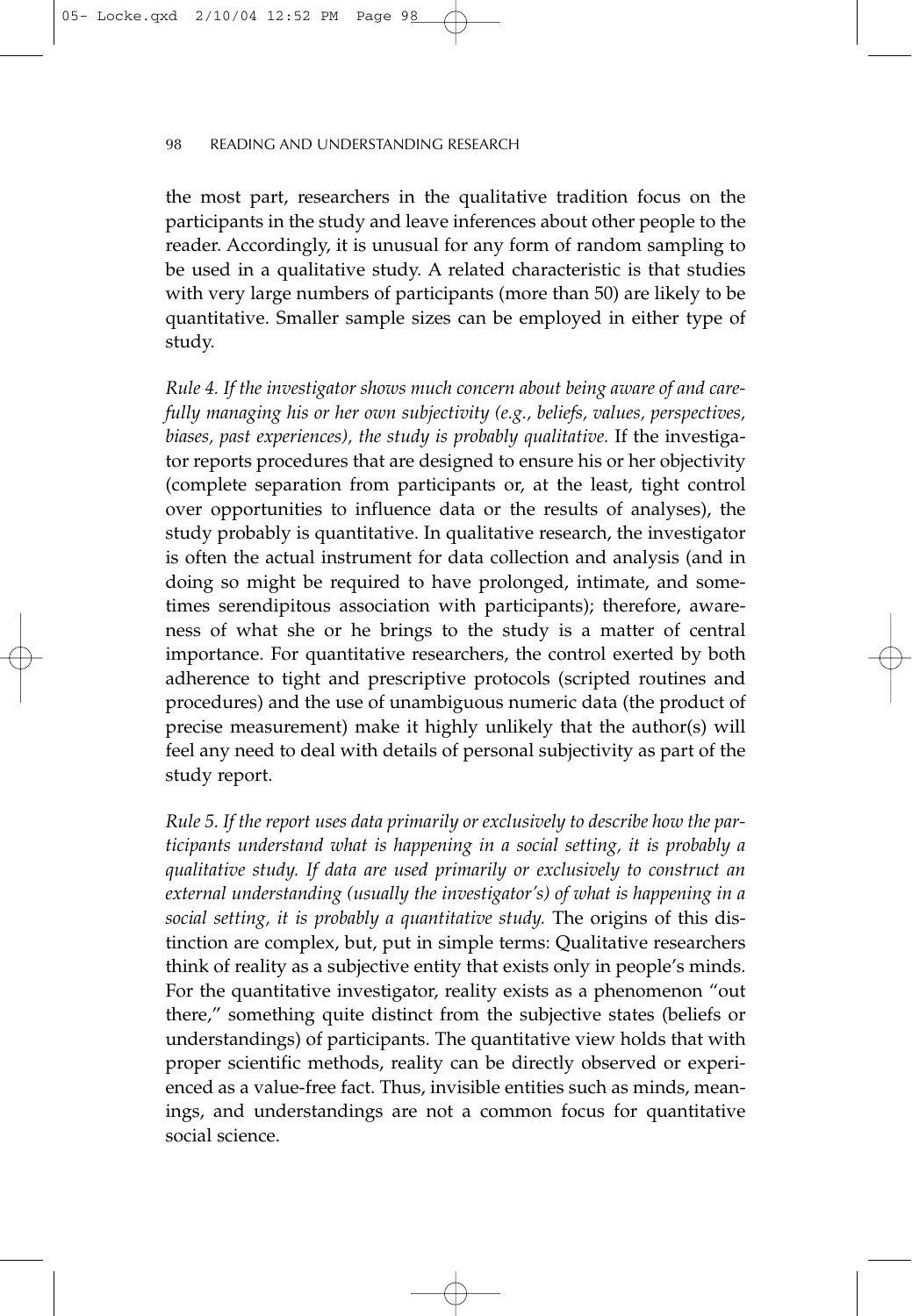You might encounter reports of studies that purport to combine qualitative and quantitative research traditions. In some instances, these studies employ a method of data collection that is commonly associated with qualitative research (e.g., interviewing or field observations) *without* also adopting the fundamental assumptions of qualitative inquiry. The qualitative data so produced are then used as adjuncts or supplements to a primarily quantitative data set. Such studies should be regarded as quantitative in nature and read as such.

In other instances of mixed research traditions, the investigator genuinely has tried to incorporate both qualitative and quantitative vantage points for framing the study—either simultaneously or in alternation. Such complex research designs remain the subject of considerable debate among scholars and might better be put aside until you have become familiar with the two traditions, taken one at a time. If, however, you really are anxious to know more about what are commonly called *mixed methodologies,* look ahead to Chapter 6 and Appendix A, where we have described some useful references that focus on those designs for inquiry.

What follows here is a guide designed to focus the beginner's attention on the elements that make qualitative research, research! It might begin with assumptions that are different from those accepted in conventional quantitative research, but it has the hallmarks of system, rigor, and integrity.

If you are not already taking a research course, we hope that you will seek the opportunity to learn more about qualitative research, either by taking an introductory course or by reading any of the basic texts recommended in Appendix A. (Our textbook, *Proposals That Work,* 2000, contains several sections that you might find helpful as starting places.) Until you take one or both of these courses of action, however, the following reading guide and brief instructions should suffice to open the door to this fascinating and potentially useful kind of research.

# **A 12-Step Guide for Understanding Qualitative Research Reports**

As with the other guides for reading, it is vital that you stay flexible about the use of this tool (Form 5.2), both as a map for navigating through the report and as a recording form. Elements presumed by some of the questions simply might not be present in a particular report, or what we have suggested as a secondary concern might be foregrounded as a major aspect of the study. Again, the advice is, "Do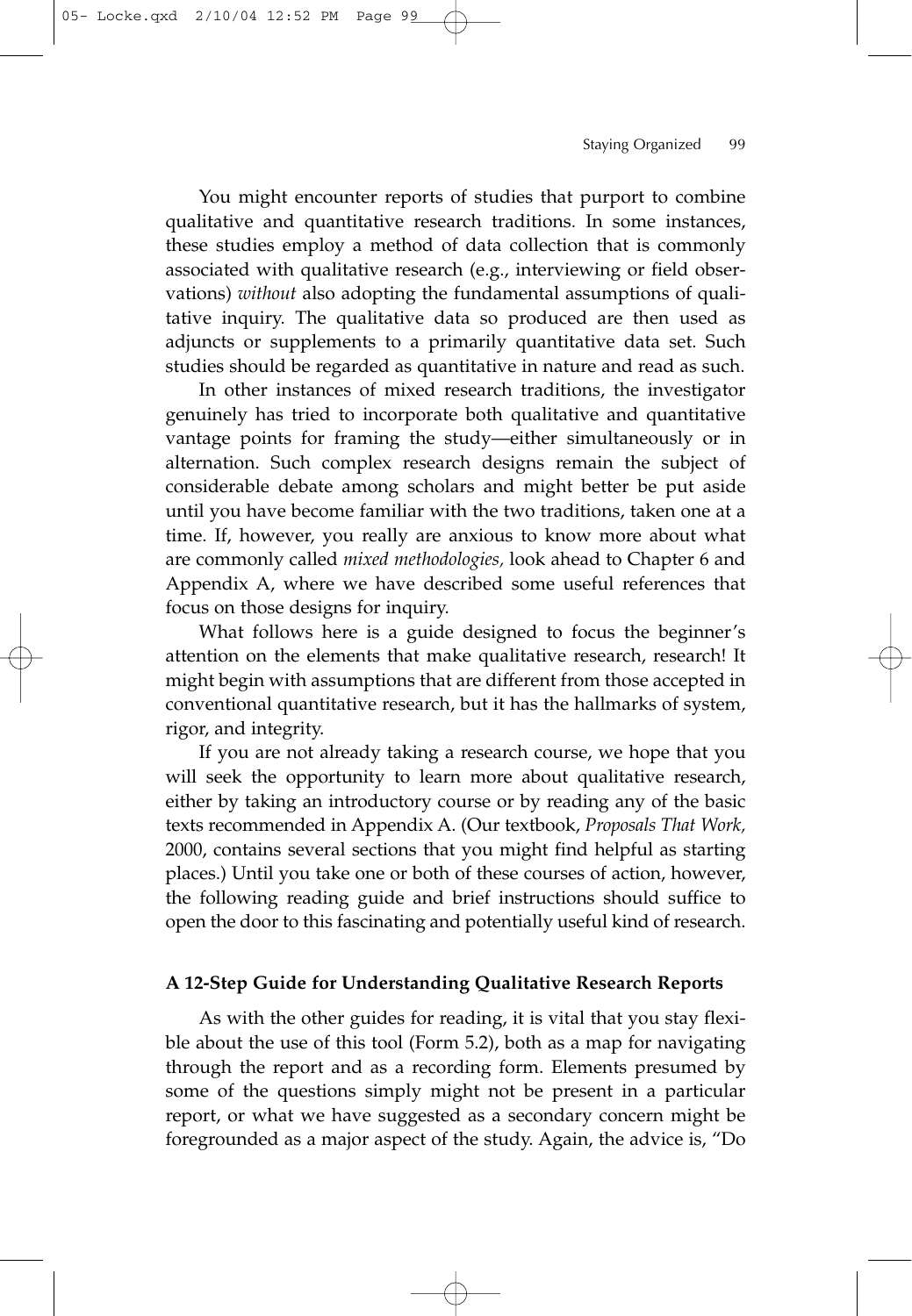#### **Form 5.2** 12 Steps to Understanding a Qualitative Research Report

*Directions:* Record notes in only enough detail to support recall in the absence of the original document. Except for Step 1, use abbreviations, diagrams, shorthand, and a careful selection of no more than what is absolutely essential to the study. Work on this sheet alone (except for Step 6), and do not be tempted to run onto additional pages.

- 1. **CITATION.** What study report is this? Record a complete reference citation.
- 2. **PURPOSE AND GENERAL RATIONALE.** In broad terms, what was the purpose of the study, and how did the author(s) make a case for its general importance?
- 3. **FIT AND SPECIFIC RATIONALE.** How does the topic of the study fit into the existing research literature, and how is that provenance used to make a specific case for doing the investigation?
- 4. **PARTICIPANTS.** Who was the author(s) (important characteristics only), and how was he or she related to the purpose, participants, and study site? Describe who was studied (give number and characteristics) and how they were selected.
- 5. **CONTEXT.** Where did the study take place? Describe important characteristics.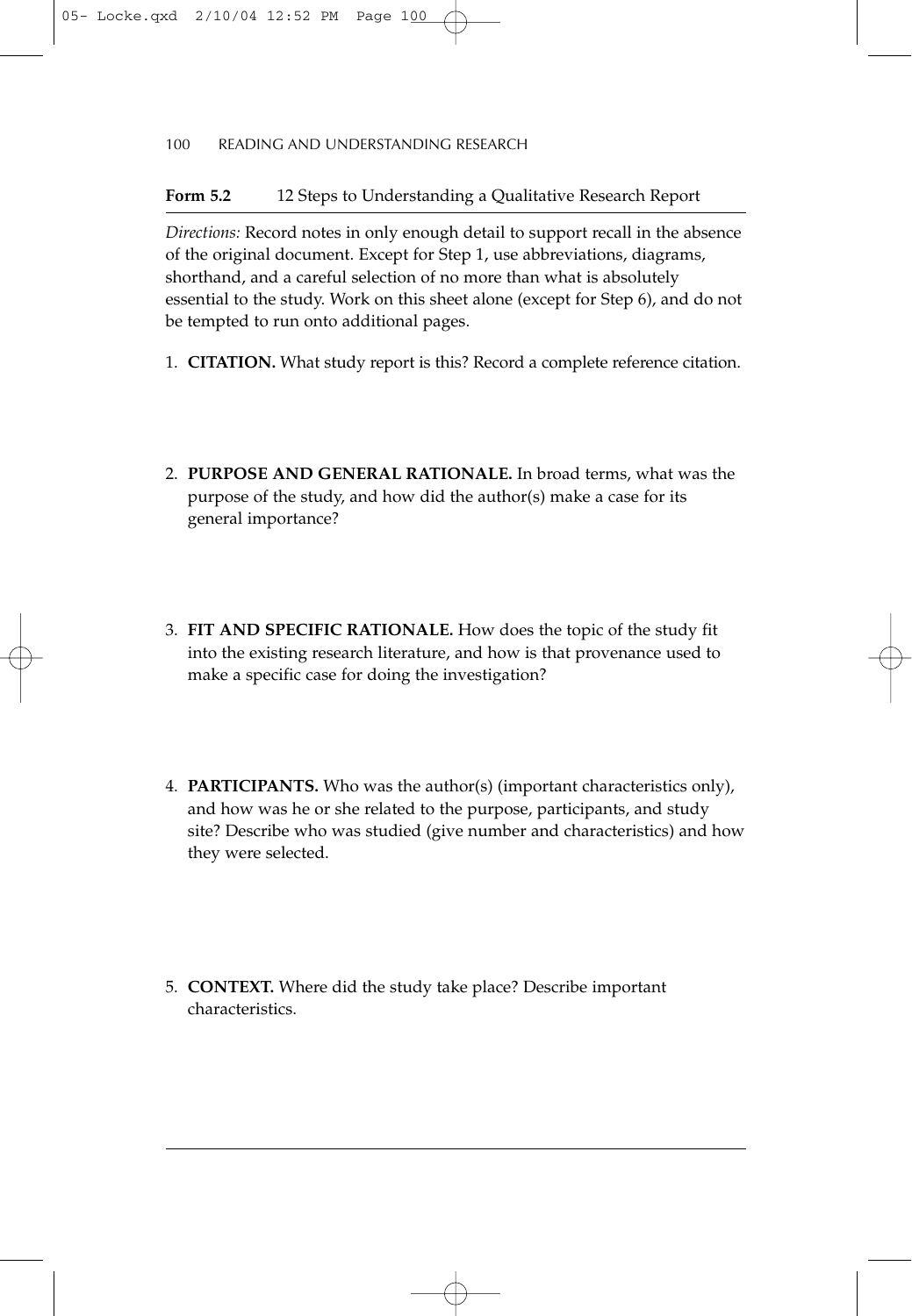6. **STEPS IN SEQUENCE.** In the order performed, what were the main procedural steps in the study? Describe or diagram in a flowchart, showing order, time required, and any important relationships among the steps.

7. **DATA.** What constituted data (e.g., field notes, interview transcripts, photographs, diaries), how was it collected, and what was the role of the investigator(s) in that process?

8. **ANALYSIS.** What form of data analysis was used, and what was it designed to reveal? What computer program was used (if any)?

9. **RESULTS.** What did the author(s) identify as the primary results (products or findings produced by the analysis of data)? In general, "What was going on there?"

*(Continued)*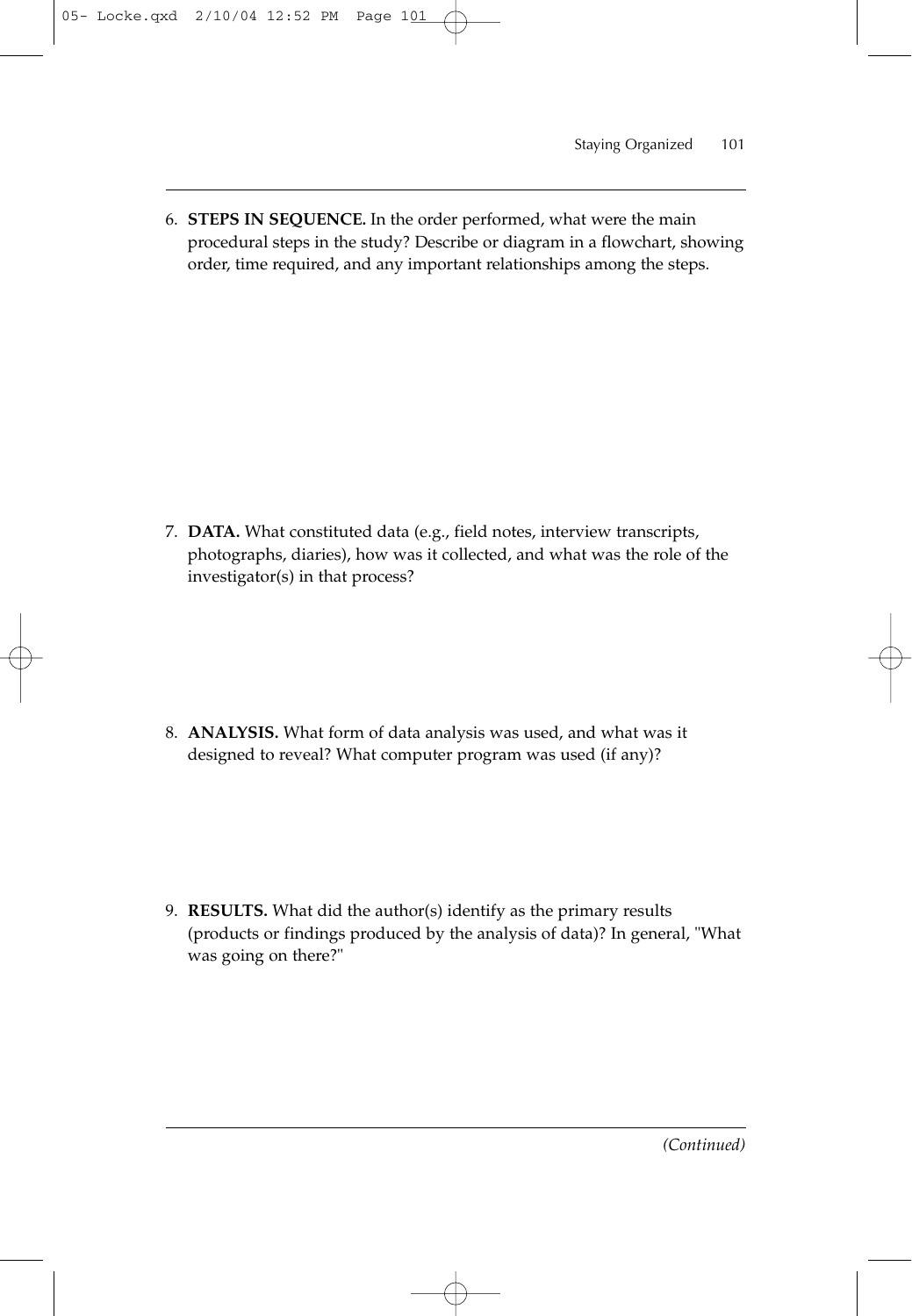#### **Form 5.2** (Continued)

10. **CONCLUSIONS.** What did the author(s) assert about how the results in Step 9 responded to the purpose(s) established in Step 2, and how did the events and experiences of the entire study contribute to that conclusion?

11. **CAUTIONS.** What cautions does the author(s) raise about the study itself or about interpreting the results? Add here any of your own reservations, particularly those related to methods used to enhance credibility (trustworthiness and believability).

12. **DISCUSSION.** What interesting facts or ideas did you learn from reading the report? Include here anything that was of value, including: results, research designs and methods, references, instruments, history, useful arguments, or personal inspiration.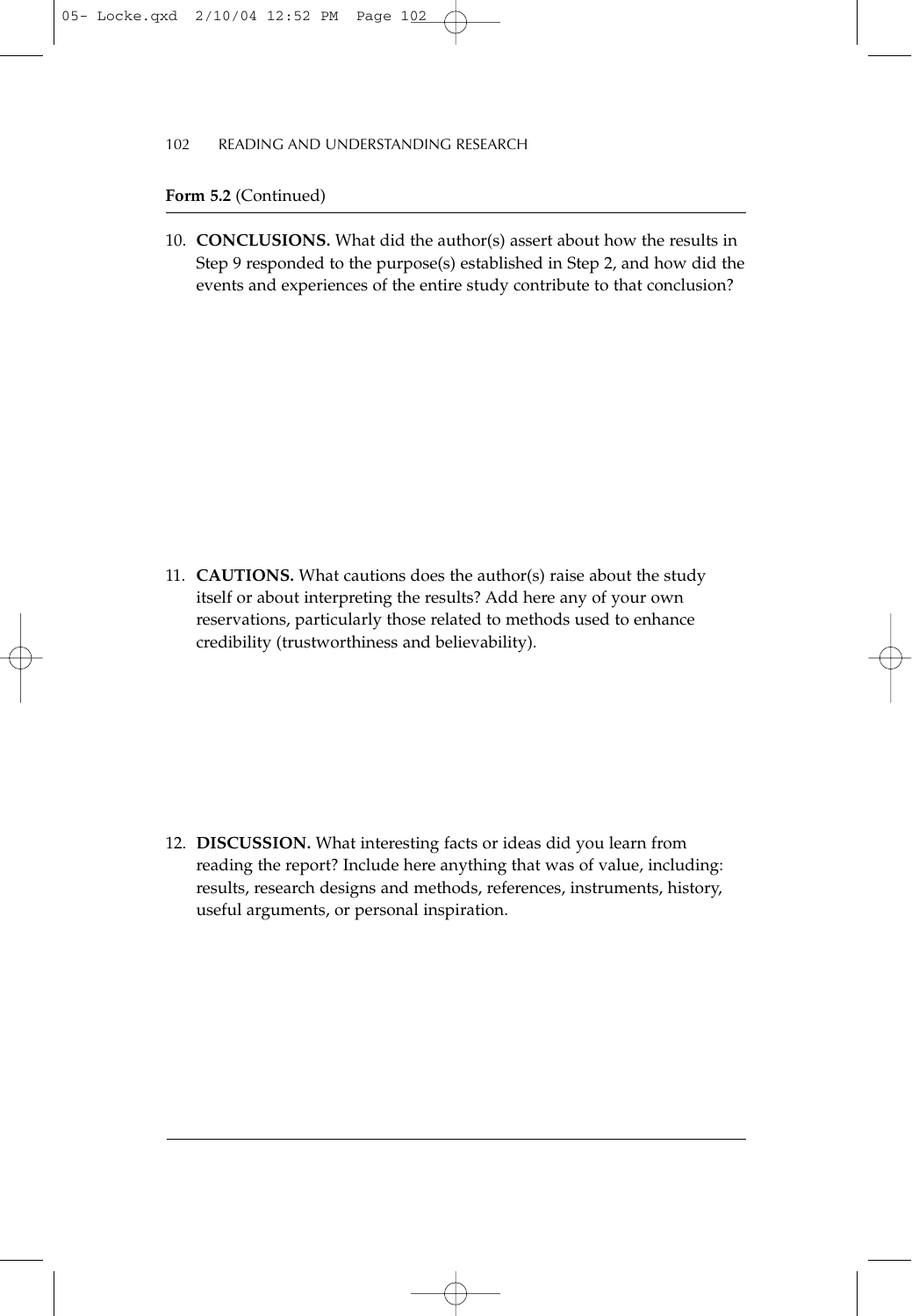not panic!" Use the steps that work, flag those that do not seem to apply, and seek out explanations at a later time.

Finally, please remember that this form was designed for the beginning reader. The purpose is to provide structure while studying the report. The form requires attention to what could (and should) be noticed by any intelligent layperson and is not intended as a list of all of the key elements in a qualitative study. Such a comprehensive document can be imagined, but it would not serve the present purpose of giving guidance (and a convenient recording device) for entry-level reading.

*1. CITATION. What study report is this? Record a complete reference citation.* Our argument for the necessity of this first step was already made in the section dealing with the quantitative 12-step form. Just do it!

*2. PURPOSE AND GENERAL RATIONALE. In broad terms, what was the purpose of the study, and how did the author(s) make a case for its general importance?* When reading qualitative research reports, this question is more likely to be answered in a manner that is discursive and informal than is the case with the terse and explicit announcements of purpose found in reports of quantitative studies. In addition, the range of explanations will be wider, sometimes including highly personal motivations that might be discussed quite frankly. In some cases, the study's purpose is defined in one or several explicit research questions. More often, however, the researcher identifies only the context within which interactions are of interest, and particular questions are defined subsequently through ongoing collection and analysis of the data.

Although the deductive purpose of theory testing certainly can be pursued with qualitative means, it is the exception rather than the rule. Typically, in qualitative studies, hypotheses or theoretical explanations are inductively developed from examination of the data. Arguments for the importance of a study often flow from this latter point. If you can discern how participants understand what is going on, you have leverage for developing some sense of the regularities that are involved in a social setting. That might lead to useful explanations for why things happen as they do.

*3. FIT AND SPECIFIC RATIONALE. How does the topic of the study fit into the existing research literature, and how is that provenance used to make a specific case for doing the investigation?* Aside from the fact that the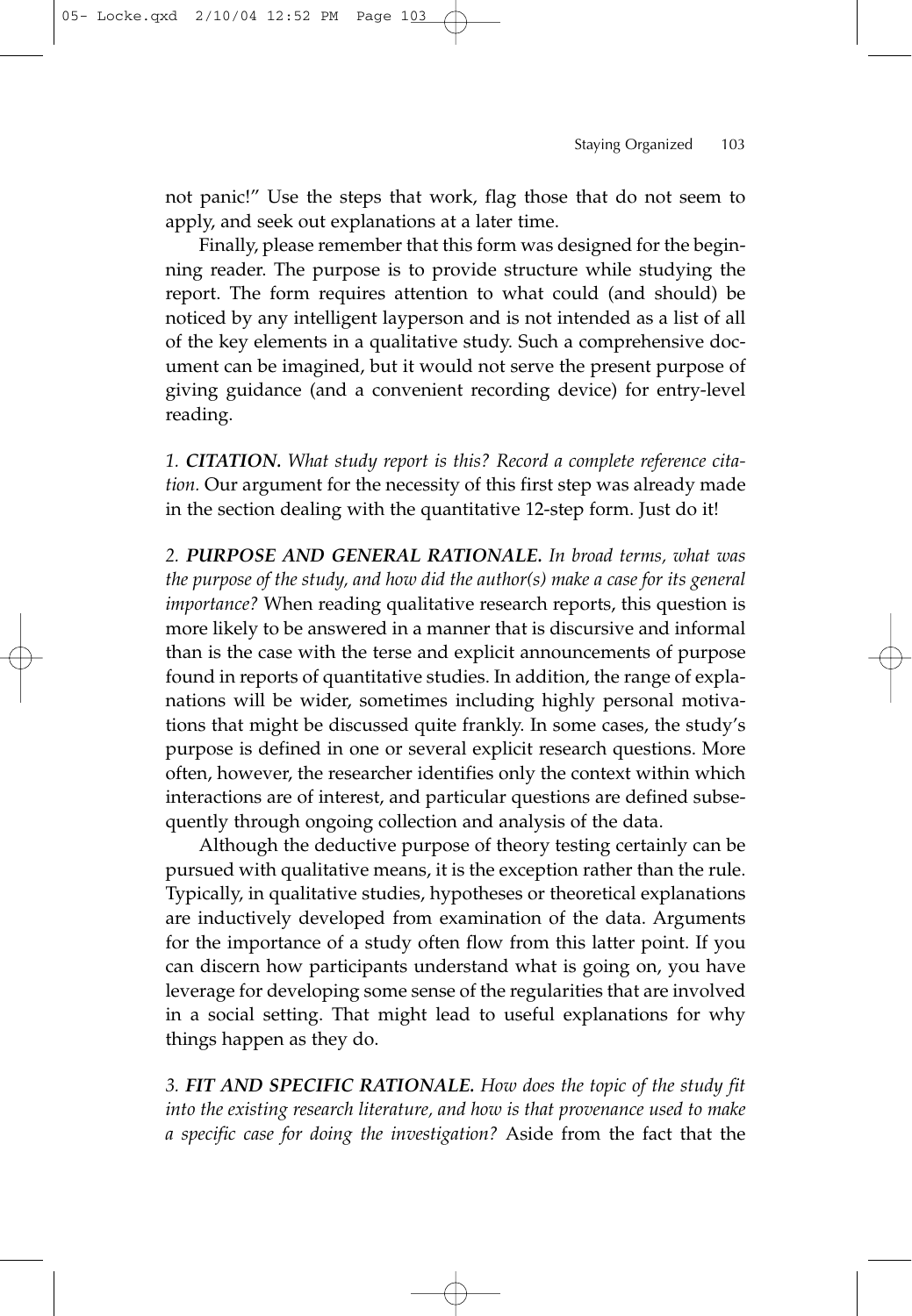absolute size of the literature base of qualitative studies is likely to be relatively small for any research topic, most of our suggestions for what to consider here were already made in the previous discussion of Step 3 on the 12-step quantitative form.

*4. PARTICIPANTS. Who was the author(s) (important characteristics only), and how was he or she related to the purpose, participants, and study site? Describe who was studied (give number and characteristics) and how they were selected.* Given our previous discussion about the centrality of the investigator's subjectivity in qualitative research, it will not surprise readers to find that when describing participants in the study, the investigator is included.

Qualitative research is unlike other forms of inquiry, where credibility rests on correct execution of method, allowing the researcher to remain largely invisible in the reporting process (hence, the almost universal use of the impersonal third person in writing reports of quantitative studies). Careful reporting of procedures for gathering and analyzing data *are* important in establishing credibility in qualitative research, but, because the researcher is often the only research tool involved (with no apparatus for measurement and no statistic for analysis), who he or she is and what he or she brings to the investigation matter a great deal. The form provides some suggestions about what might be relevant, but reading the report will surely suggest others.

In some cases, investigators write little about themselves because their background and beliefs are well established by reputation. In other cases, the author(s) simply tells you nothing about him- or herself. In such reports, you have to draw your own conclusions about credibility based entirely on how carefully the study has been conducted. Whether you find that sufficient or not must be your decision. When there is nothing to enter at Step 4, that can be a tough call.

In recording information about the people selected for participation in the study, the task should be more straightforward. The people who participate in the study (usually, although not invariably, as conscious and willing collaborators with the investigator) are central points of interest in qualitative research. The substitution of the word *participant* for the usual designation of *subject* (until recently, it was a virtually universal practice to use the term *subject* in writing quantitative reports) is more than a mere change in the conventions—it reflects a difference in attitude toward the people who cooperate in the study. Referring to them as participants is intended to invest them with more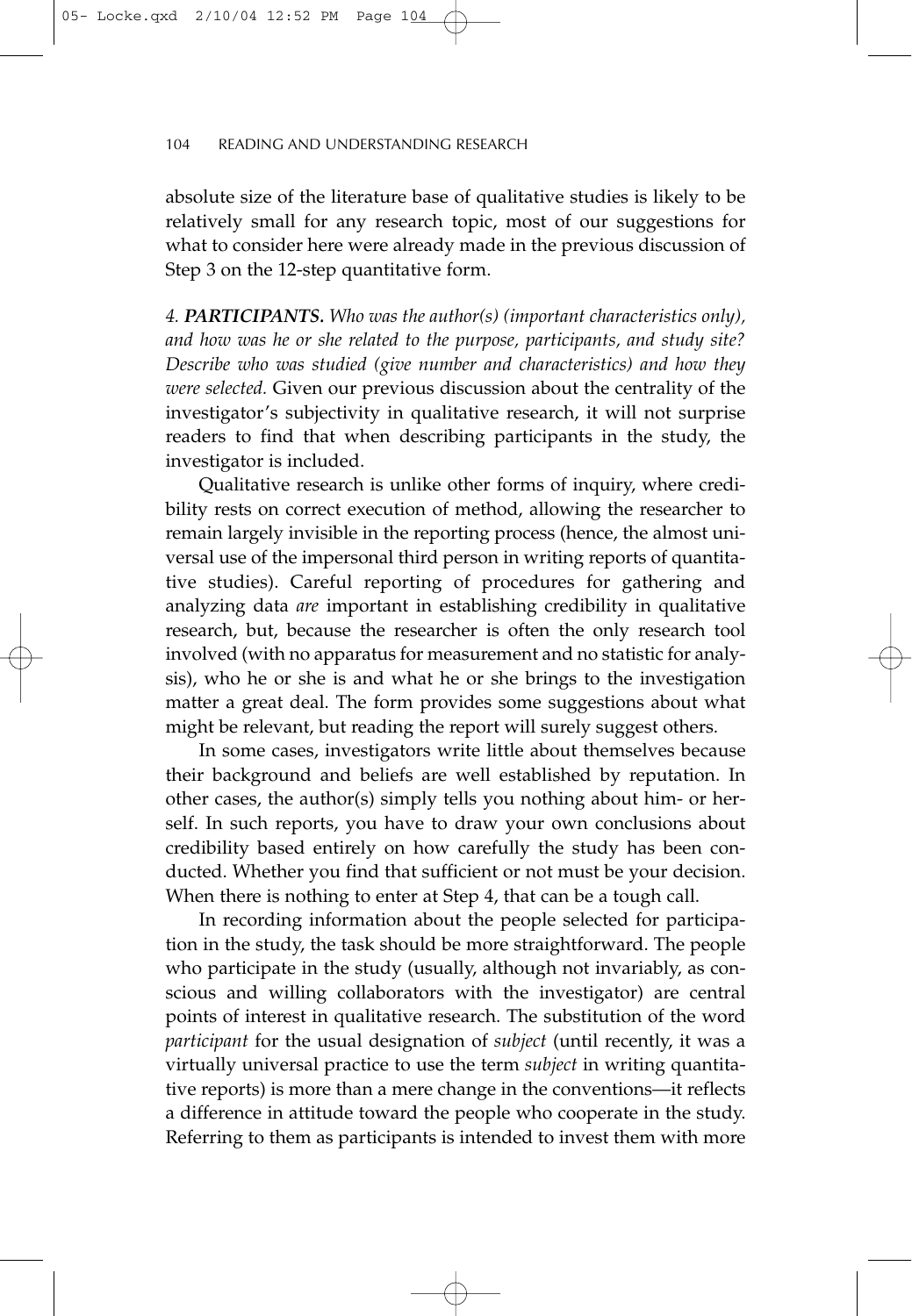importance as individual human actors than is the case when they are regarded as passive objects of study. That distinction might not always be honored in the practice of qualitative research, but you will appreciate its intended significance much better after reading a number of reports.

At this beginning stage, just be sure you know exactly who is participating in the study because, whatever else might be true, qualitative research reports are intensely and centrally about particular people. If you need more information to complete your response at this step, the advice given for Step 4 on the quantitative form should provide sufficient direction.

*5. CONTEXT. Where did the study take place? Describe important characteristics.* Not all qualitative studies take place in a specific context that is crucial to the investigation. For example, neither interview studies nor studies based on documents such as diaries have a locale for data collection that is particularly significant. Even those, however, involve constructing a picture of what is or was going on at some time and in some place. Because context is central in most qualitative research (for reasons that are too complex to address here), what you write in this space truly is important. It will become even more so as you grow in your ability to read these studies with sophistication.

*6. STEPS IN SEQUENCE. In the order performed, what were the main procedural steps in the study? Describe or diagram in a flowchart showing order, time required, and any important relationships among the steps.* Your task here is likely to be much less complex than the mapping of an experiment or other quantitative study. In most cases, the major steps of gathering data and subsequent analysis are named in straightforward descriptive prose (the technical detail within those operations, of course, might be substantial and arcane, but none of that need be recorded here). Just follow the rule that your explanatory sketch should be such that, a year later, it could help you recall the general nature of the study and how it was performed.

*7. DATA. What constituted data (e.g., field notes, interview transcripts, photographs, diaries), how was it collected, and what was the role of the investigator(s) in that process?* Again, most qualitative reports provide this information in a straightforward fashion. You might also find it helpful to note here any procedures for transforming and managing the data.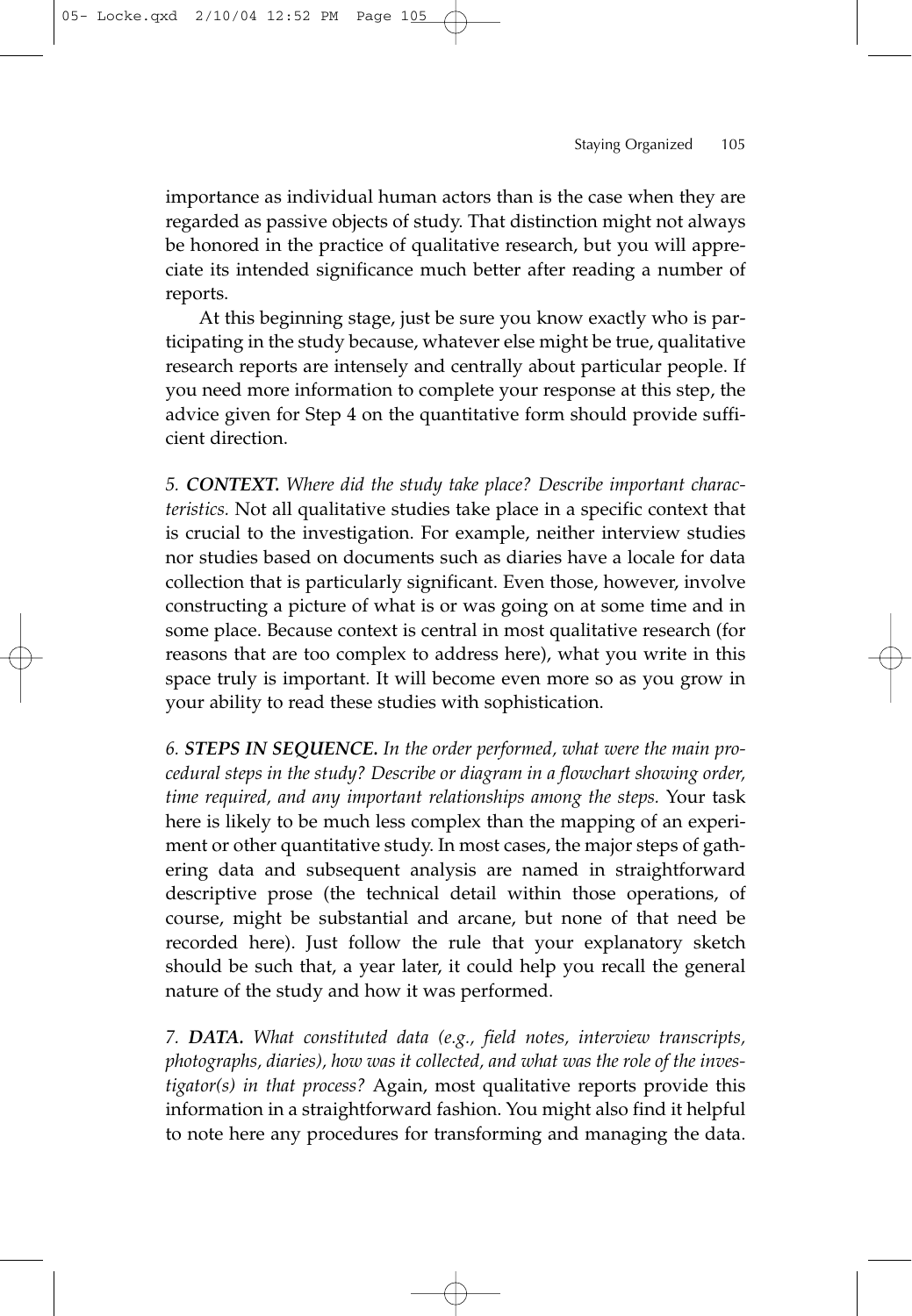This suggestion has particular importance in many studies because qualitative research is characterized by enormous volumes of data and sometimes difficult problems of data management.

The question of the investigator's perceived role when collecting the data can be more important than you might expect. This question applies principally to investigations that involve collecting data at a natural site in the field. Even when interviews at a completely neutral location are employed, however, there remains the question of how the investigator presents him- or herself to the participant (as collaborator, disinterested scientist, sympathetic listener, and so on).

When data are collected through entry into the context of the participant's world, the researcher might be a strictly nonparticipating observer or might elect to engage fully (or selectively) in the activities that are characteristic of the site. Each of these roles influences not only how the participants regard the investigator but what they are likely to reveal about their own perception of the context. Knowing the role assumed by the author(s) during data collection allows the reader to frame what is reported in the kind of social relationship that existed a factor which we always make mental note of when stories are told.

It is common in qualitative reports to describe the role of the investigator in some detail, although cryptic designations such as *nonparticipant observer, unobtrusive participant,* and *nondirective interviewer* are not always defined the same way. Do the best you can with the information provided, and remember that it is how the study participants think of the investigator that defines his or her role.

*8. ANALYSIS. What form of data analysis was used, and what was it designed to reveal? What computer program was used (if any)?* If you are a true beginner, you are likely to be in exactly the same position here as you were with the same item on the generic 12-step form for quantitative research. You will have to seek out and record the names of operations that you have yet to fathom. Do not panic. Everyone has to begin somewhere, and, if qualitative research proves to be interesting, explanations of most analytic processes are only as far away as a textbook or a college course. Even better, largely because qualitative analysis does not involve complex mathematics, many reports offer explanations of process that are both lucid and complete.

*9. RESULTS. What did the author(s) identify as the primary results (products or findings produced by analysis of the data)? In general, "What was going on*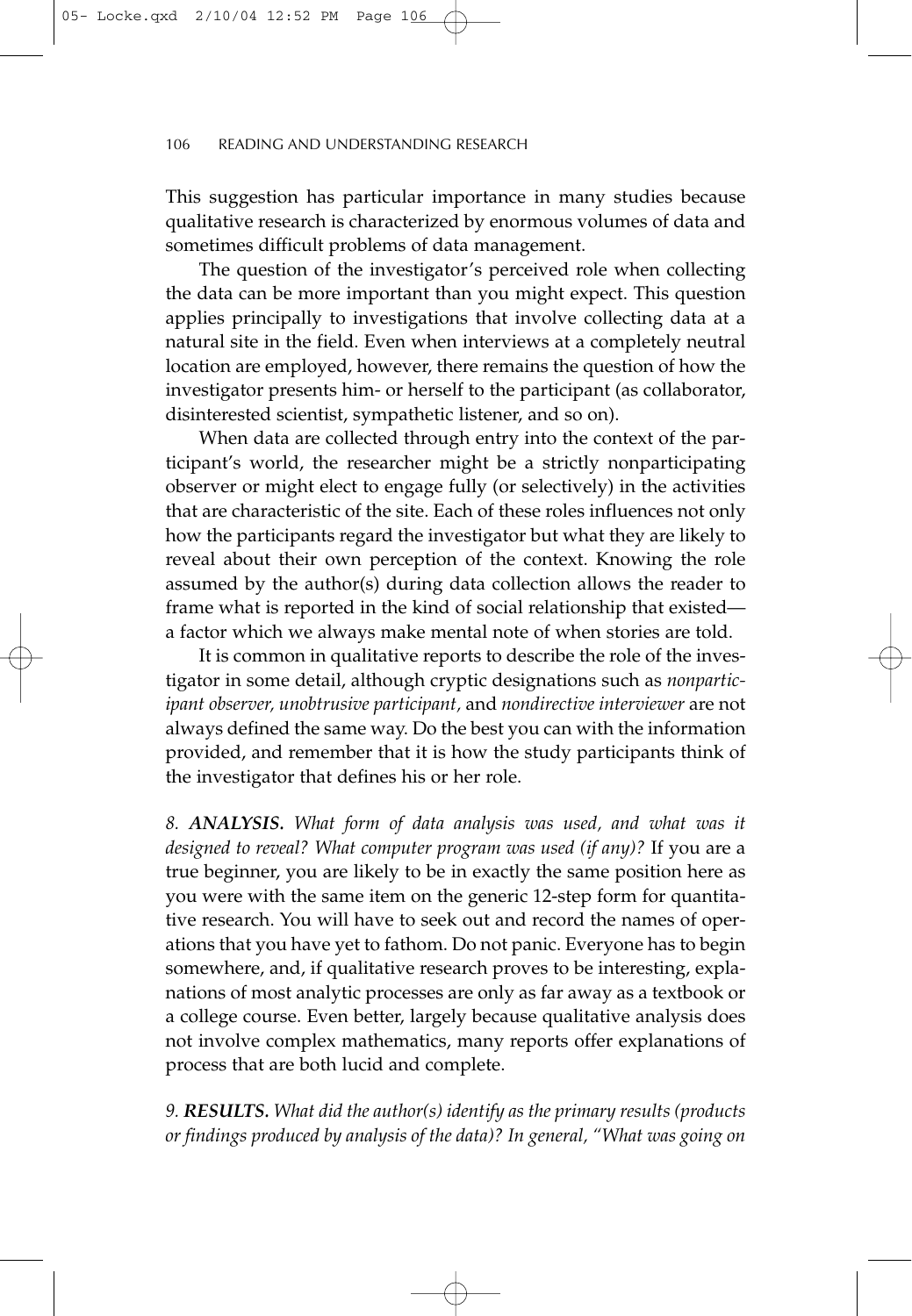*there?"* One thing about Step 9 is apparent immediately. The space provided for recording results is relatively small—especially given the length of most qualitative study reports! The stingy space reflects something more significant, however, than just a desire to economize on the size of the form. It reflects the nature of qualitative research and a skill you will have to acquire if you are to make use of such reports the skill of creating brief summaries that extract essential findings without completely losing the human qualities in a story.

Where the purposes of a qualitative study include deriving answers to one or more questions (whether specific or general in nature), there will be a return at Step 9 to those initial interrogatives and some effort to identify responses (although not necessarily identified as "results"). Studies that start with qualitative assumptions, however, might not have a set of explicit questions (at least, not at the outset) and thus often do not have a single set of listed results that is separate from the data. The data tell a story about what is going on in a particular social setting; the entire story is the "result" derived from analysis of the data.

For most qualitative studies, that means letting go of all the particulars that form the full text of the report you have just read. Now you must search out the deeper meaning behind the story—a generalization that often can be represented in your answer to the question, "What was going on there?" To reduce your answer to a few short sentences might at first seem unfair to the study, particularly if you have acquired a rich sense of the complexities involved and how inadequate simple generalizations might be. On that issue, we offer this advice: What you write down as the results produced by the study is not intended as a representation; rather, it is a kind of acronym that serves both to remind you of a much larger whole and to put at hand the key you found most useful in deciphering the code of meaning embedded in the story.

*10. CONCLUSIONS. What did the author(s) assert about how the results in Step 9 responded to the purpose(s) established in Step 2, and how did the events and experiences of the entire study contribute to that conclusion?* Before entering information at this step, you should review our comments concerning conclusions in quantitative studies (Step 10). One difference, however, requires your thoughtful attention.

In qualitative studies, investigators might not assert a single set of conclusions that are identified as such. The body of accumulated data,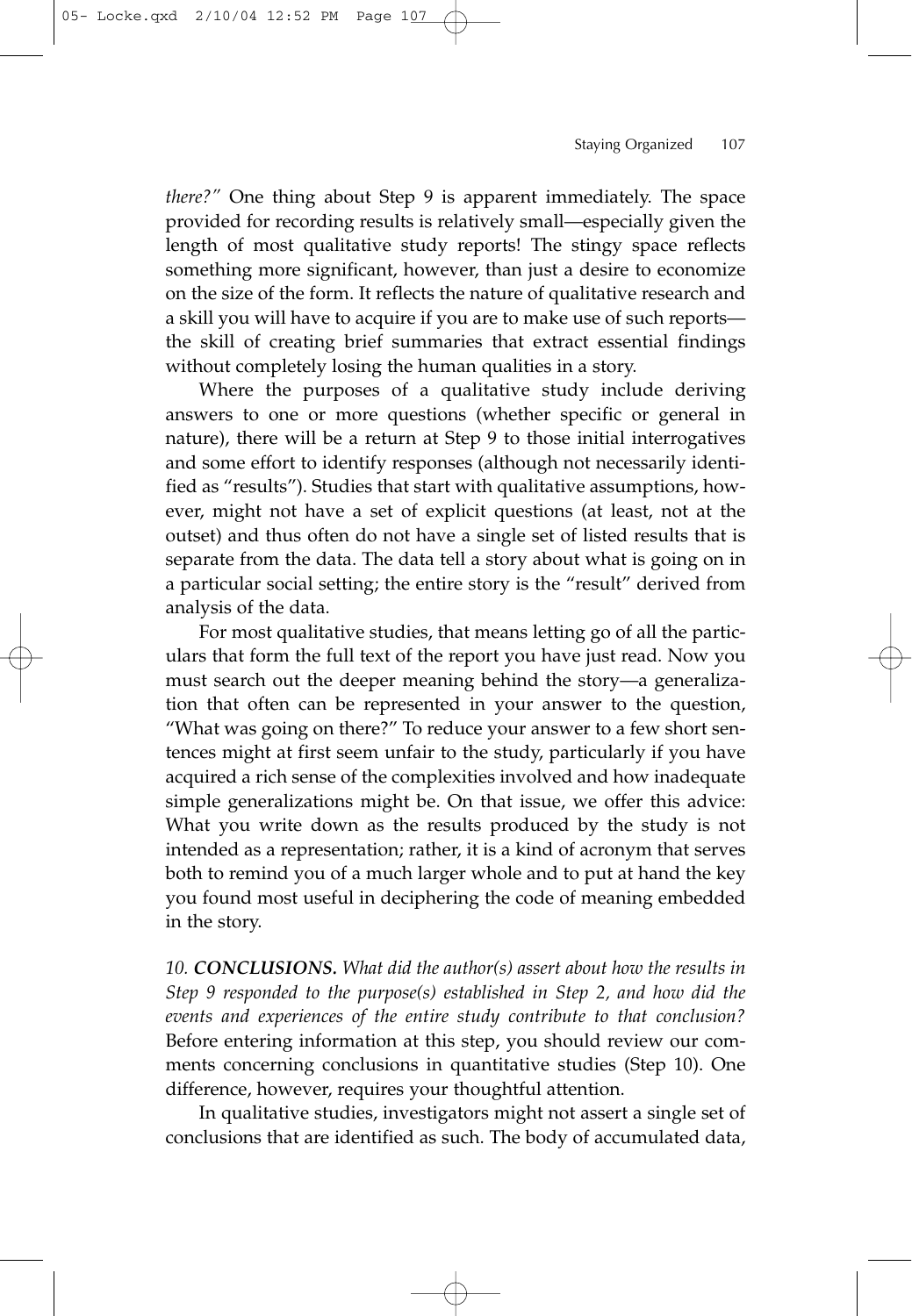when combined with the results from analytic procedures, forms the substance of a story about phenomena of interest. Thus, when confronted with the question "What do you conclude from this study?", a qualitative investigator often discusses points within the story that seem particularly powerful, provocative, theoretically instructive, or pragmatically useful. Rarely, however, does an author conclude that he or she can assert empirically validated and reliable truths about what has been studied. If those latter outcomes are what you seek in the report, you might have to formulate your own sense of what constitute legitimate and well-supported conclusions.

*11. CAUTIONS. What cautions does the author(s) raise about the study itself or about interpreting the results? Add here any of your own reservations, particular those related to methods used to enhance credibility (trustworthiness and believability).* Because qualitative researchers think about the problems of reliability and validity in terms that are quite different from the meanings assigned by quantitative science, they often use different terminology. The word *credibility,* as used in this question, designates the qualities of trustworthiness and believability. These are characteristics of a study that inspire a sense of trust and belief in the reader.

There are many things a qualitative researcher can do to create confidence in the reader. Some are general in nature, such as being careful and explicit in describing data collection procedures, and some are very specific, such as cross-checking information across several sources of data (a process commonly called *triangulation).* In some reports, the author(s) designates particular operations as ones that serve the purpose of improving trustworthiness. In other reports, you have to consult your own reactions as the guide to sources of confidence (or the lack thereof).

Although quantitative research deals with the problems of validity, reliability, and objectivity, you will find that, in addition to these issues, there is a great deal more to learn about issues related to credibility in qualitative research. The place to begin, however, is with what the author(s) of the report says about his or her own concerns and the reasons for your own skeptical reactions to the story told.

*12. DISCUSSION. What interesting facts or ideas did you learn from reading the report? Include here anything that was of value, including: results, research designs and methods, references, instruments, history, useful*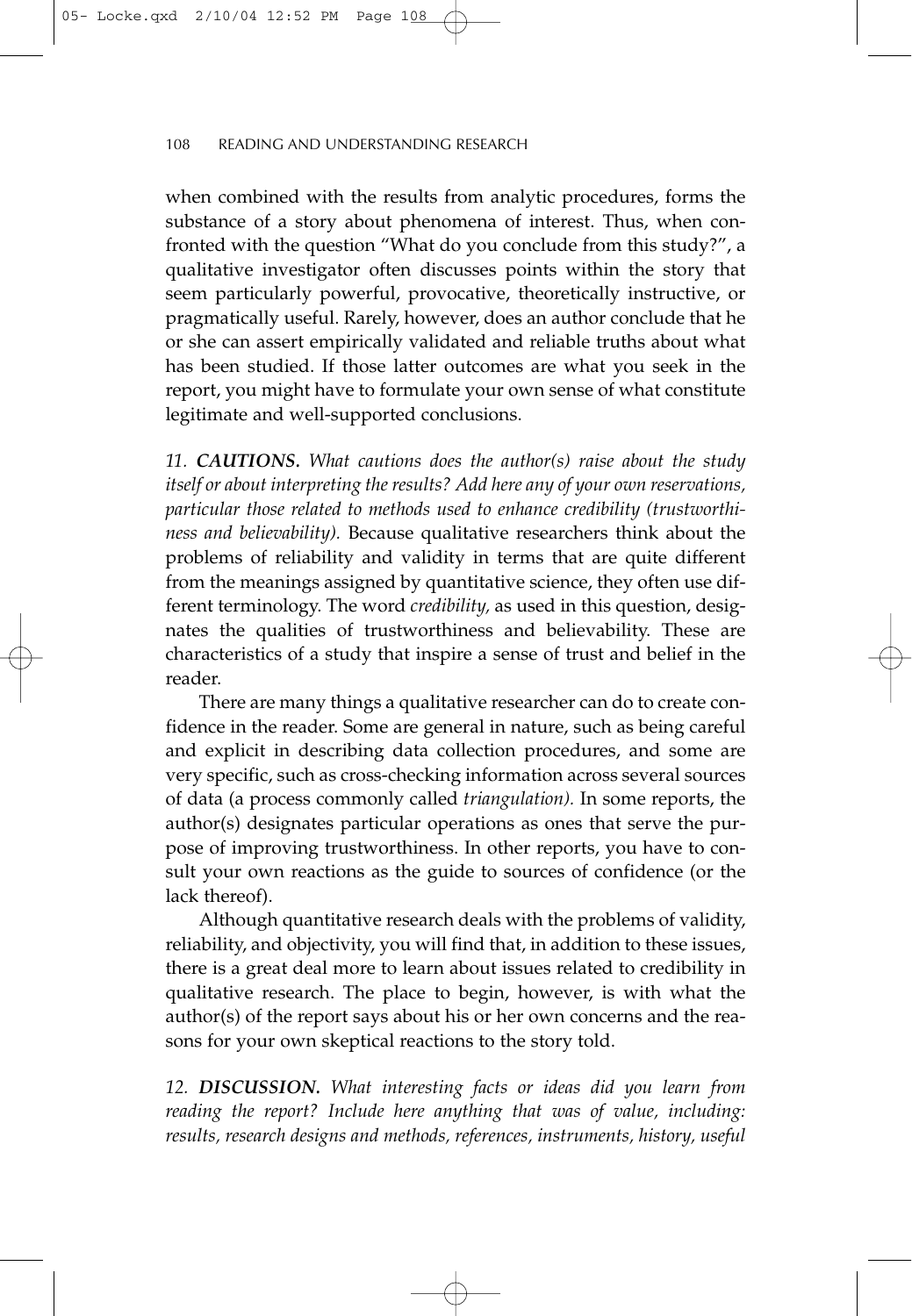*arguments, or personal inspiration.* A primary purpose of qualitative research is to provide the reader with vivid, rich, highly persuasive accounts of human interactions, often in complex social settings. A commonly repeated aphorism about such studies is that they truly succeed when they make what is familiar to us seem strange and what is strange to us seem familiar. Making yourself aware of the points at which the report has achieved that result is an important part of learning to read qualitative research.

Our earlier description of what should be recorded for Step 12 on the quantitative form applies here with equal emphasis. Results, conclusions, and applications are important in qualitative research, but a host of other valuable discoveries are possible for a reader who is open to learning—and to being surprised.

## ❖ READING AND RECORDING FROM RESEARCH REVIEWS

As promised in Chapter 2, we include here a brief section on the reading of research reviews. The inclusion of reviews in this guide reflects four facts about the research literature: (a) reviews appear in virtually all disciplines and active areas of investigation; (b) reviews often are the best place to begin when you want a sense of what has been studied and learned with regard to a particular topic; (c) for some purposes, good reviews can provide information sufficient to satisfy your needs without having to read the original reports; and (d) reviews are highly diverse creatures (in format, method, and scope) and can be very complex technical literature. In other words, reviews can be enormously valuable and efficient as resources, but the novice reader might require some assistance in learning how to make use of them.

Reviews can often be found in the same journals that publish research reports. In addition, some periodicals publish only research reviews (e.g., *Review of Educational Research* or *Psychological Review).* In yet other cases, reviews are included in or appended to other documents, such as doctoral dissertations, grant proposals, technical yearbooks, monographs, encyclopedias, and research compendiums for particular disciplines (e.g., *The Handbook of Research on Teaching*, Richardson, 2001).

Reviews vary along a number of dimensions: (a) *scope* (number and kinds of reports included); (b) qualitative control over *selection* of studies; (c) *framework* for organizing and integrating studies;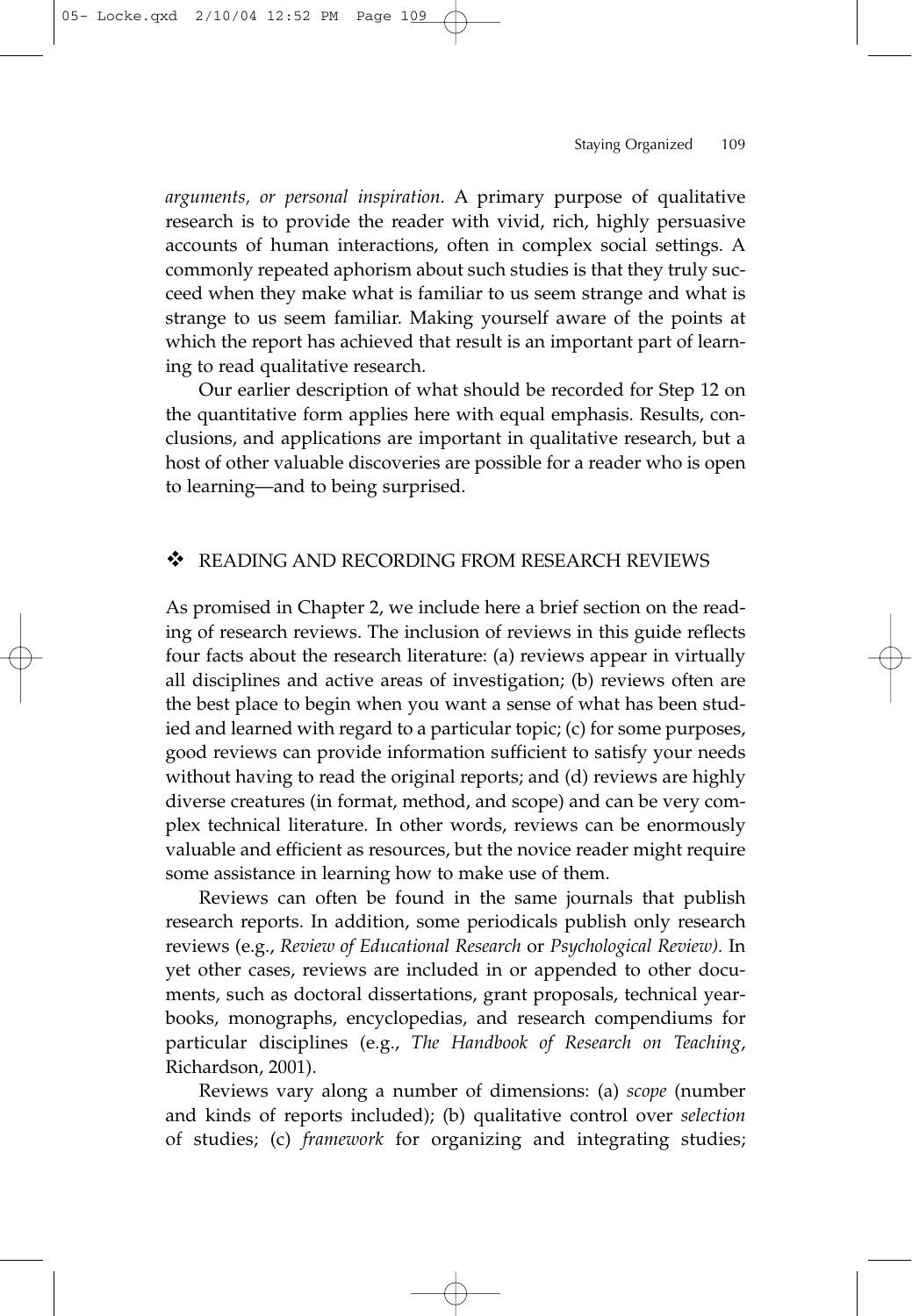(d) method for *assessment* of studies; and (e) primary *purpose* (most commonly some combination of summary, methodological critique, development of theory, or derivation of applications or implications for practice). As you might expect, reviews also vary in both degree of technical detail and quality of writing—factors that influence the demands made on the reader. Like research reports, reviews are prose documents that range from awkward, obscure, and poorly organized to lucid and transparent expositions that are as economical in format as they are graceful in expression.

Despite that great diversity, at the bottom line, the majority of reviews do share a small set of common characteristics that define the genre. First, all are retrospective examinations of studies done in a particular area or, less commonly, studies that employ a particular method. Second, all reviews attend (albeit in different ways) to the question of what can be learned from the studies examined. Third, most reviews comment on how the findings of the studies (collectively or individually) fit into the fabric of existing knowledge. Fourth, and finally, most reviews give some attention to persisting problems for the conduct of inquiry in the research area and what might be done to improve the yield of theoretically or practically significant knowledge.

#### **A 12-Step Map for Reading Reviews**

The reading guide that follows is not intended to serve the same purpose as the 12-step forms for understanding research reports that were previously presented in this chapter. The latter were intended not only as organizational instruments and record forms but also as tools for the practice of specific reading skills. In contrast, we do not suggest that our 12-step map for research reviews should be used as an exercise tool for building competence in reading such documents. As literature, reviews simply are too heterogeneous to support any notion that one can learn how to read them by acquiring a single set of skills.

Instead, we have provided a mapping device that, through a series of questions, will help you identify familiar landmarks common to many review styles (Form 5.3). Even though not all of the 12 questions might apply to each review you encounter, we are confident that enough of them will do so to make the map a useful aid for improving your navigation. Particularly in complex reviews that are dense with detail, having a prespecified set of review functions to look for as landmarks can help you avoid the feeling of being lost or overwhelmed.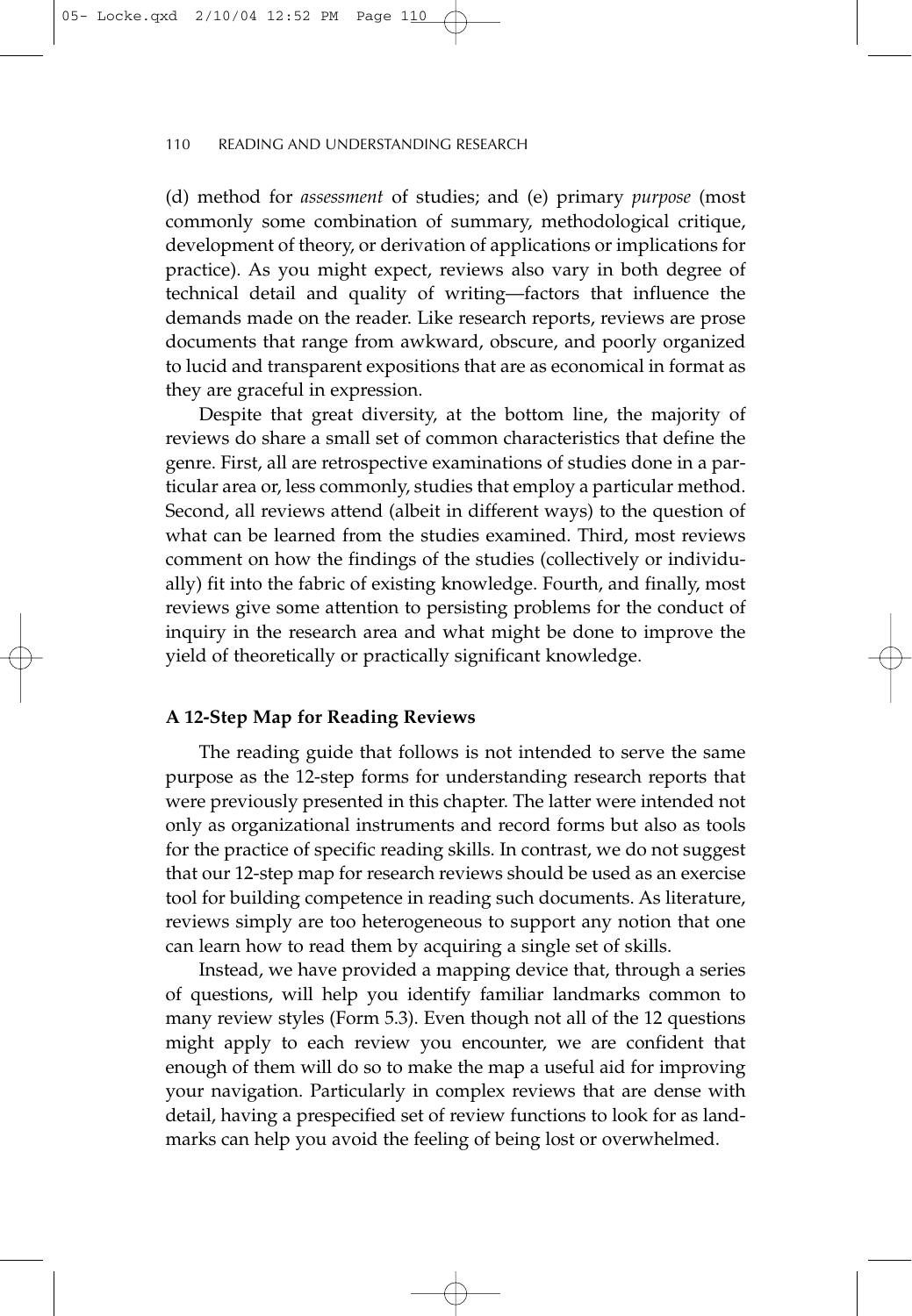# **Form 5.3** A 12-Step Map for Reading Research Reviews

05- Locke.qxd 2/10/04 12:52 PM Page 11

*Directions:* Read through the 12 questions in the map below. Then, skim through the review, noting those portions that appear to be related to the questions. Finally, on your second and more thorough reading, record brief answers for each. Some of the items might not apply to the particular review at hand, and some important observations you can make about the review might not be covered by any one of the questions. Accordingly, *you must use this form as a guide to reading reviews, not as a comprehensive and invariant list of significant content.*

- 1. **CITATION.** What study report is this? Record a complete reference citation.
- 2. **PURPOSE.** What was the purpose of the review, and how did the author(s) justify the importance of examining the topic?
- 3. **SELECTION.** How were studies selected for the review (e.g., exhaustive, specified time period, type of design, population involved, methodology used, or some combination of factors)?
- 4. **QUALITY.** How was the matter of quality handled in selecting studies for review? Was there a screening process, and, if so, what were the criteria?
- 5. **ORGANIZATION.** How did the author(s) sort or categorize studies for the review (e.g., a theoretical framework, date of publication, nature of results, sample size, type of design, or some combination of factors)?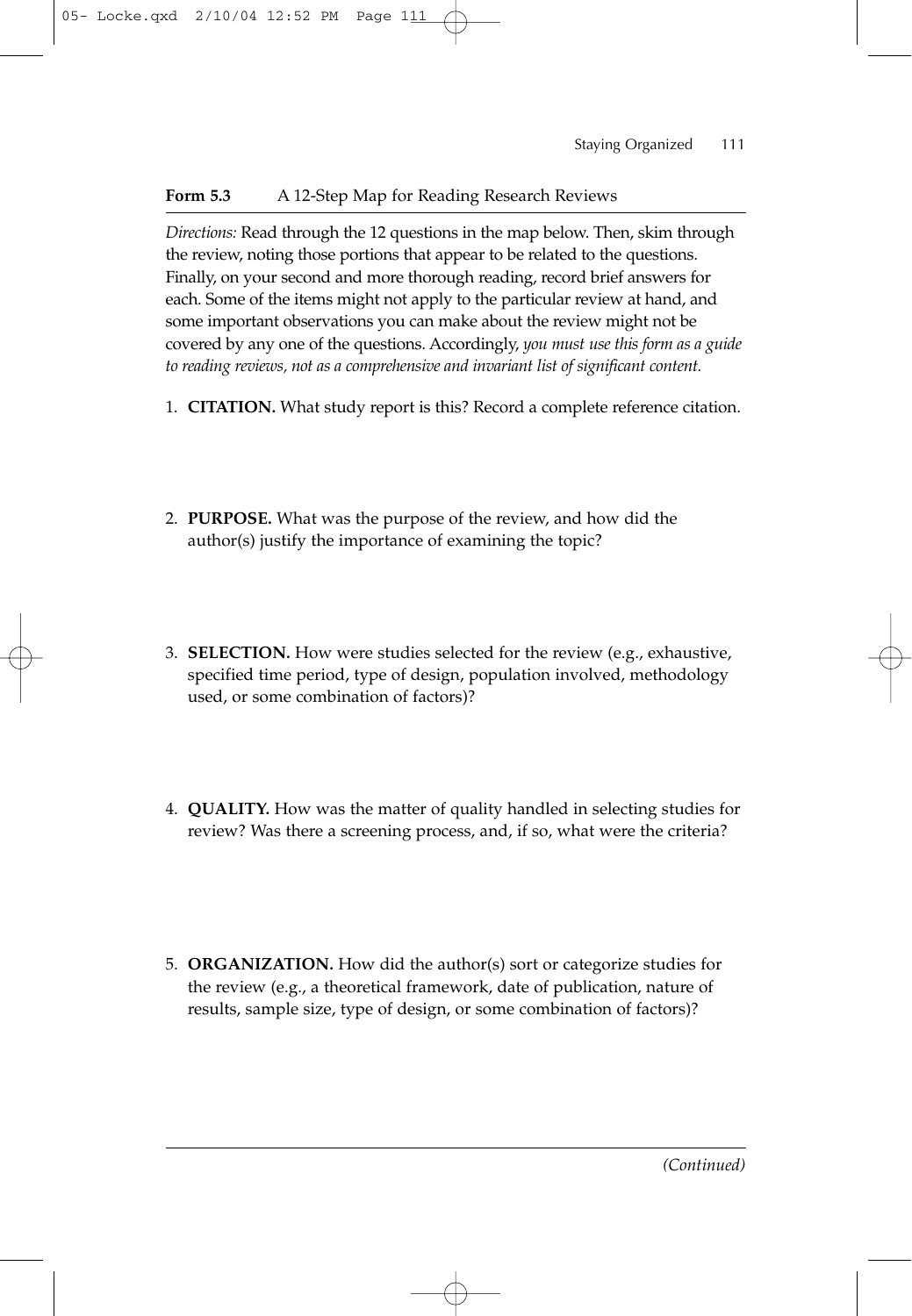#### **Form 5.3** (Continued)

- 6. **DATA.** If actual data are cited, what kind(s) are provided? Give brief examples.
- 7. **ANALYSIS.** Is there an attempt to identify (if so, give a brief example for each):
	- a. problems related to the kind of question being asked in the reviewed studies?
	- b. technical difficulties (e.g., with designs, participant selection, or data analysis) in the reviewed studies?
	- c. need for additional research to resolve confusion or to confirm tentative results?
- 8. **INTEGRATION.** How does the author(s) get from individual studies to the level of general assertions or conclusions about the status of research in the topical area (e.g., vote counting, meta-analysis, qualitative criteria)?
- 9. **SUMMARY.** Where in the text, and in what detail, is the task of summarizing handled (after each organizational section, in a section at the end of the entire document, in the abstract only), and is the summary format brief or extended?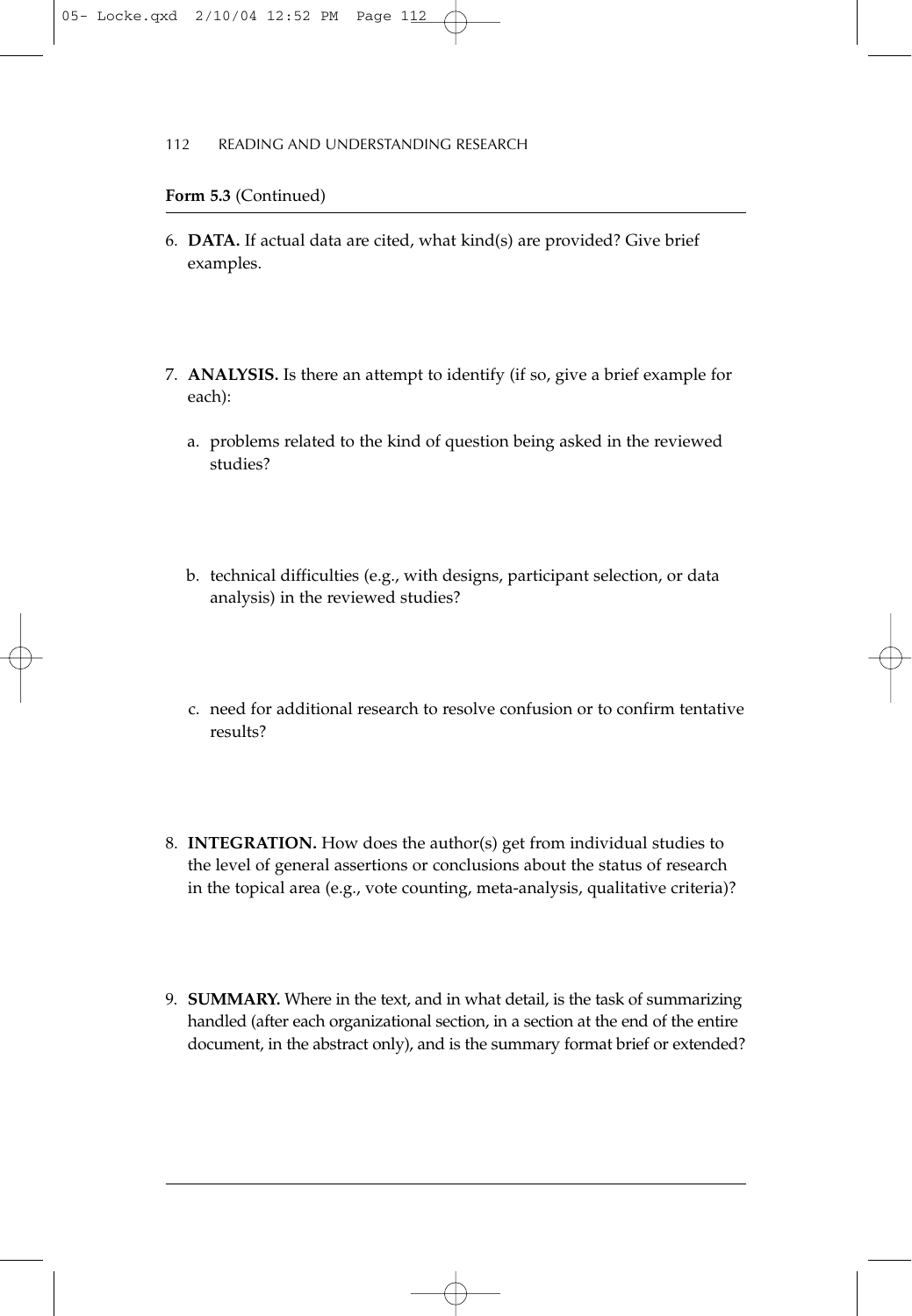10. **CONCLUSIONS.** What does the author(s) assert as the main conclusion(s) from the review?

11. **APPLICATION.** If the conclusions at Step 10 are credible, what utility might they have (e.g., applications that are theoretical, practical, or personal)?

12. **EVALUATION.** What would you say if you were asked to review this review with regard to importance, clarity of writing, suitability of organization, and degree of credibility?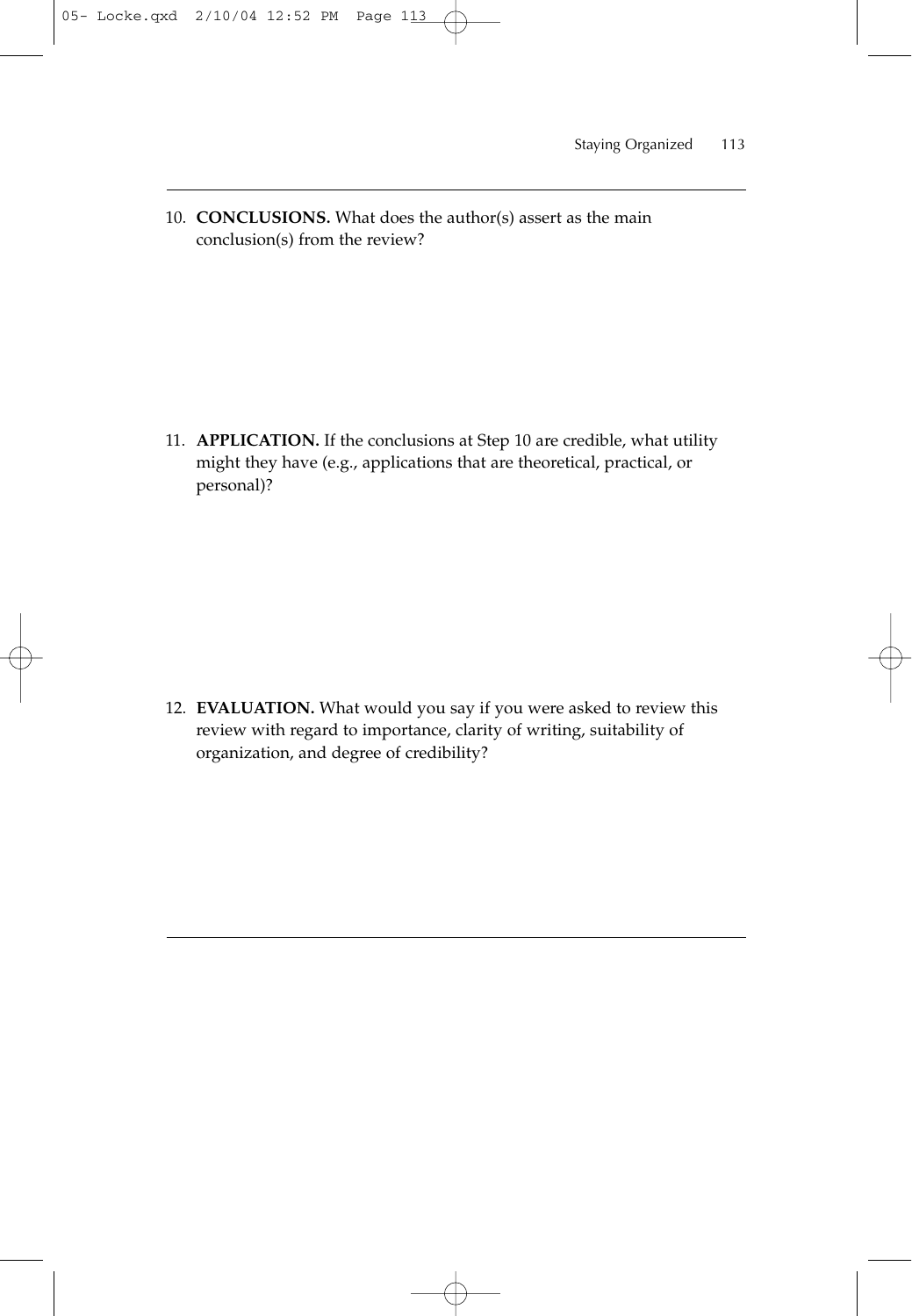In addition, the 12-step map can serve as a record form and can be particularly helpful in reminding you to notice important mechanical features of the review that you might otherwise overlook. Because this form is already crowded as a three-page document, we have made little attempt to provide for different kinds of review formats (or purposes). As your familiarity with this form of research document increases, you will have little difficulty in recognizing which items do not apply to some reviews or in creating customized versions of the generic map for your own use.

#### **Navigating Through Reviews With Your 12-Step Map**

We tried to make the language of each question as self-explanatory as possible. If you have a classmate or colleague who is using the map to study the same document, you will have an opportunity to discuss any uncertainties that emerge from your first efforts. With that source of clarification, we doubt that any of the 12 steps will create serious difficulty.

Much of our general advice about the earlier 12-step forms also applies to the use of the review version. Most notably, you should be flexible about the order in which you try to complete the 12 steps. Also, if something in the text is impossible to understand (or if one of the items on the form appears not to be present in the review at all), do not panic. Just flag it and get on with the task. Above all, limit your recorded answers to brief reminders of key points. As with the other guides, becoming compulsive about squeezing all of the information onto the form is self-defeating. You can always retrieve the review document itself if you later find that you need precise detail.

Finally, we draw your attention to the brief instructions at the top of the form. Although you might soon acquire the confidence to complete the form at a single reading (certainly, there are short, nontechnical reviews that require no heroic effort), our experience suggests that the strategy of skimming first (reading only headings, introductory sections, and topic paragraphs), followed by intensive reading and use of the form, is good advice if you are not a veteran reader of reviews.

Also, our suggestion about the importance of noting other review features not encompassed by the 12 steps is not gratuitous. We make no claim to have invented the comprehensive format for reviewing all research reviews. This is a navigational aid, not a holy writ. Keep your eyes and your mind open. It is entirely possible that, for your own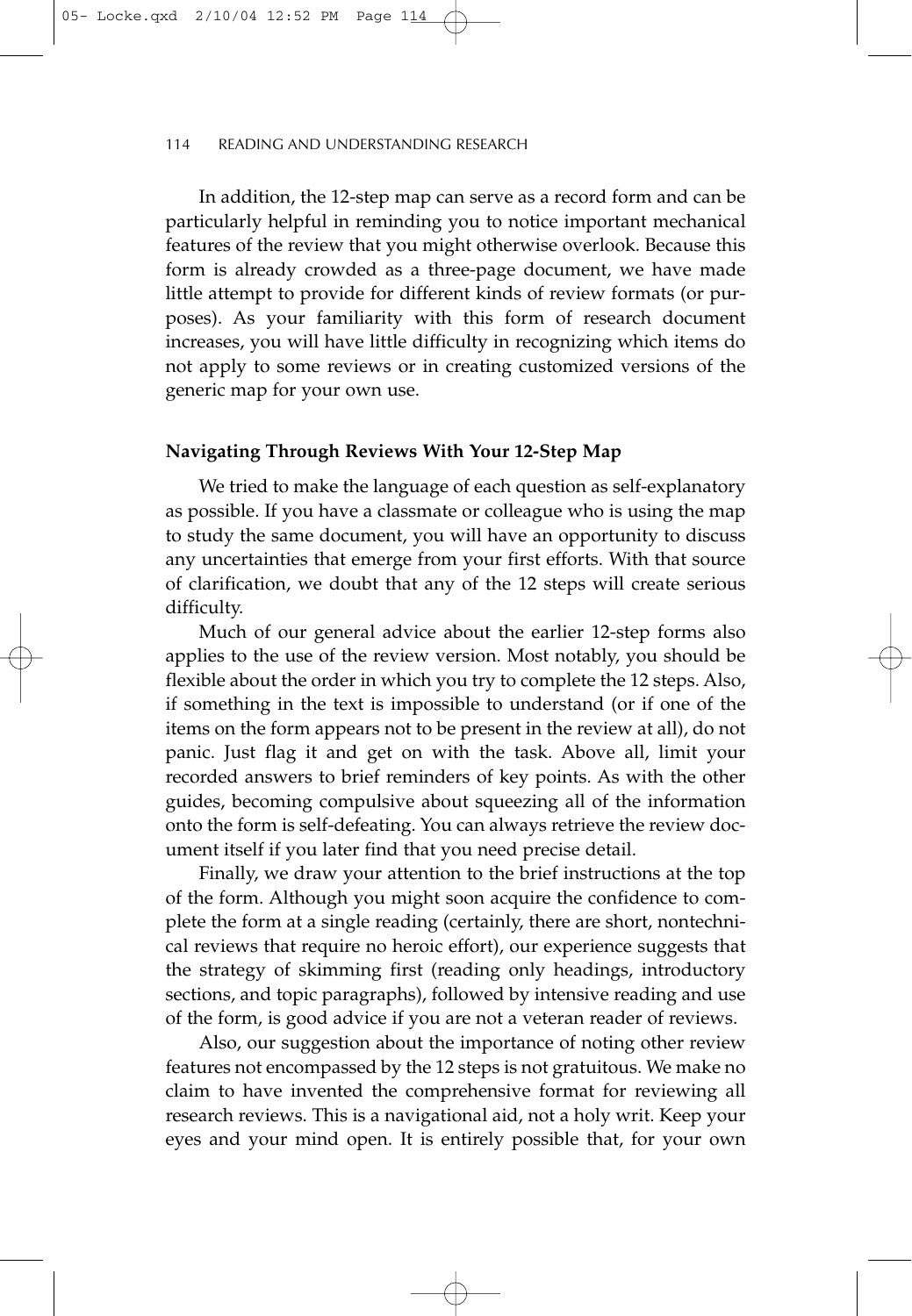purposes, other key questions should be added or substituted to create a better 12-step map. Please be our guest.

# ❖ EXPLAINING RESEARCH: A TOOL FOR LEARNING HOW TO READ REPORTS

In this final section, we present a series of group exercises that involve explaining research to others. The process of "teaching" a report can serve as a powerful device in learning how to read and understand research.

#### **Teaching Is the Best Way to Learn**

Anyone who has had to give verbal instruction, either formally as a teacher in a public or private school, or informally as a member of any sort of study group, will not be surprised that the best way to learn (and to test for learning) is to have to teach what you think you know to somebody else. Experience already will have taught them that lesson. It takes only a small shift of context to realize that the same rule applies to the task at hand.

In explaining the study described in a research report to someone else, you are almost certain to learn more about the investigation. Furthermore, if you can accomplish that feat with demonstrable success (e.g., when your listener can give back a reasonably accurate account of the study), it is likely that you really did understand what you read.

Explaining research provides the opportunity to accomplish a number of desirable outcomes. Although the benefits vary by individual, five that we have most commonly observed are noted here:

- 1. The social nature of the task ensures that you actually will read the entire study. Indeed, if you are normally sensitive to the opinions of others, you probably will work really hard at comprehending any study you have to explain—even to an audience of one.
- 2. In explaining a study, you will test whether you actually understood what you thought you had assimilated. Impressionistic and subjective evaluations of our accomplishments sometimes outrun the actuality. Having to explain, out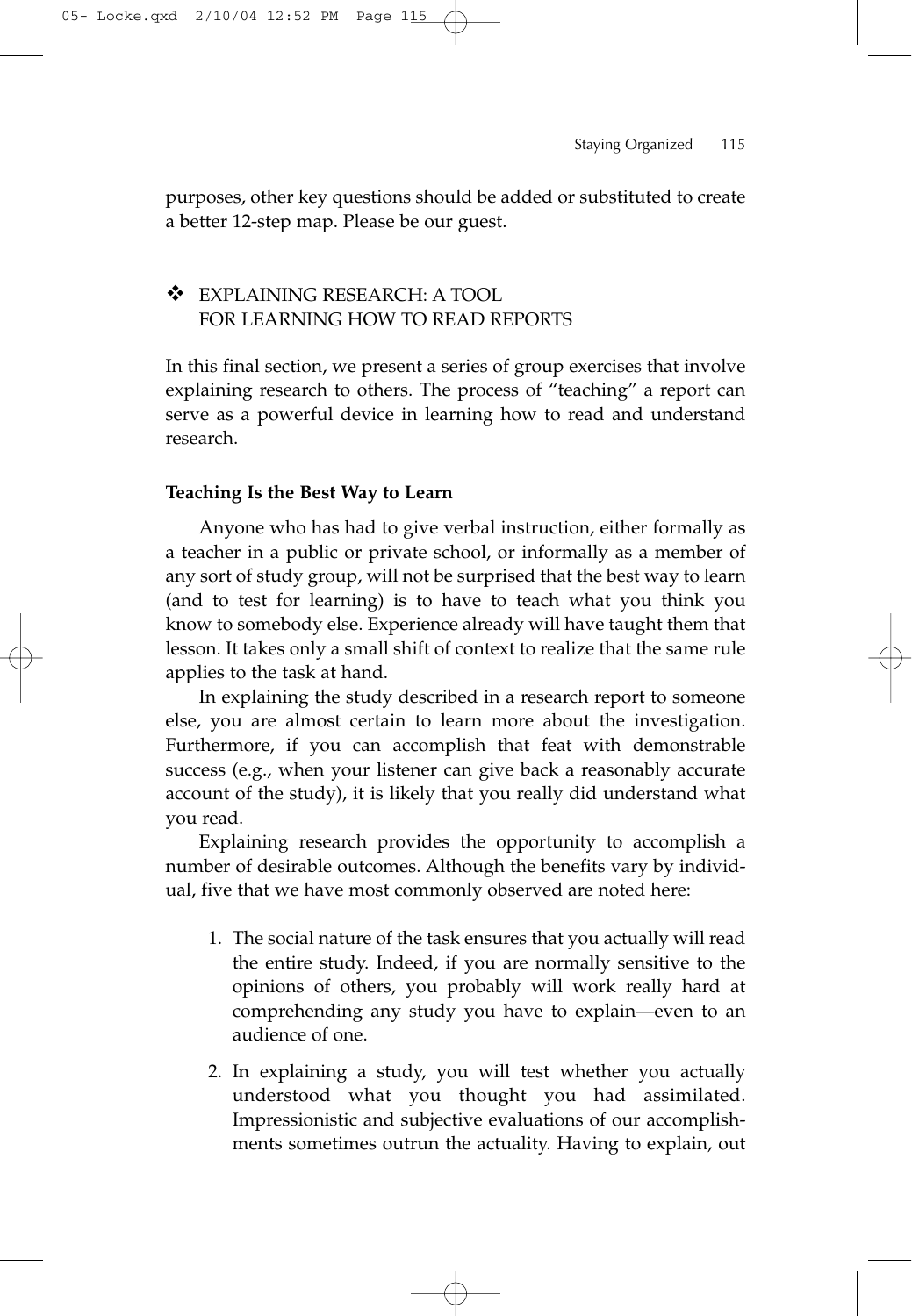loud and in detail (rather than sketching quickly in the privacy of your own mind), is an unforgiving reality check.

- 3. If the time consumed by your explanation is limited (our own rule is that explanation exercises must be completed in 12 minutes), you will be forced to identify the essentials in a report. This is a process that requires you to develop a clear conception of exactly what happened in the study.
- 4. If the test of a good explanation is that the listener can remember the essential elements of the study, then, in devising your instruction, you will have to give close attention to some of the basic principles of sound pedagogy. Among other things, you will have to decide the order of topics to be covered, at each new point answering the question, "What do listeners really need to know *before* they can understand what I am about to say?" Also, you will have to pace the presentation (not going too fast or overloading any part with too many details), devise illustrations for difficult constructs, find ways to make main points stand out vividly, and, throughout, monitor for the "glazed-eye syndrome" that signals when you have lost your audience. By the time you have devised and delivered an explanation that meets even these simple criteria, you will know more about your study than you ever thought possible.
- 5. Perfect or imperfect, an explanation is the ideal basis for a fruitful discussion of a study. Not only can you get feedback from your audience concerning what seemed cloudy in your recounting of the investigation (and probably *was* cloudy in your mind), but you can have the luxury of exchanging ideas about the study with someone else.

#### **How to Give an Explanation: Rules of the Game**

From trial and error over the years, we have discovered some simple rules that allow beginners to get the most out of giving an explanation. Some of them might seem arbitrary or a bit fussy, but, for your first round of reports, we ask you to try it our way. Modification of the rules can come later. As a convenience in writing about this particular exercise, we have given it a name. Whenever we are referring to the explaining exercise described in this chapter, we have simply capitalized the first letter, as in the "Explanation."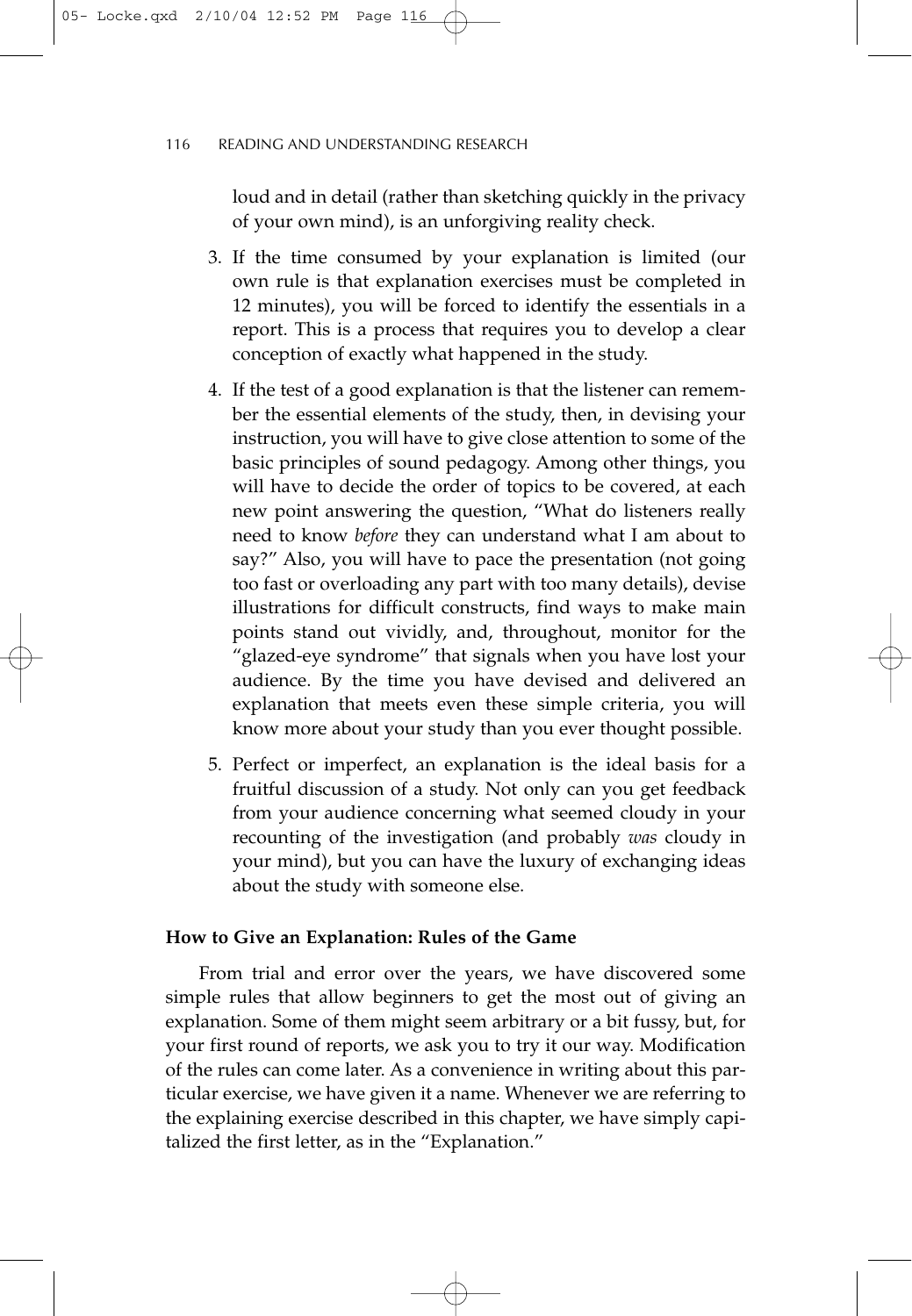*Rule 1.* Observe a strict time limit of 12 minutes from start to finish. Yes, you could give a more complete account of the report in 13 minutes, but experience has taught us that after you go beyond 10 to 12 minutes, Explanations of research reports invariably begin to deal with nonessentials (things the listeners should read for themselves if they are sufficiently intrigued by your overview).

*Rule 2.* The audience, whether one or many, should limit itself to listening attentively, asking only for clarification of major points. Comments and discussion should be reserved until after the 12 minutes are up.

*Rule 3.* You are free to use any visual aids that will help your audience understand or that will allow you to economize on limited (and thus valuable) presentation time.

*Rule 4*. Never, *ever,* read your Explanation. Look the audience in the eye and talk to them! Note cards or lists of key words (whatever works for you) are fine, but do not insult your listeners by paying less attention to them than you pay to anything else, including your own insecurity about remembering everything you intended to say.

*Rule 5.* After finishing your Explanation (in under 12 minutes) and the applause dies down, take time to get some detailed feedback about what people did and did not understand. Not only will that help you improve the quality of your next presentation, it might identify spots in the report that you still do not grasp—a sign that you now might need some external assistance. In addition to soliciting feedback, however, go beyond critique of your performance and exchange views about the study with your audience. Audience members might have some insights that will enrich what you have learned.

#### **Formats for the Explanation: Pairs, Teams, and Solos**

We suggest that your Explanations should progress through a series of three types, moving from easy to demanding. All three require a minimum of one or two partners who also are engaged in learning to read research reports. You need not worry about reciprocity, however, because it is built into the sequence of explaining tasks.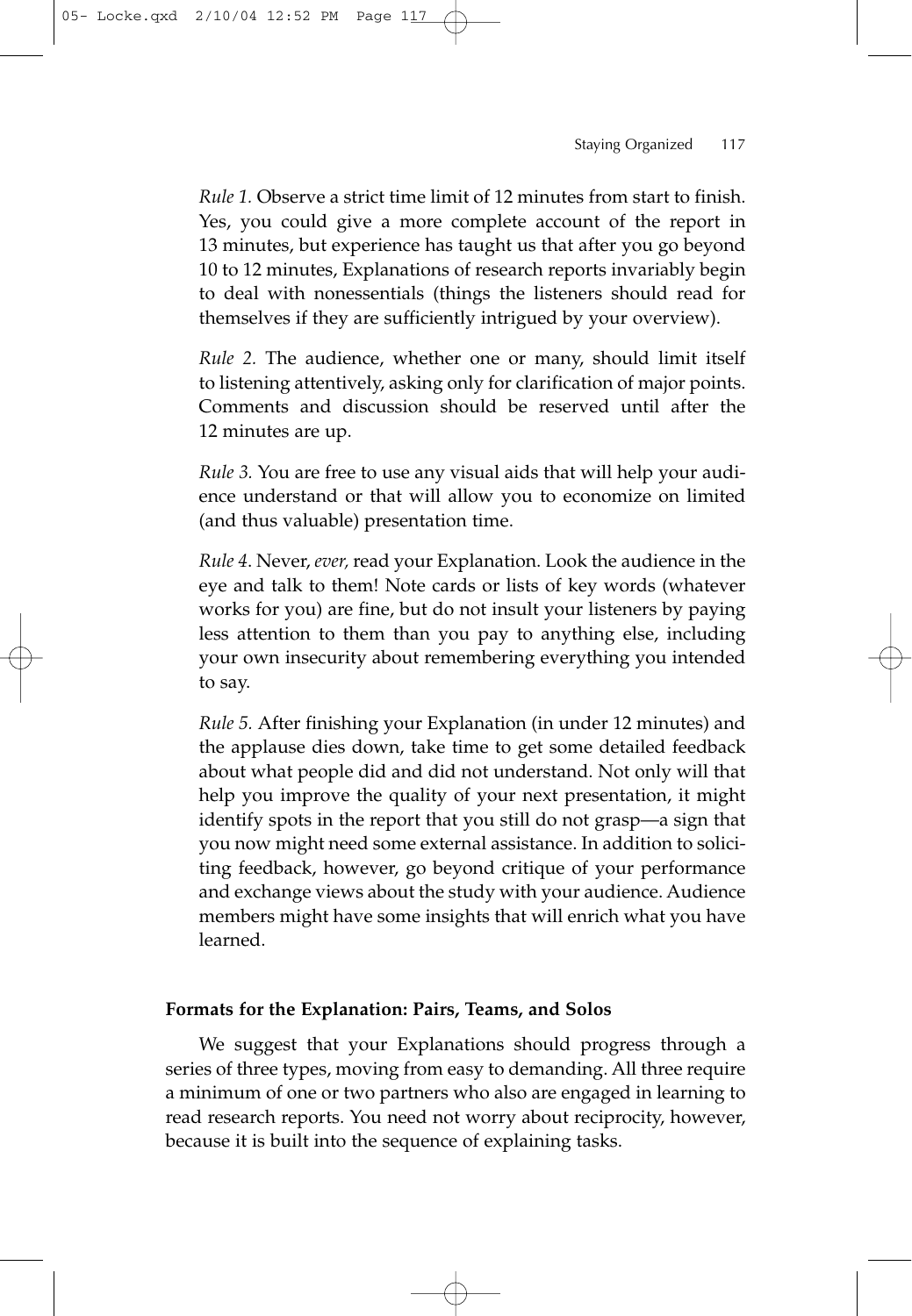*Type 1: The shared pair.* For your first Explanation, use a study that both you and your audience have read. Pairs are perfect for this exercise (although triads also can be used). Each pair selects two reports, and then each member of the pair reads both but is assigned to explain only one. Everyone gets to play the roles of both explainer and listener. In the process, you cover (thoroughly) two studies in an hour or less feedback and discussion included.

Although it might seem socially awkward to engage in explaining to someone what (ostensibly) he or she already knows, you will quickly discover an interesting fact. For the most part, this problem does not exist. Not only would your partner probably explain the study differently, but beginners do tend to understand reports in distinctly different ways. You can be quite confident that even though your partner has read the study, he or she will not be bored by your Explanation. In fact, for your first attempts, your partner might be wondering whether you both read the same report!

*Type 2: The team task.* The second, and more demanding, type of Explanation requires a triad of beginners and three studies. There are two levels of the team task. Level 1 requires everyone in the triad to read all three studies. Two members of the group are assigned the task of explaining one study as a team, as in A and B explain Study 1 to C; then B and C explain Study 2 to A; and finally, C and A explain Study 3 to B.

In preparing for the team task at Level 1, each pair is allowed 15 to 20 minutes to consult, compare reading notes, devise simple graphics, and agree on a division of labor during the Explanation process. With the usual 12-minute limit, and a following discussion of 10 minutes for each study, the three studies can be covered in about 2 hours of intensive work. If you add a short break, it will extend the total time but reduce the symptoms of battle fatigue.

Again, you might ask why team preparation is subject to an arbitrary time limit. Certainly, the Explanation could be done more elaborately if there were more time to prepare, but would it really be done better? From what we have observed, our answer for most team efforts is a firm "No!" Although planning time is a variable with which you can experiment, please do try it our way first.

At Level 2 of the team task, you simply increase the pressure on each team to do a good job. The third member of the triad, the assigned listener, does *not* read the study in advance. Everyone reads only two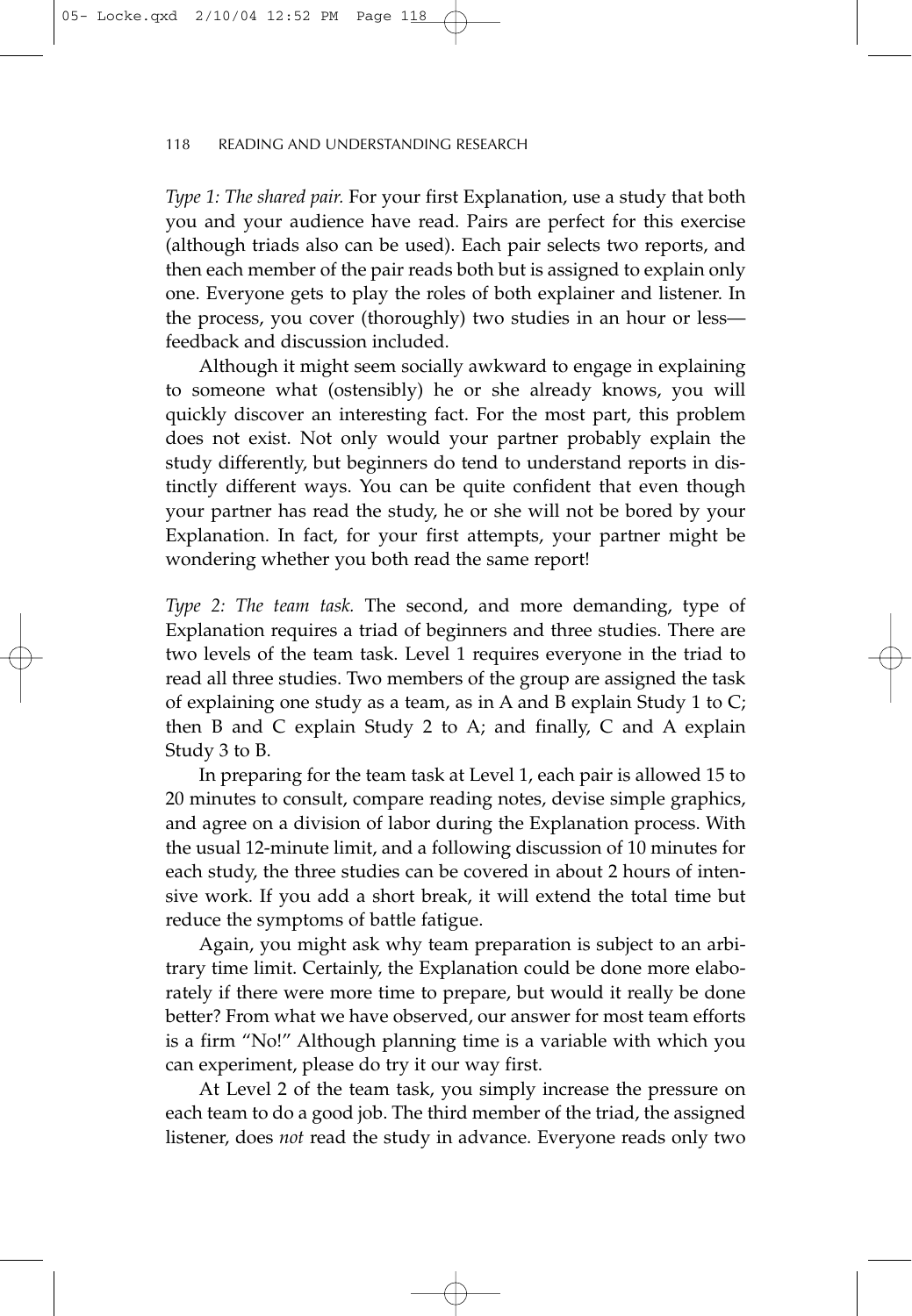of the three selected studies, keeping him- or herself innocent of one. Thus, following the pattern above, C does not read Study 1, A does not read Study 2, and B does not read Study 3. We think you will be surprised at how much the simple shift to having a naïve listener alters the perceived (and real) difficulty of the task.

*Type 3: The solo explanation.* Here, it is best to begin with a return to the paired format, graduating to larger audiences only as you gain confidence (and competence). Working alone, you now explain a study that the listener has not read. Everything is on your shoulders, but you get all the glory when the job is well done.

Most people are satisfied to do a few solo trials and then end their Explanation careers. However, those of you who are preparing for jobs that involve using research on a regular basis (academics, researchers, technical authors, staff development specialists, grant consultants) should press on—at least to the level of working with a larger audience. It is in the triad, where each member is the sole reader of a study and then presents it to two naïve listeners, for example, that you will first encounter the problem of meeting the learning needs of more than one consumer within the same time limit. That will test both your grasp of simple teaching skills and the depth of your own understanding of the report.

#### **How to Give an Explanation: Handy Hints From Hard Experience**

*Hint 1.* A 12-step form is a good place to begin mapping out your Explanation, but do not slavishly limit yourself to the exact order of its items. There is no reason why you should not begin your Explanation of a quantitative study, for example, with the results, Step 9 (as in, "I am going to tell you about a study that unexpectedly found that . . ."), or with who was studied, Step 4 (as in, "This is the only study I have found that actually involved asking children what they thought about working on computers in the classroom.").

*Hint 2*. Most studies contain problematic elements for the reader. Thus, most studies have elements that are also problematic for anyone trying to explain them. Ambiguous terms, incomplete accounts of procedure, missing information, apparent errors of fact, or debatable assumptions they all are going to be encountered. With these problems, you will have to do what all research consumers have to do (in the short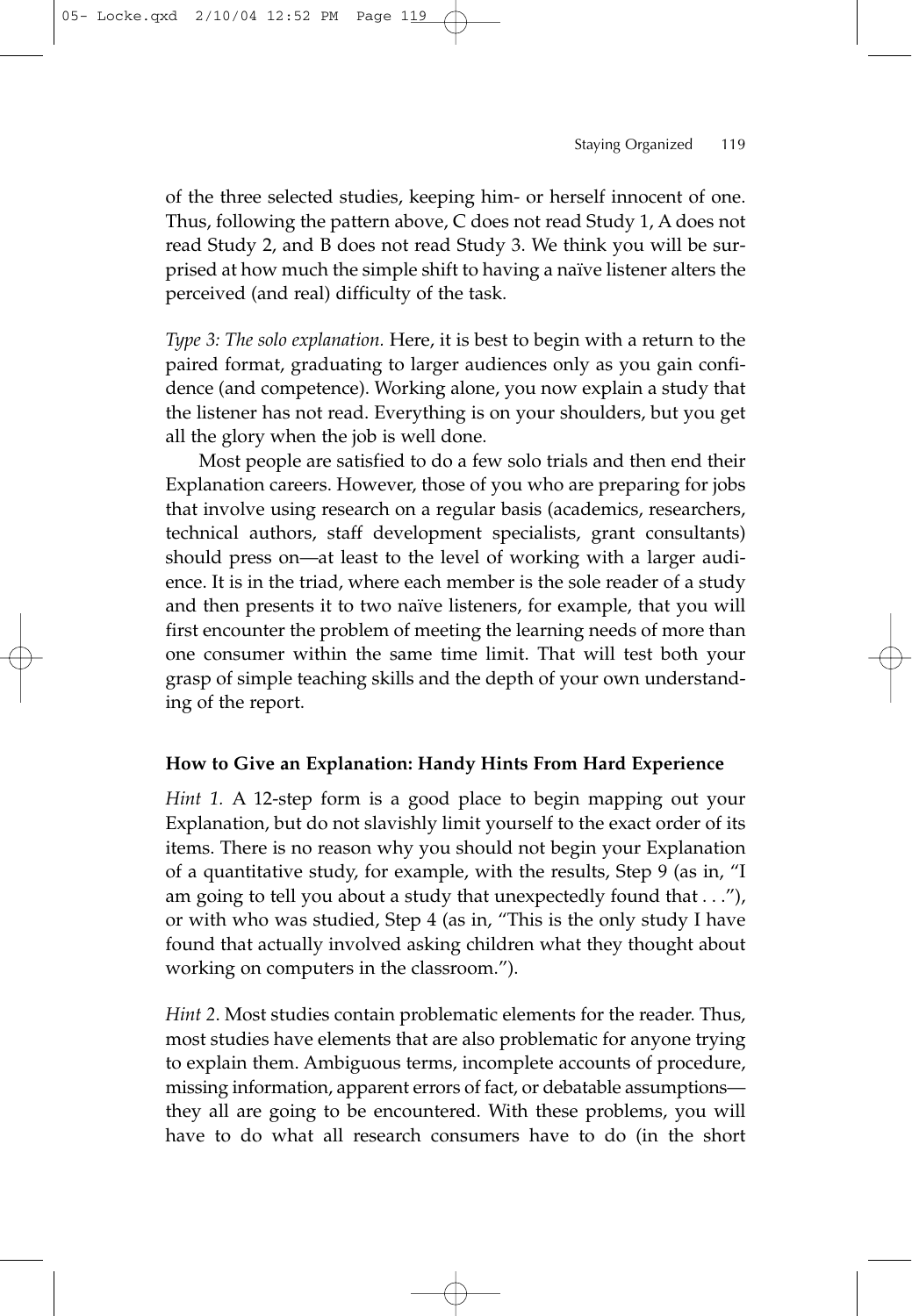term)—make note of the problem to your audience and get on with the job. If you are willing to explain only perfect studies, you will not get much practice.

Over the long term, if it really matters, you can track down more complete accounts and the clarification, if not resolution, of most deficiencies. For the present purpose, it is far more important that your Explanation be clear and correct than it is that the study itself be perfect.

*Hint 3.* Being respectful of the author(s) is your obligation, just as it is your responsibility to flag for your listeners the points that fall short of the ideal study or perfect report. All research reports, whatever their flaws or acknowledged limitations, were produced by people who were struggling with the problems of doing good research and the noless-difficult task of creating a sound written account of it. All were investigating questions that mattered (at least to them), and all had something to say that should be of interest to an audience if given a proper presentation. An Explanation is always more effective when it respects the author(s) and maintains a positive tone.

*Hint 4*. Always practice with a stopwatch. In an Explanation, nothing is more embarrassing than to discover that you have 2 minutes left at the midpoint of your presentation. Take pride in crafting a presentation that finishes with time to spare.

*Hint 5.* We are told on good authority that there are three main factors in selling a house: location, location, and location. Likewise, we assure you that there are three main factors in the design of an effective Explanation: simplify, simplify, and simplify. Remember that your first loyalty in this task is to your listeners, not to the author(s) of the report. A researcher's words are not sacred objects, and neither are his or her ideas about appropriate priorities in using space within the report. For example, if you do not really need to introduce a technical term that will be unfamiliar to your audience (because there is a perfectly serviceable common word), then you have no obligation to do so*—even if the author(s) did.* Your simplifications and deletions might mean that the audience misses out on some of the nuances, rich elaborations, technical detail, and secondary analyses, but getting a really clear picture of what happened in the study is worth a lot more. Again, less detail usually means more understanding.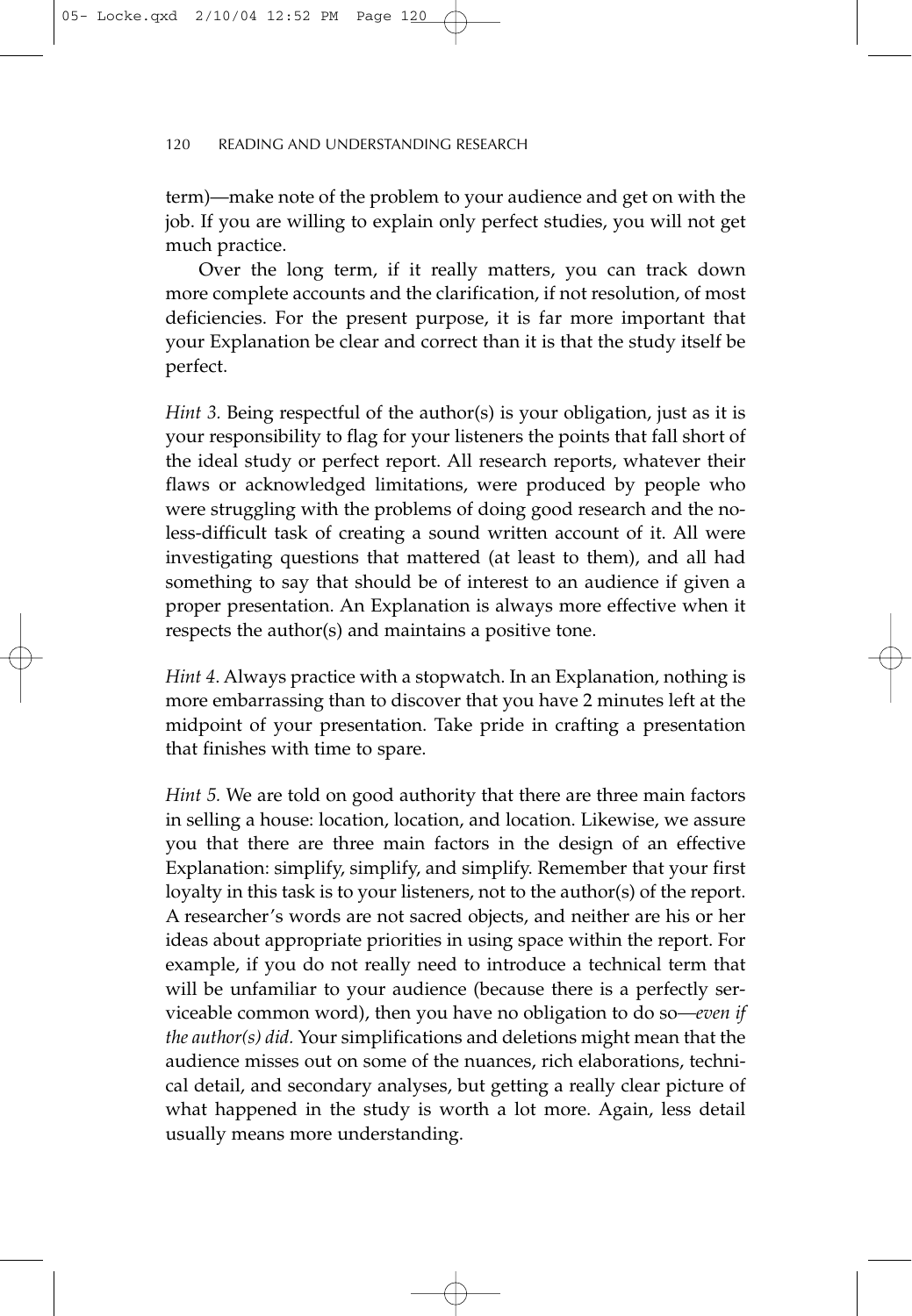*Hint 6*. A flowchart of steps in the study makes a good visual aid with which to map progress through your Explanation. It does not help, however, if it contains so much detail that it requires prolonged scrutiny or if it is allowed to distract attention from the main points of your presentation.

#### **The Bad Explanation: Five Fatal Flaws**

As with many problems in human communication, a relatively small set of presentation flaws accounts for a large portion of the failures. In our experience, when beginners have difficulty with the Explanation task, one or several of the following are likely to be the cause.

*Flaw 1.* Reading, and thus insulting (or boring), the audience.

*Flaw 2.* Not putting things into a sequence that makes it easy to follow the steps of the study.

*Flaw 3.* Getting hung up on what is not in the report or in critiquing the study before explaining it.

*Flaw 4*. Trying to explain too much in a limited time.

*Flaw 5.* Assuming that the listeners know things that they do not know (often a result of not monitoring the audience).

The cures for each of these flaws do not require an advanced degree in communication studies. In matching sequential order, they are the following:

*Cure 1.* Do not read. Talk to your audience.

*Cure 2.* Define new terms *before* using them, use a clear temporal order for events, and always ask yourself, "What has to come first if my audience is to follow this explanation?"

*Cure 3.* Flag problems briefly and then get on with the Explanation.

*Cure 4*. Simplify complex operations and delete what is not essential for a basic understanding.

*Cure 5.* Watch for puzzled expressions and glazed eyes. Find out what the problem is and adjust your Explanation. If you have